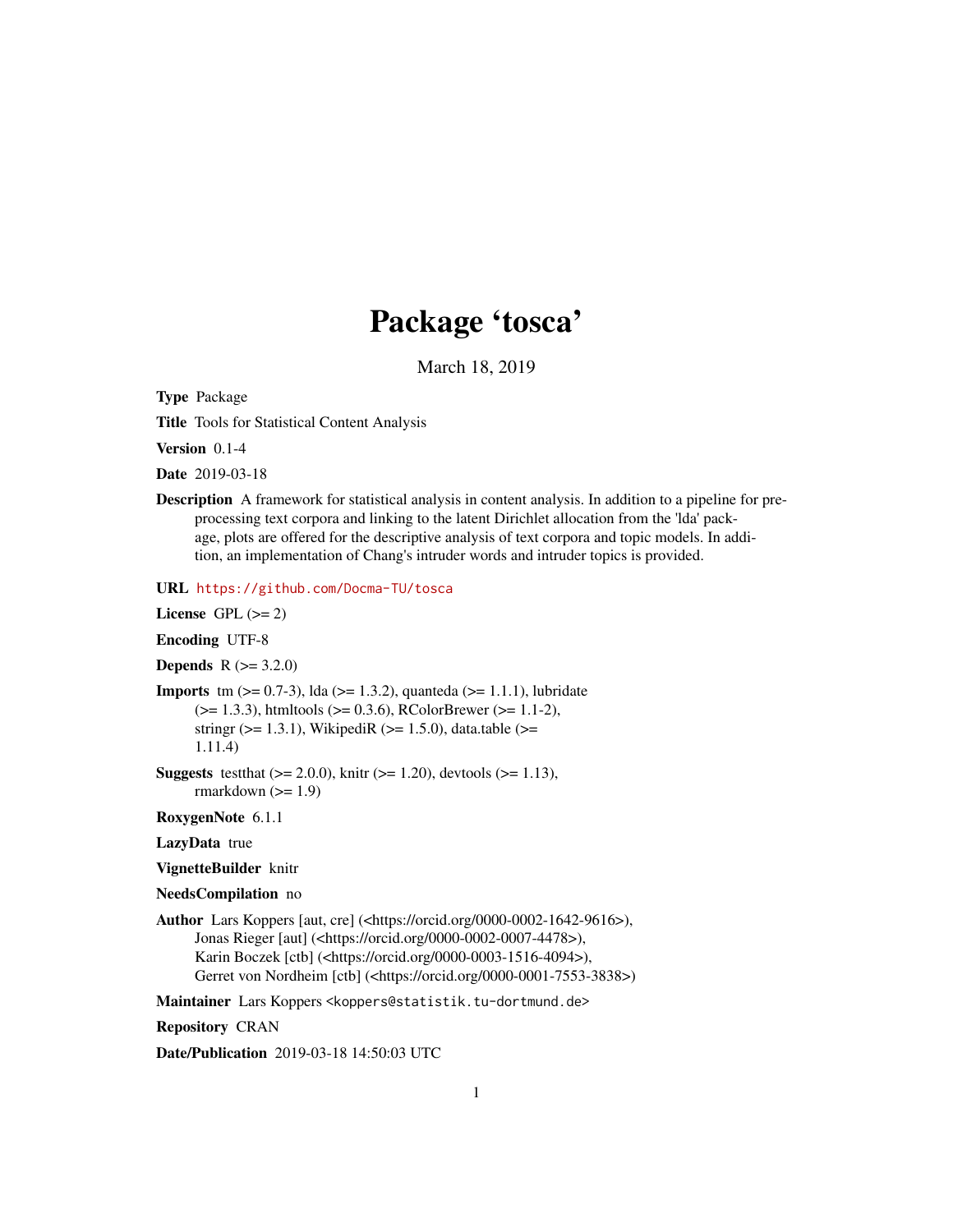# R topics documented:

| 3              |
|----------------|
| $\overline{4}$ |
| 5              |
| 6              |
| $\overline{7}$ |
| 8              |
| 10             |
| 11             |
| 12             |
| 13             |
| 15             |
| 16             |
| 18             |
| 19             |
| 20             |
| 21             |
| 22             |
| 23             |
| 25             |
| 26             |
| 27             |
| 29             |
| 31             |
| 34             |
| 36             |
| 37             |
| 37             |
| 38             |
| 38             |
| 39             |
| 40             |
| 41             |
| 42             |
| 43             |
| 44             |
| 45             |
|                |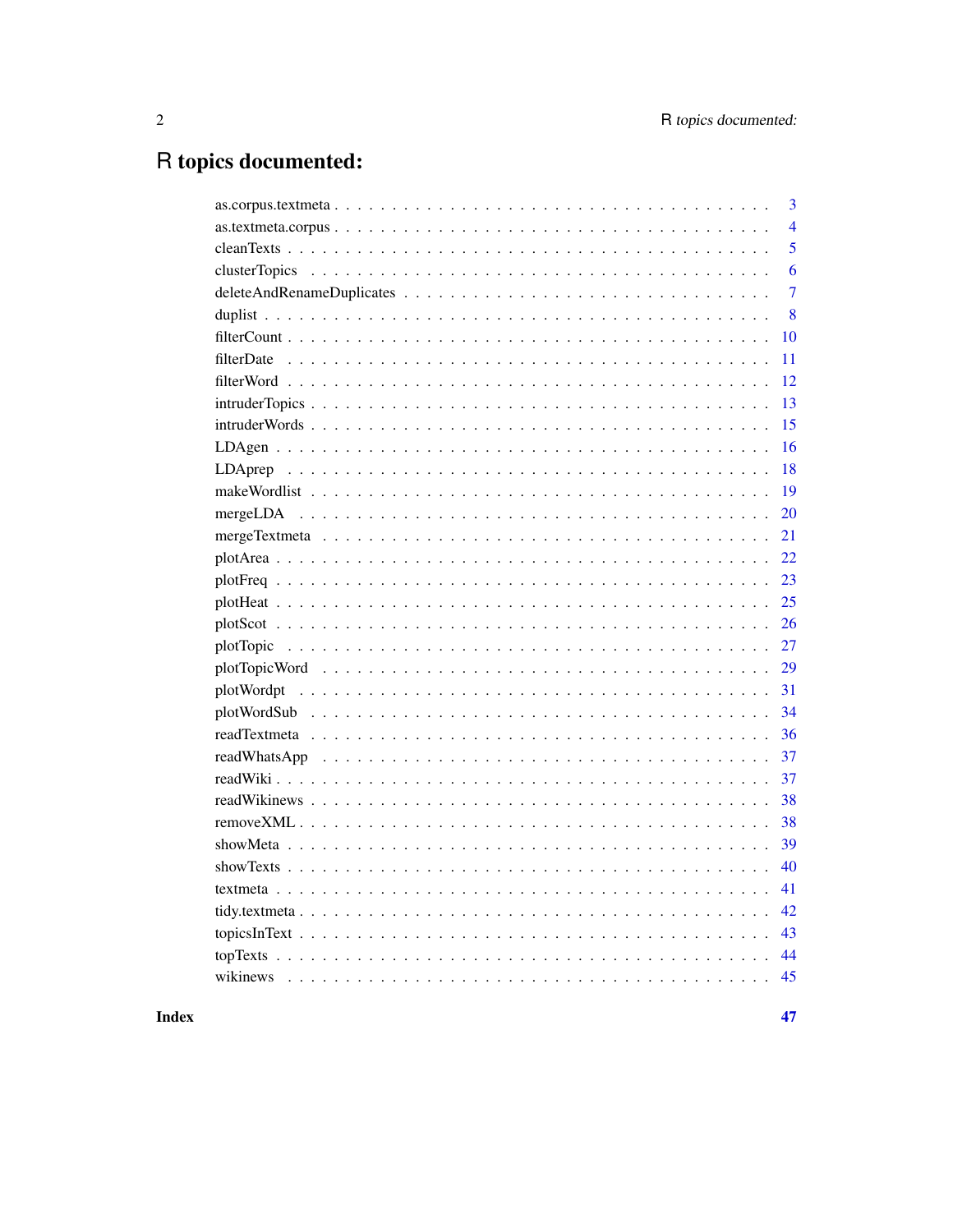<span id="page-2-0"></span>Transfers data from a [textmeta](#page-40-1) object to a [corpus](#page-0-0) object - the way text data is stored in the package [quanteda](#page-0-0).

# Usage

```
as.corpus.textmeta(object, docnames = "id",
 docvars = setdiff(colnames(object$meta), "id"),
 metadoc = character(), ...)
```
#### Arguments

| object   | textmeta object                                                                        |
|----------|----------------------------------------------------------------------------------------|
| docnames | Character: string with the column of object\$meta which should be kept as<br>docnames. |
| docvars  | Character: vector with columns of object\$meta which should be kept as docvars.        |
| metadoc  | Character: vector with columns of object \$meta which should be kept as metadoc.       |
| $\cdot$  | Additional parameters like compress for corpus.                                        |

# Value

[corpus](#page-0-0) object

# Examples

```
texts <- list(A="Give a Man a Fish, and You Feed Him for a Day.
Teach a Man To Fish, and You Feed Him for a Lifetime",
B="So Long, and Thanks for All the Fish",
C="A very able manipulative mathematician, Fisher enjoys a real mastery
in evaluating complicated multiple integrals.")
obj <- textmeta(meta=data.frame(id=c("A", "B", "C", "D"),
 title=c("Fishing", "Don't panic!", "Sir Ronald", "Berlin"),
 date=c("1885-01-02", "1979-03-04", "1951-05-06", "1967-06-02"),
additionalVariable=1:4, stringsAsFactors=FALSE), text=texts)
corp <- as.corpus.textmeta(obj)
summary(corp)
```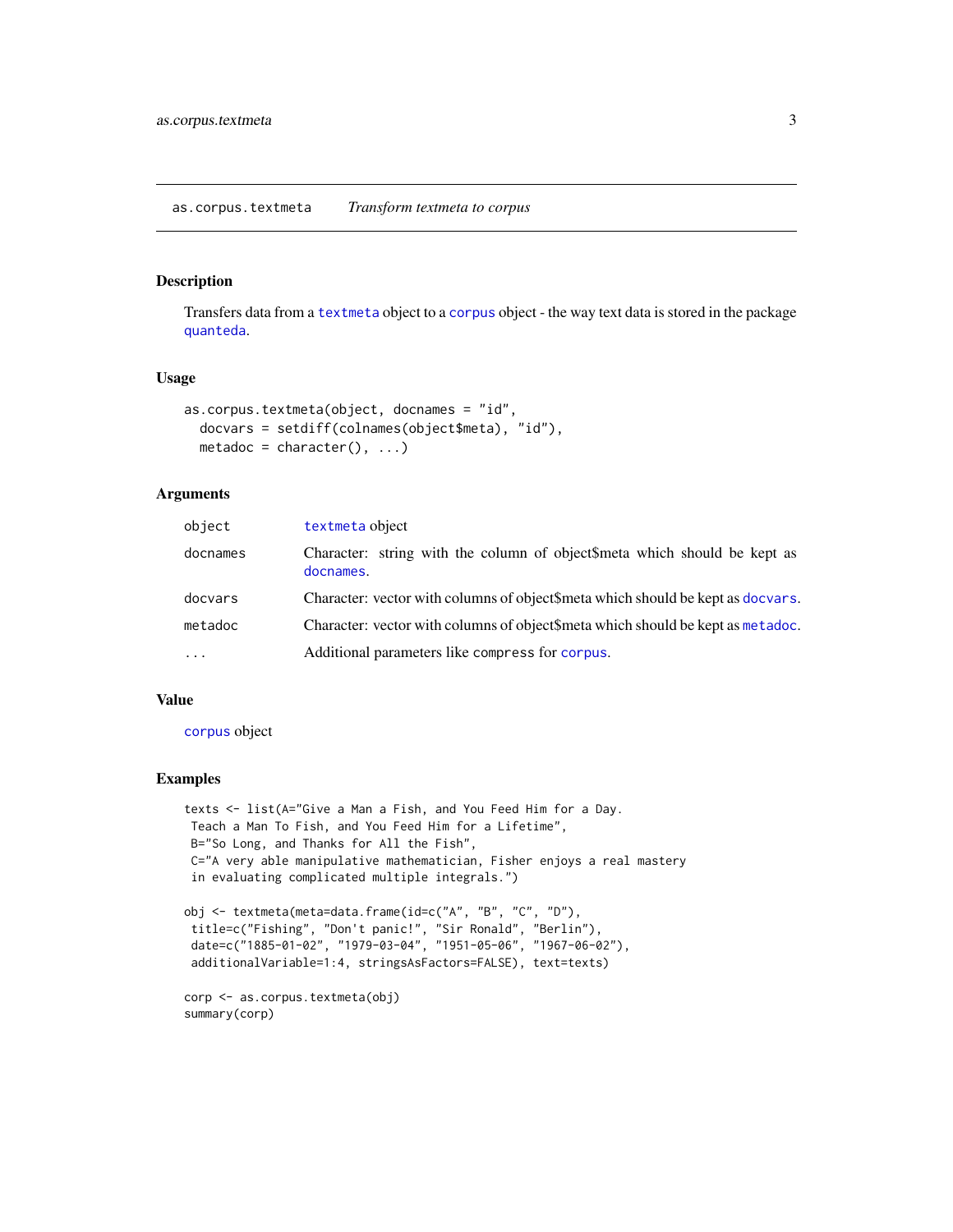<span id="page-3-0"></span>Transfers data from a [corpus](#page-0-0) object - the way text data is stored in the package [quanteda](#page-0-0) - to a [textmeta](#page-40-1) object.

# Usage

```
as.textmeta.corpus(corpus, cols, dateFormat = "%Y-%m-%d",
  idCol = "id", dateCol = "date", titleCol = "title",
  textCol = "texts", duplicateAction = TRUE, addMetadata = TRUE)
```
#### Arguments

| corpus          | Object of class corpus, package quanteda.                                                                                                                                                                                               |  |
|-----------------|-----------------------------------------------------------------------------------------------------------------------------------------------------------------------------------------------------------------------------------------|--|
| cols            | Character: vector with columns which should be kept.                                                                                                                                                                                    |  |
| dateFormat      | Character: string with the date format in the date column for as . Date.                                                                                                                                                                |  |
| idCol           | Character: string with column name of the IDs in corpus - named "id" in the<br>resulting data.frame.                                                                                                                                    |  |
| dateCol         | Character: string with column name of the Dates in corpus - named "date" in the<br>resulting data.frame.                                                                                                                                |  |
| titleCol        | Character: string with column name of the Titles in corpus - named "title" in the<br>resulting data.frame.                                                                                                                              |  |
| textCol         | Character: string with column name of the Texts in corpus - results in a named<br>list ("id") of the Texts.                                                                                                                             |  |
| duplicateAction |                                                                                                                                                                                                                                         |  |
|                 | Logical: Should deleteAndRenameDuplicates be applied to the created textmeta<br>object?                                                                                                                                                 |  |
| addMetadata     | Logical: Should the metadata flag of corpus be added to the meta flag of the<br>textmeta object? If there are conflicts regarding the naming of columns, the<br>metadata columns would be overwritten by the document specific columns. |  |

#### Value

[textmeta](#page-40-1) object

# Examples

texts <- c("Give a Man a Fish, and You Feed Him for a Day. Teach a Man To Fish, and You Feed Him for a Lifetime", "So Long, and Thanks for All the Fish", "A very able manipulative mathematician, Fisher enjoys a real mastery in evaluating complicated multiple integrals.")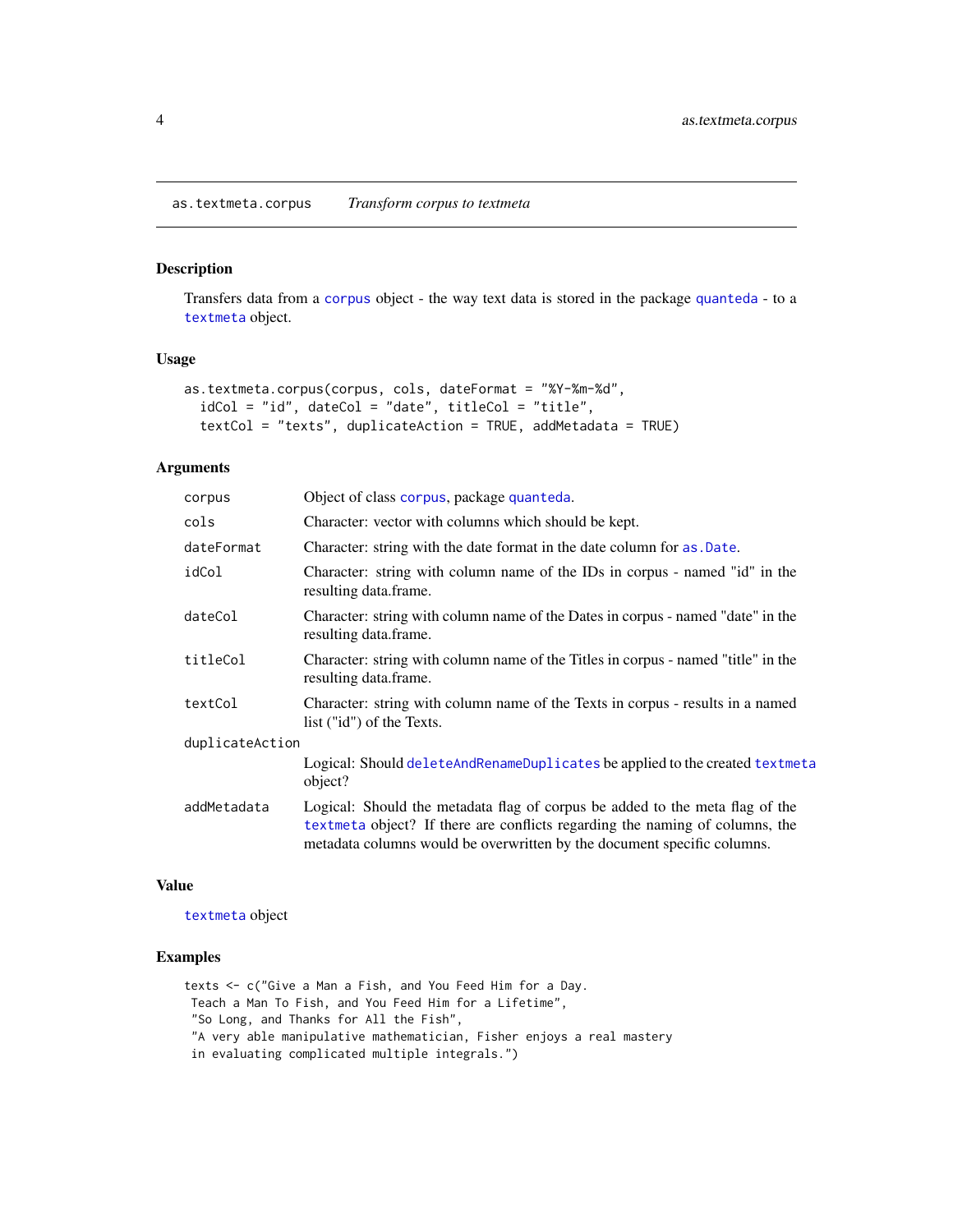#### <span id="page-4-0"></span>cleanTexts 5

```
corp <- quanteda::corpus(x = texts)
obj <- as.textmeta.corpus(corp, addMetadata = FALSE)
quanteda::docvars(corp, "title") <- c("Fishing", "Don't panic!", "Sir Ronald")
quanteda::docvars(corp, "date") <- c("1885-01-02", "1979-03-04", "1951-05-06")
quanteda::docvars(corp, "id") <- c("A", "B", "C")
quanteda::docvars(corp, "additionalVariable") <- 1:3
obj <- as.textmeta.corpus(corp)
```
<span id="page-4-1"></span>cleanTexts *Data Preprocessing*

#### Description

Removes punctuation, numbers and stopwords, changes letters into lowercase and tokenizes.

#### Usage

```
cleanTexts(object, text, sw = "en", paragraph = FALSE,
  lowercase = TRUE, rmPunctuation = TRUE, rmNumbers = TRUE,
  checkUTF8 = TRUE, ucp = TRUE
```
# Arguments

| object        | textmeta object                                                                                                                     |
|---------------|-------------------------------------------------------------------------------------------------------------------------------------|
| text          | Not necassary if object is specified, else should be object \$text: List of article<br>texts.                                       |
| <b>SW</b>     | Character: Vector of stopwords. If the vector is of length one, sw is interpreted<br>as argument for stopwords from the tm package. |
| paragraph     | Logical: Should be set to TRUE if one article is a list of character strings, repre-<br>senting the paragraphs.                     |
| lowercase     | Logical: Should be set to TRUE if all letters should be coerced to lowercase.                                                       |
| rmPunctuation | Logical: Should be set to TRUE if punctuation should be removed from articles.                                                      |
| rmNumbers     | Logical: Should be set to TRUE if numbers should be removed from articles.                                                          |
| checkUTF8     | Logical: Should be set to TRUE if articles should be tested on UTF-8 - which is<br>package standard.                                |
| ucp           | Logical: ucp option for removePunctuation from the tm package. Runs re-<br>move punctuation twice (ASCII and Unicode).              |

# Details

Removes punctuation, numbers and stopwords, change into lowercase letters and tokenization. Additional some cleaning steps: remove empty words / paragraphs / article.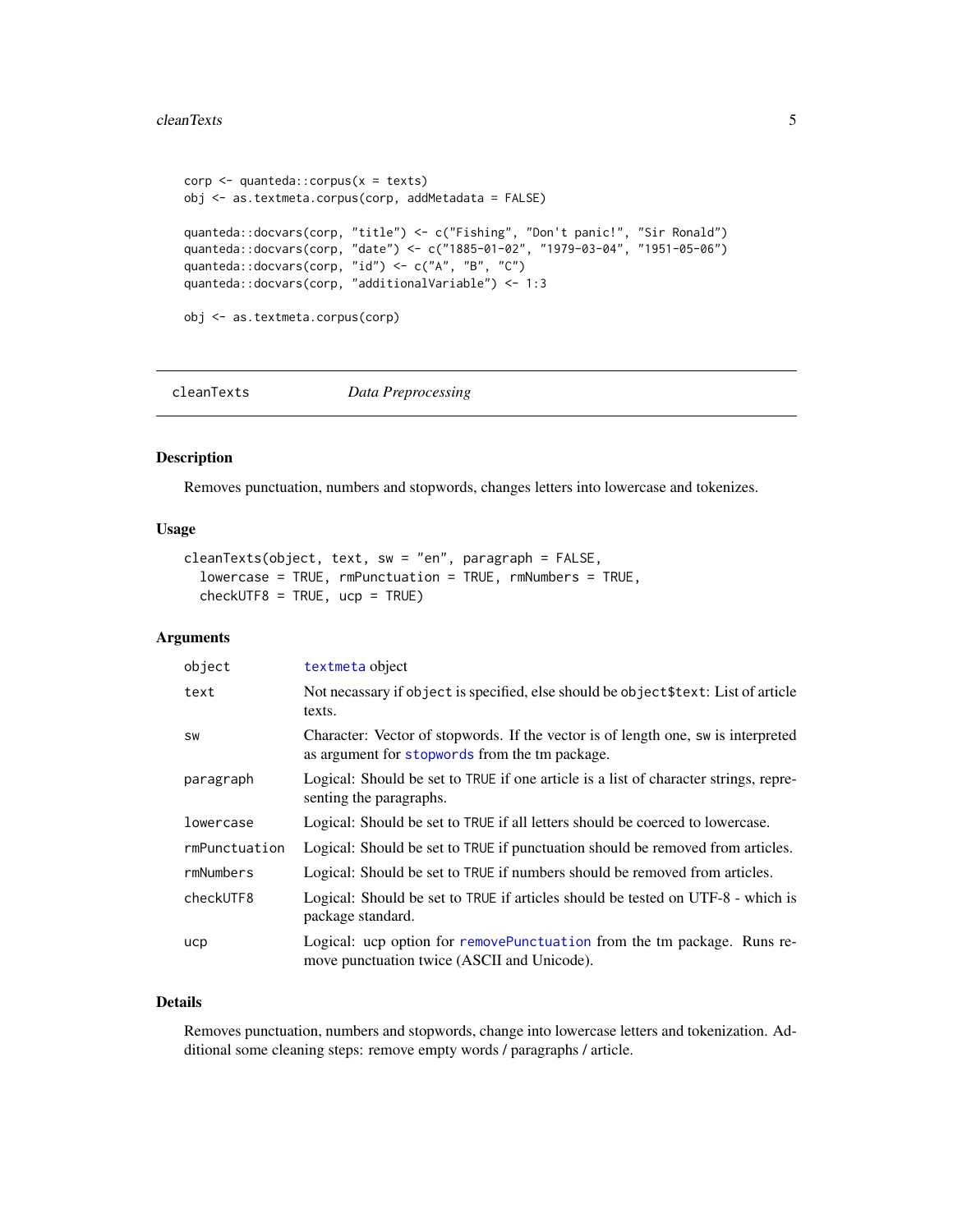# <span id="page-5-0"></span>Value

A [textmeta](#page-40-1) object or a list (if object is not specified) containing the preprocessed articles.

#### Examples

```
texts <- list(A="Give a Man a Fish, and You Feed Him for a Day.
Teach a Man To Fish, and You Feed Him for a Lifetime",
B="So Long, and Thanks for All the Fish",
C="A very able manipulative mathematician, Fisher enjoys a real mastery
in evaluating complicated multiple integrals.")
corpus <- textmeta(meta=data.frame(id=c("A", "B", "C", "D"),
title=c("Fishing", "Don't panic!", "Sir Ronald", "Berlin"),
date=c("1885-01-02", "1979-03-04", "1951-05-06", "1967-06-02"),
additionalVariable=1:4, stringsAsFactors=FALSE), text=texts)
cleanTexts(object=corpus)
texts <- list(A=c("Give a Man a Fish, and You Feed Him for a Day.",
"Teach a Man To Fish, and You Feed Him for a Lifetime"),
B="So Long, and Thanks for All the Fish",
C=c("A very able manipulative mathematician,",
"Fisher enjoys a real mastery in evaluating complicated multiple integrals."))
```

```
cleanTexts(text=texts, sw = "en", paragraph = TRUE)
```
<span id="page-5-1"></span>clusterTopics *Cluster Analysis*

#### **Description**

This function makes a cluster analysis using the Hellinger distance.

#### Usage

```
clusterTopics(ldaresult, file, tnames = NULL, method = "average",
 width = 30, height = 15, ...)
```

| ldaresult | The result of a function call LDAgen - alternatively the corresponding matrix<br>result\$topics |
|-----------|-------------------------------------------------------------------------------------------------|
| file      | File for the dendogram pdf.                                                                     |
| tnames    | Character vector as label for the topics.                                                       |
| method    | Method statement from holust                                                                    |
| width     | Grafical parameter for pdf output. See pdf                                                      |
| height    | Grafical parameter for pdf output. See pdf                                                      |
| $\ddotsc$ | Additional parameter for plot                                                                   |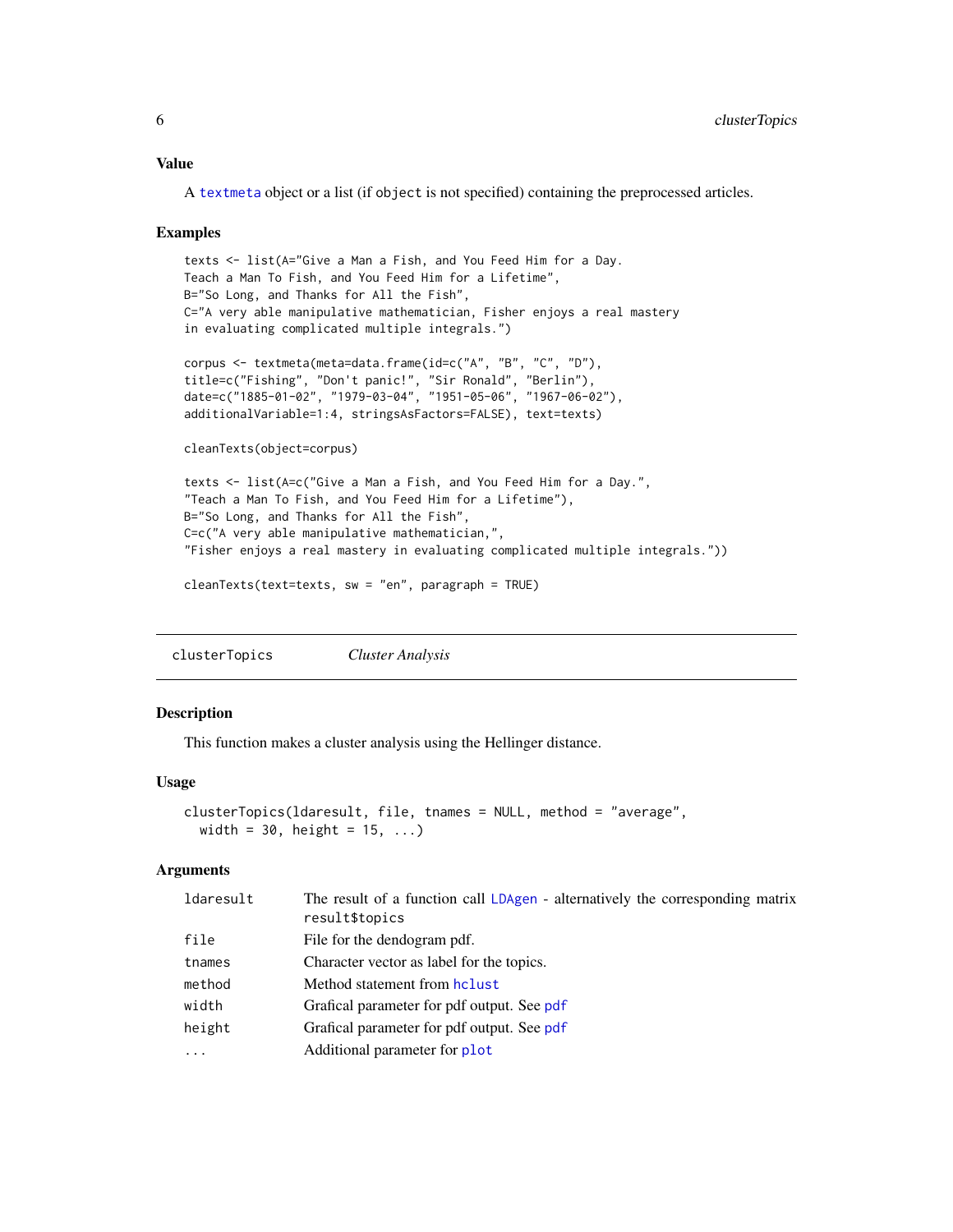# <span id="page-6-0"></span>Details

This function is useful to analyze topic similarities and while evaluating the right number of topics of LDAs.

# Value

A dendogram as pdf and a list containing

| dist  | A distance matrix      |
|-------|------------------------|
| clust | The result from holust |

#### Examples

```
texts <- list(A="Give a Man a Fish, and You Feed Him for a Day.
Teach a Man To Fish, and You Feed Him for a Lifetime",
B="So Long, and Thanks for All the Fish",
C="A very able manipulative mathematician, Fisher enjoys a real mastery
in evaluating complicated multiple integrals.")
corpus <- textmeta(meta=data.frame(id=c("A", "B", "C", "D"),
title=c("Fishing", "Don't panic!", "Sir Ronald", "Berlin"),
date=c("1885-01-02", "1979-03-04", "1951-05-06", "1967-06-02"),
additionalVariable=1:4, stringsAsFactors=FALSE), text=texts)
corpus <- cleanTexts(corpus)
```

```
wordlist <- makeWordlist(corpus$text)
ldaPrep <- LDAprep(text=corpus$text, vocab=wordlist$words)
```

```
LDA <- LDAgen(documents=ldaPrep, K = 3L, vocab=wordlist$words, num.words=3)
clusterTopics(ldaresult=LDA)
```
<span id="page-6-1"></span>deleteAndRenameDuplicates *Deletes and Renames Articles with the same ID*

# Description

Deletes articles with the same ID and same text. Renames the ID of articles with the same ID but different text-component (\_IDFakeDup, \_IDRealDup).

#### Usage

```
deleteAndRenameDuplicates(object, paragraph = FALSE)
```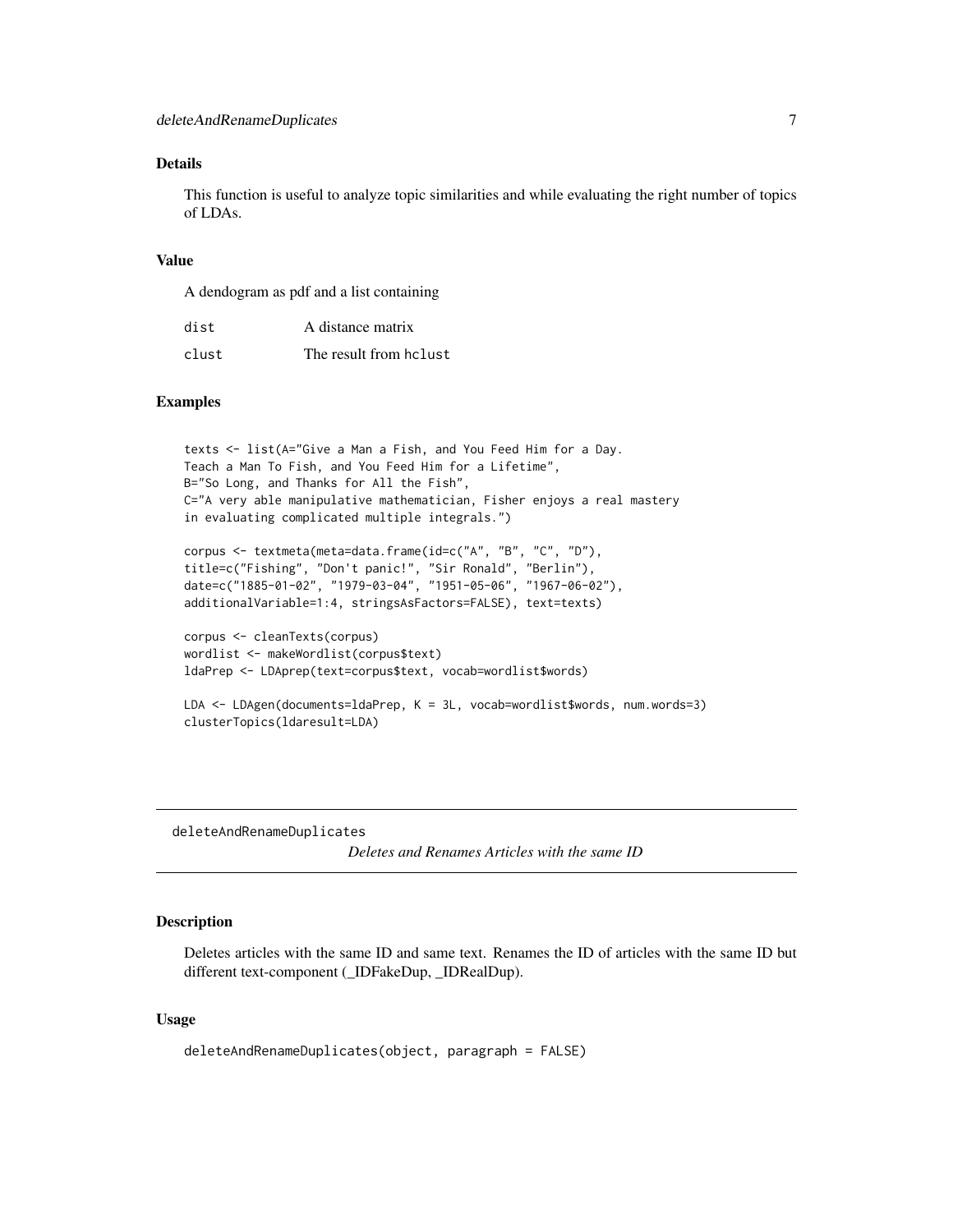#### <span id="page-7-0"></span>Arguments

| object    | A textmeta object as a result of a read-function.                                    |
|-----------|--------------------------------------------------------------------------------------|
| paragraph | Logical: Should be set to TRUE if the article is a list of character strings, repre- |
|           | senting the paragraphs.                                                              |

#### Details

Summary: Different types of duplicates: "complete duplicates" = same ID, same information in text, same information in meta "real duplicates" = same ID, same information in text, different information in meta "fake duplicates" = same ID, different information in text

#### Value

A filtered textmeta object with updated IDs.

#### Examples

```
texts <- list(A="Give a Man a Fish, and You Feed Him for a Day.
Teach a Man To Fish, and You Feed Him for a Lifetime",
A="A fake duplicate",
B="So Long, and Thanks for All the Fish",
B="So Long, and Thanks for All the Fish",
C="A very able manipulative mathematician, Fisher enjoys a real mastery
in evaluating complicated multiple integrals.",
C="A very able manipulative mathematician, Fisher enjoys a real mastery
in evaluating complicated multiple integrals.")
corpus <- textmeta(meta=data.frame(id=c("A", "A", "B", "B", "C", "C"),
title=c("Fishing", "Fake duplicate", "Don't panic!", "towel day", "Sir Ronald", "Sir Ronald"),
date=c("1885-01-02", "1885-01-03", "1979-03-04", "1979-03-05", "1951-05-06", "1951-05-06"),
stringsAsFactors=FALSE), text=texts)
duplicates <- deleteAndRenameDuplicates(object=corpus)
duplicates$meta$id
```
duplist *Creating List of Duplicates*

#### Description

Creates a List of different types of Duplicates in a textmeta-object.

#### Usage

```
duplist(object, paragraph = FALSE)
```
is.duplist(x)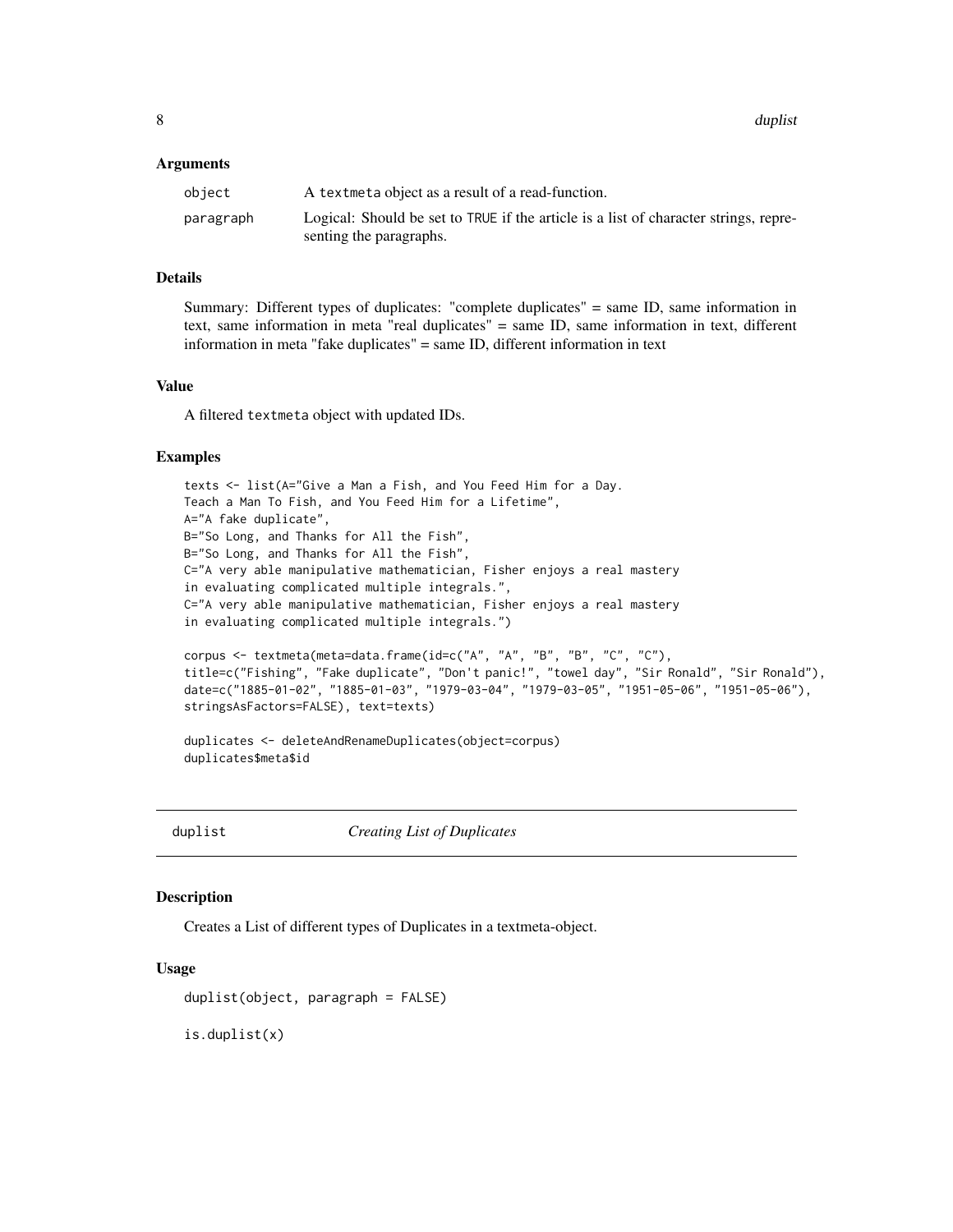#### duplist the contract of the contract of the contract of the contract of the contract of the contract of the contract of the contract of the contract of the contract of the contract of the contract of the contract of the co

```
## S3 method for class 'duplist'
print(x, \ldots)## S3 method for class 'duplist'
summary(object, ...)
```
# Arguments

| object    | A textmeta-object.                                                                                              |
|-----------|-----------------------------------------------------------------------------------------------------------------|
| paragraph | Logical: Should be set to TRUE if the article is a list of character strings, repre-<br>senting the paragraphs. |
| x         | An R Object.                                                                                                    |
| $\ddotsc$ | Further arguments for print and summary. Not implemented.                                                       |

# Details

This function helps to identify different types of Duplicates and gives the ability to exclude these for further Analysis (e.g. LDA).

# Value

| Named List:        |                                                                                                                                                                                 |
|--------------------|---------------------------------------------------------------------------------------------------------------------------------------------------------------------------------|
| uniqueTexts        | Character vector of IDs so that each text occurs once - if a text occurs twice<br>or more often in the corpus, the ID of the first text regarding the list-order is<br>returned |
| notDuplicatedTexts |                                                                                                                                                                                 |
|                    | Character vector of IDs of texts which are represented only once in the whole<br>corpus                                                                                         |
| idFakeDups         | List of character vectors: IDs of texts which originally has the same ID but<br>belongs to different texts grouped by their original ID                                         |
| idRealDups         | List of character vectors: IDs of texts which originally has the same ID and text<br>but different meta information grouped by their original ID                                |
| allTextDups        | List of character vectors: IDs of texts which occur twice or more often grouped<br>by text equality                                                                             |
| textMetaDups       | List of character vectors: IDs of texts which occur twice or more often and have<br>the same meta information grouped by text and meta equality                                 |

# Examples

texts <- list(A="Give a Man a Fish, and You Feed Him for a Day. Teach a Man To Fish, and You Feed Him for a Lifetime", A="A fake duplicate", B="So Long, and Thanks for All the Fish", B="So Long, and Thanks for All the Fish", C="A very able manipulative mathematician, Fisher enjoys a real mastery in evaluating complicated multiple integrals.", C="A very able manipulative mathematician, Fisher enjoys a real mastery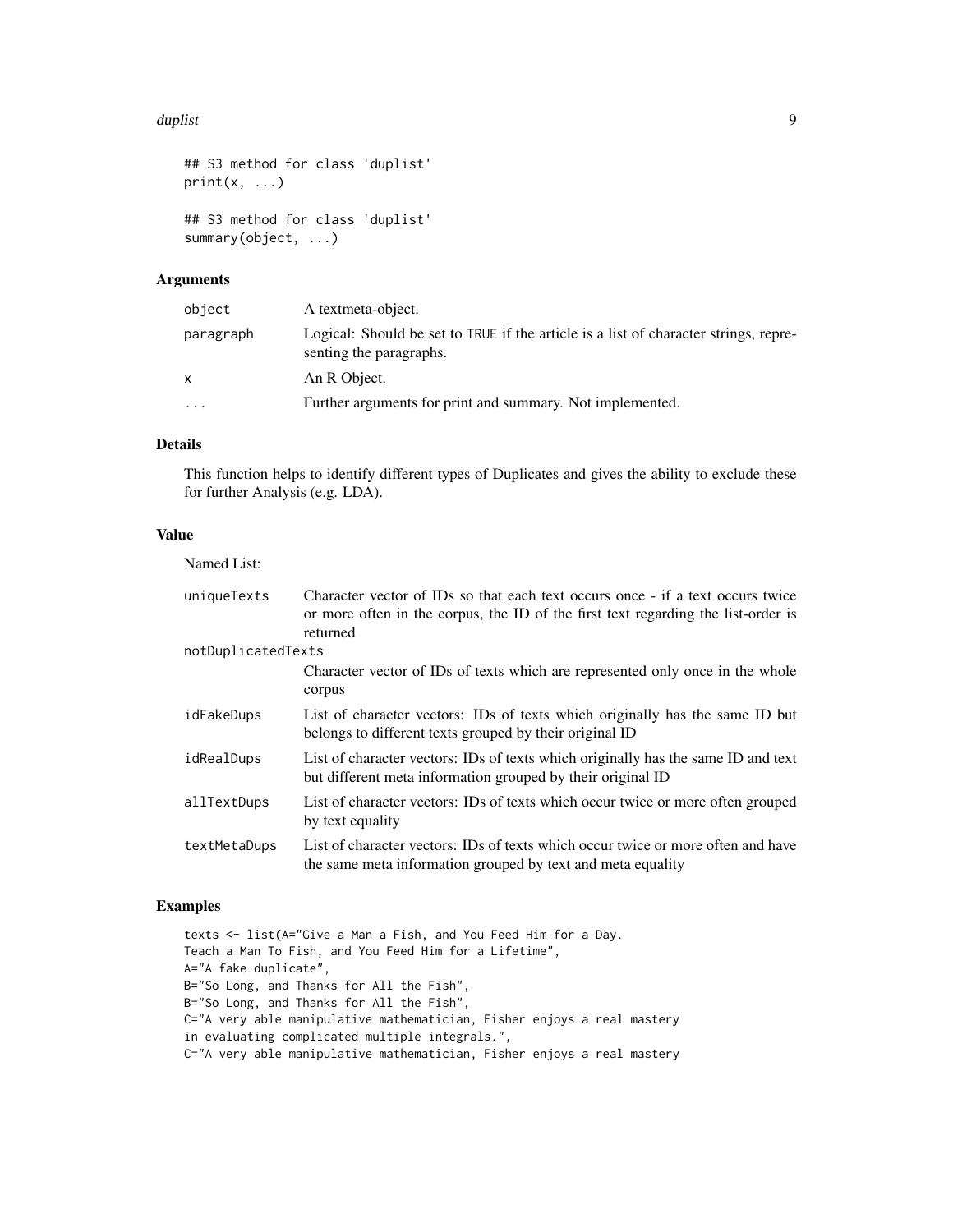```
in evaluating complicated multiple integrals.")
```

```
corpus <- textmeta(meta=data.frame(id=c("A", "A", "B", "B", "C", "C"),
title=c("Fishing", "Fake duplicate", "Don't panic!", "towel day", "Sir Ronald", "Sir Ronald"),
date=c("1885-01-02", "1885-01-03", "1979-03-04", "1979-03-05", "1951-05-06", "1951-05-06"),
stringsAsFactors=FALSE), text=texts)
duplicates <- deleteAndRenameDuplicates(object=corpus)
```

```
duplist(object=duplicates, paragraph = FALSE)
```
filterCount *Subcorpus With Count Filter*

#### Description

Generates a subcorpus by restricting it to texts containing a specific number of words

#### Usage

```
filterCount(object, text, count = 1L, out = c("text", "bin", "count"))
```
#### Arguments

| object | A textmeta object                                                                            |
|--------|----------------------------------------------------------------------------------------------|
| text   | Not necassary if object is specified, else should be object \$text: list of article<br>texts |
| count  | An integer marking how many words must at least be found in the text.                        |
| out    | Type of output: text filtered corpus, bin logical vector for all texts, count the<br>counts. |

#### Value

[textmeta](#page-40-1) object if object is specified, else only the filtered text. If a [textmeta](#page-40-1) object is returned its meta data are filtered to those texts which appear in the corpus.

# Examples

```
texts <- list(A="Give a Man a Fish, and You Feed Him for a Day.
Teach a Man To Fish, and You Feed Him for a Lifetime",
B="So Long, and Thanks for All the Fish",
C="A very able manipulative mathematician, Fisher enjoys a real mastery
in evaluating complicated multiple integrals.")
filterCount(text=texts, count=10L)
```
filterCount(text=texts, count=10L, out="bin")

filterCount(text=texts, count=10L, out="count")

<span id="page-9-0"></span>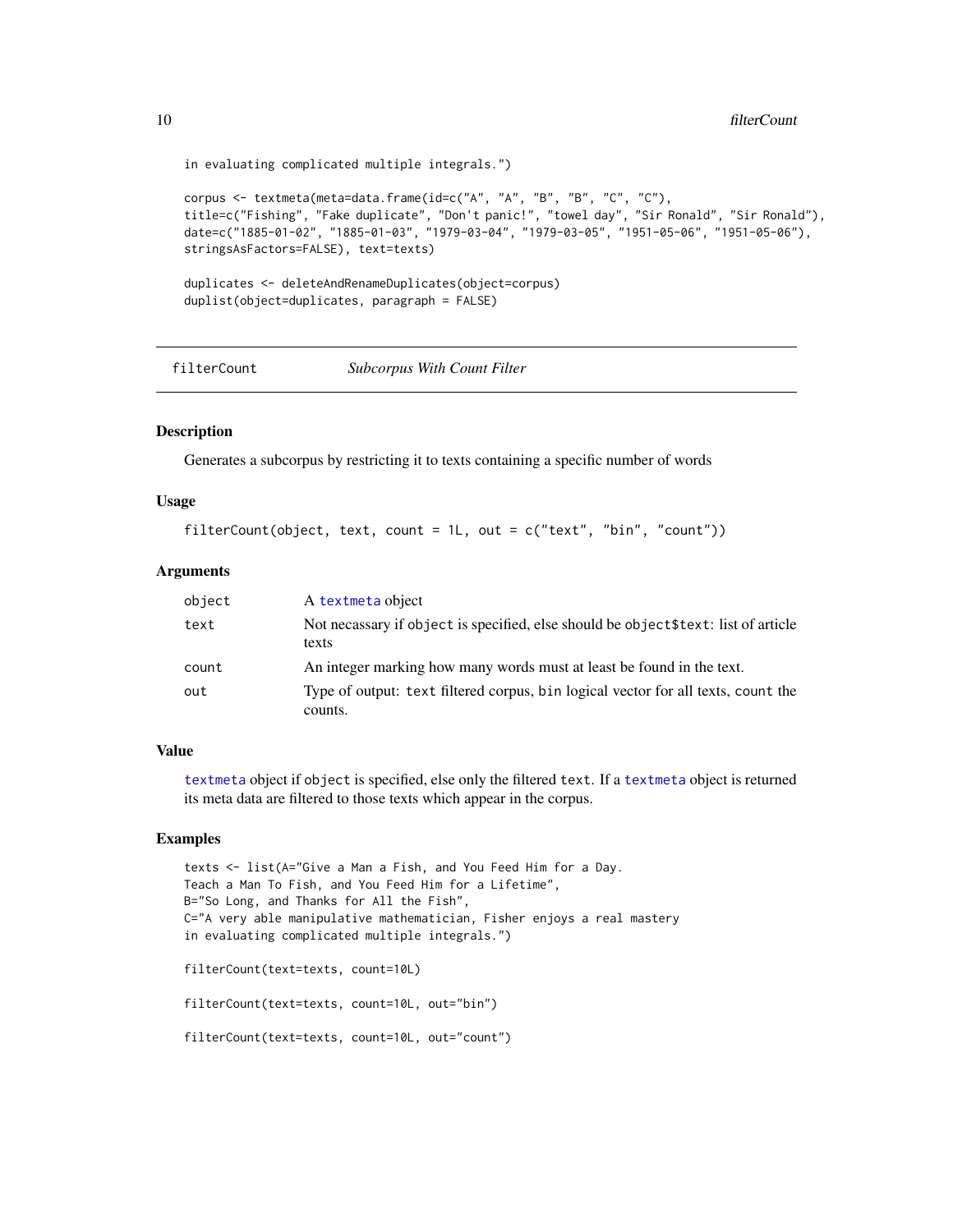<span id="page-10-0"></span>

Generates a subcorpus by restricting it to a specific time window

#### Usage

```
filterDate(object, text = object$text, meta = object$meta,
  s.date = min(meta$date, na.rm = TRUE), e.date = max(meta$date, na.rm
 = TRUE))
```
#### Arguments

| object | textmeta object                                                    |
|--------|--------------------------------------------------------------------|
| text   | Not necessary if object is specified, else should be object \$text |
| meta   | Not necessary if object is specified, else should be object\$meta  |
| s.date | Start date of subcorpus as date object                             |
| e.date | End date of subcorpus as date object                               |

#### Value

[textmeta](#page-40-1) object if object is specified, else only the filtered text. If a [textmeta](#page-40-1) object is returned its meta data are filtered to those texts which appear in the corpus.

# Examples

subcorpus\$text

```
texts <- list(A="Give a Man a Fish, and You Feed Him for a Day.
Teach a Man To Fish, and You Feed Him for a Lifetime",
B="So Long, and Thanks for All the Fish",
C="A very able manipulative mathematician, Fisher enjoys a real mastery
in evaluating complicated multiple integrals.")
corpus <- textmeta(meta=data.frame(id=c("A", "B", "C", "D"),
title=c("Fishing", "Don't panic!", "Sir Ronald", "Berlin"),
date=c("1885-01-02", "1979-03-04", "1951-05-06", "1967-06-02"),
additionalVariable=1:4, stringsAsFactors=FALSE), text=texts)
subcorpus <- filterDate(object=corpus, s.date = "1951-05-06")
subcorpus$meta
```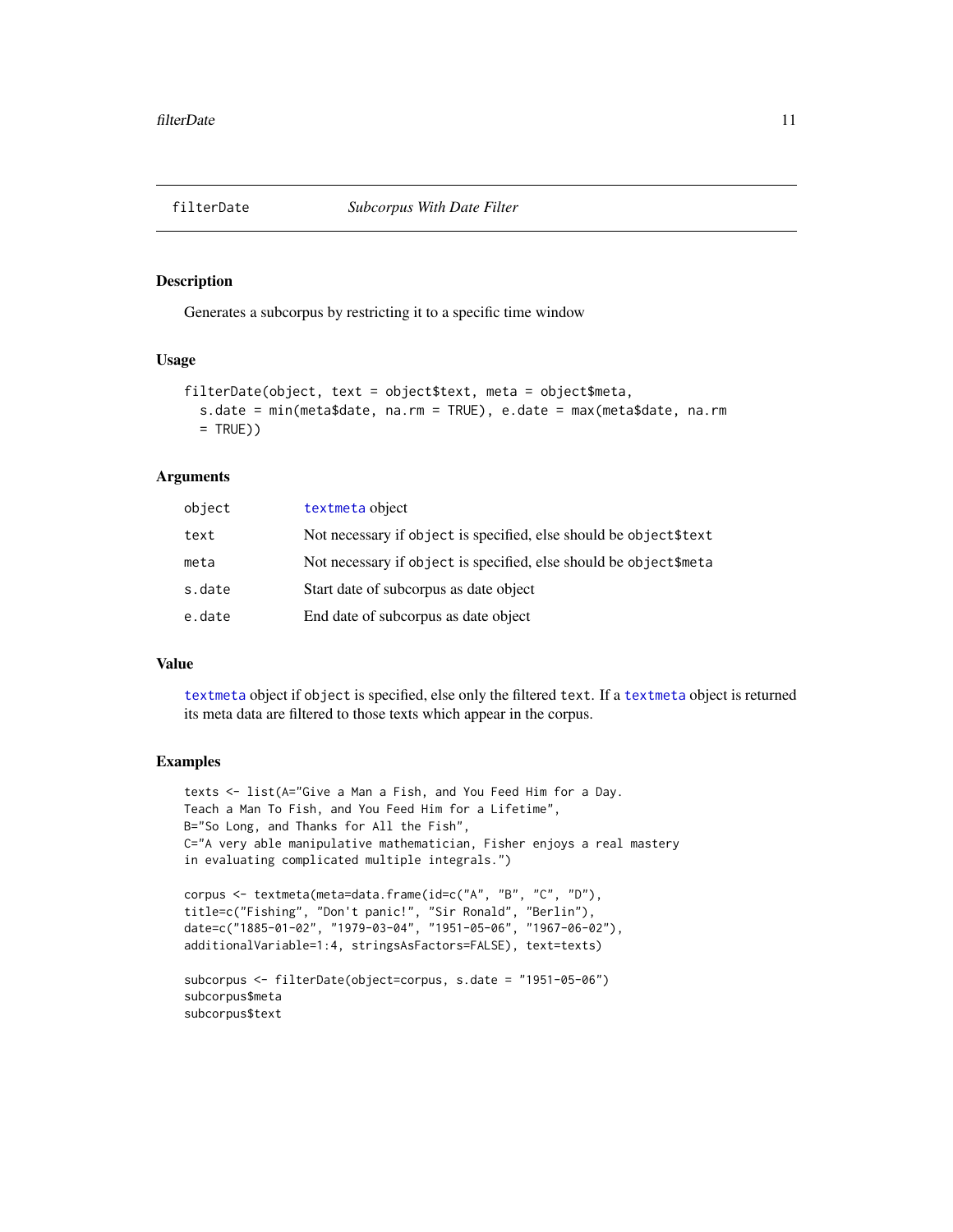<span id="page-11-1"></span><span id="page-11-0"></span>

Generates a subcorpus by restricting it to texts containing specific filter words

#### Usage

```
filterWord(object, text, search, ignore.case = FALSE, out = c("text",
  "bin", "count"))
```
# Arguments

| object      | A textmeta object                                                                                                                                                                                                                                                                                                                                                                                                                                                                                                                                                                                                                                                                                     |
|-------------|-------------------------------------------------------------------------------------------------------------------------------------------------------------------------------------------------------------------------------------------------------------------------------------------------------------------------------------------------------------------------------------------------------------------------------------------------------------------------------------------------------------------------------------------------------------------------------------------------------------------------------------------------------------------------------------------------------|
| text        | Not necessary if object is specified, else should be object \$text: list of article<br>texts.                                                                                                                                                                                                                                                                                                                                                                                                                                                                                                                                                                                                         |
| search      | List of data frames. Every List element is an 'or' link, every entry in a data<br>frame is linked by an 'and'. The data frame must have following tree variables:<br>pattern a character string including the search terms, word, a logical value dis-<br>playing if a word (TRUE) or character (search) is wanted and count an integer<br>marking how many times the word must at least be found in the text. word can<br>alternatively be a character string containing the keywords pattern for charac-<br>ter search, word for word-search and left and right for truncated search. If<br>search is only a character Vector the link is 'or', and a character search will be<br>used with count=1 |
| ignore.case | Logical: Lower and upper case will be ignored.                                                                                                                                                                                                                                                                                                                                                                                                                                                                                                                                                                                                                                                        |
| out         | Type of output: text filtered corpus, bin logical vector for all texts, count the<br>number of matches.                                                                                                                                                                                                                                                                                                                                                                                                                                                                                                                                                                                               |

#### Value

[textmeta](#page-40-1) object if object is specified, else only the filtered text. If a [textmeta](#page-40-1) object is returned its meta data are filtered to those texts which appear in the corpus.

# Examples

```
texts <- list(A="Give a Man a Fish, and You Feed Him for a Day.
Teach a Man To Fish, and You Feed Him for a Lifetime",
B="So Long, and Thanks for All the Fish",
C="A very able manipulative mathematician, Fisher enjoys a real mastery
in evaluating complicated multiple integrals.")
# search for pattern "fish"
filterWord(text=texts, search="fish", ignore.case=TRUE)
# search for word "fish"
```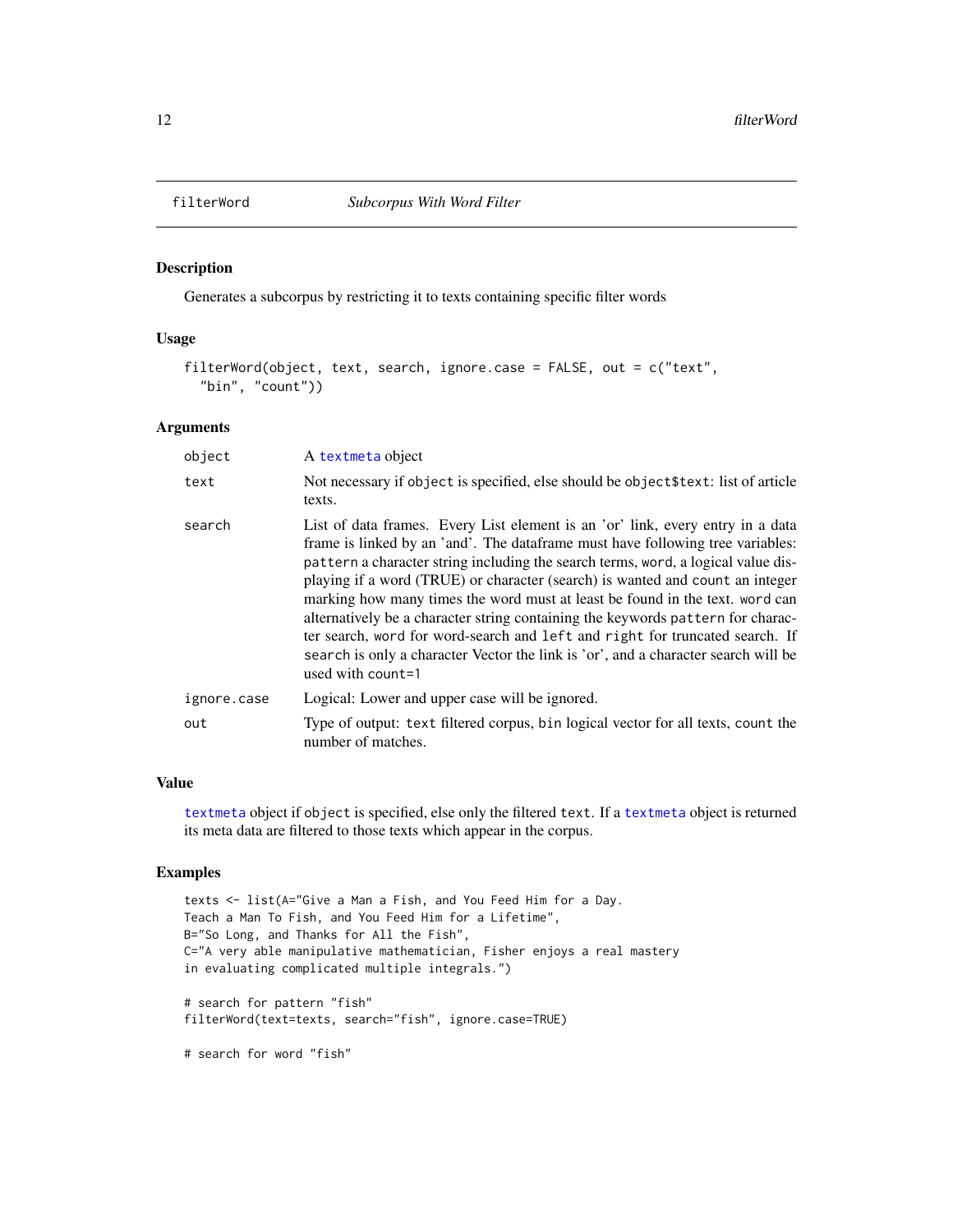# <span id="page-12-0"></span>intruderTopics 13

```
filterWord(text=texts, search=data.frame(pattern="fish", word="word", count=1),
ignore.case=TRUE)
# pattern must appear at least two times
filterWord(text=texts, search=data.frame(pattern="fish", word="pattern", count=2),
ignore.case=TRUE)
# search for "fish" AND "day"
filterWord(text=texts, search=data.frame(pattern=c("fish", "day"), word="word", count=1),
ignore.case=TRUE)
# search for "Thanks" OR "integrals"
filterWord(text=texts, search=list(data.frame(pattern="Thanks", word="word", count=1),
data.frame(pattern="integrals", word="word", count=1)))
```
intruderTopics *Function to validate the fit of the LDA model*

#### Description

This function validates a LDA result by presenting a mix of topics and intruder topics to a human user, who has to identity them.

# Usage

```
intruderTopics(text = NULL, beta = NULL, theta = NULL, id = NULL,
  numIntruder = 1, numOuttopics = 4, byScore = TRUE, minWords = 0L,
 minOuttopics = 0L, stopTopics = NULL, printSolution = FALSE,
 oldResult = NULL, test = FALSE, testinput = NULL)
```

| text         | A list of texts (e.g. the text element of a text meta object).                                                                                                                                                                          |
|--------------|-----------------------------------------------------------------------------------------------------------------------------------------------------------------------------------------------------------------------------------------|
| beta         | A matrix of word-probabilities or frequency table for the topics (e.g. the topics<br>matrix from the LDAgen result). Each row is a topic, each column a word. The<br>rows will be divided by the row sums, if they are not 1.           |
| theta        | A matrix of wordcounts per text and topic (e.g. the document_sums matrix from<br>the LDAgen result). Each row is a topic, each column a text. In each cell stands<br>the number of words in text <i>j</i> belonging to topic <i>i</i> . |
| id           | Optional: character vector of text IDs that should be used for the function. Use-<br>ful to start a inchoate coding task.                                                                                                               |
| numIntruder  | Intended number of intruder words. If numIntruder is a integer vector, the<br>number would be sampled for each topic.                                                                                                                   |
| numOuttopics | the Integer: Number of words per topic, including the intruder words                                                                                                                                                                    |
| byScore      | Logical: Should the score of top. topic. words from the 1da package be used?                                                                                                                                                            |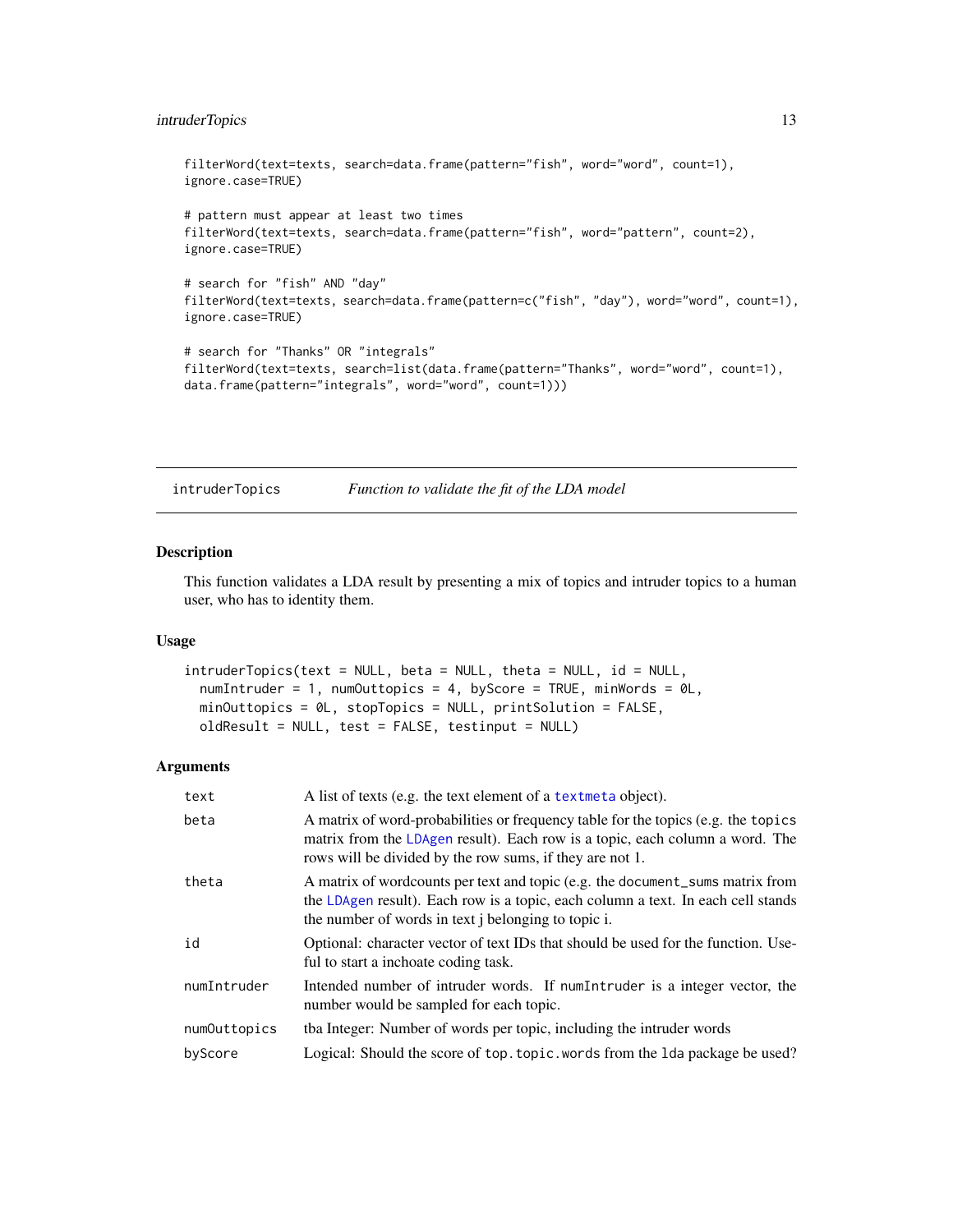| minWords      | Integer: Minimum number of words for a choosen text.                                                                 |
|---------------|----------------------------------------------------------------------------------------------------------------------|
| minOuttopics  | Integer: Minimal number of words a topic needs to be classified as a possible<br>correct Topic.                      |
| stopTopics    | Optional: Integer vector to deselect stopword topics for the coding task.                                            |
| printSolution | Logical: If TRUE the coder gets a feedback after his/her vote.                                                       |
| oldResult     | Result object from an unfinished run of intruderWords. If oldResult is used,<br>all other parameter will be ignored. |
| test          | Logical: Enables test mode                                                                                           |
| testinput     | Input for function tests                                                                                             |

# Value

Object of class IntruderTopics. List of 11

| result       | Matrix of 3 columns. Each row represents one labeled text. numIntruder (1.<br>column) gives the number of intruder topics inputated in this text, missIntruder<br>(2. column) the number of the intruder topics which were not found by the coder<br>and falseIntruder (3. column) the number of the topics choosen by the coder<br>which were no intruder. |
|--------------|-------------------------------------------------------------------------------------------------------------------------------------------------------------------------------------------------------------------------------------------------------------------------------------------------------------------------------------------------------------|
| beta         | Parameter of the function call                                                                                                                                                                                                                                                                                                                              |
| theta        | Parameter of the function call                                                                                                                                                                                                                                                                                                                              |
| id           | Charater Vector of IDs at the beginning                                                                                                                                                                                                                                                                                                                     |
| byScore      | Parameter of the function call                                                                                                                                                                                                                                                                                                                              |
| numIntruder  | Parameter of the function call                                                                                                                                                                                                                                                                                                                              |
| numOuttopics | Parameter of the function call                                                                                                                                                                                                                                                                                                                              |
| minWords     | Parameter of the function call                                                                                                                                                                                                                                                                                                                              |
| minOuttopics | Parameter of the function call                                                                                                                                                                                                                                                                                                                              |
| unusedID     | Character vector of unused text IDs for the next run                                                                                                                                                                                                                                                                                                        |
| stopTopics   | Parameter of the function call                                                                                                                                                                                                                                                                                                                              |
|              |                                                                                                                                                                                                                                                                                                                                                             |

# References

Chang, Jonathan and Sean Gerrish and Wang, Chong and Jordan L. Boyd-graber and David M. Blei. Reading Tea Leaves: How Humans Interpret Topic Models. Advances in Neural Information Processing Systems, 2009.

# Examples

```
data(politics)
poliClean <- cleanTexts(politics)
words10 <- makeWordlist(text=poliClean$text)
words10 <- words10$words[words10$wordtable > 10]
poliLDA <- LDAprep(text=poliClean$text, vocab=words10)
LDAresult <- LDAgen(documents=poliLDA, K=10, vocab=words10)
```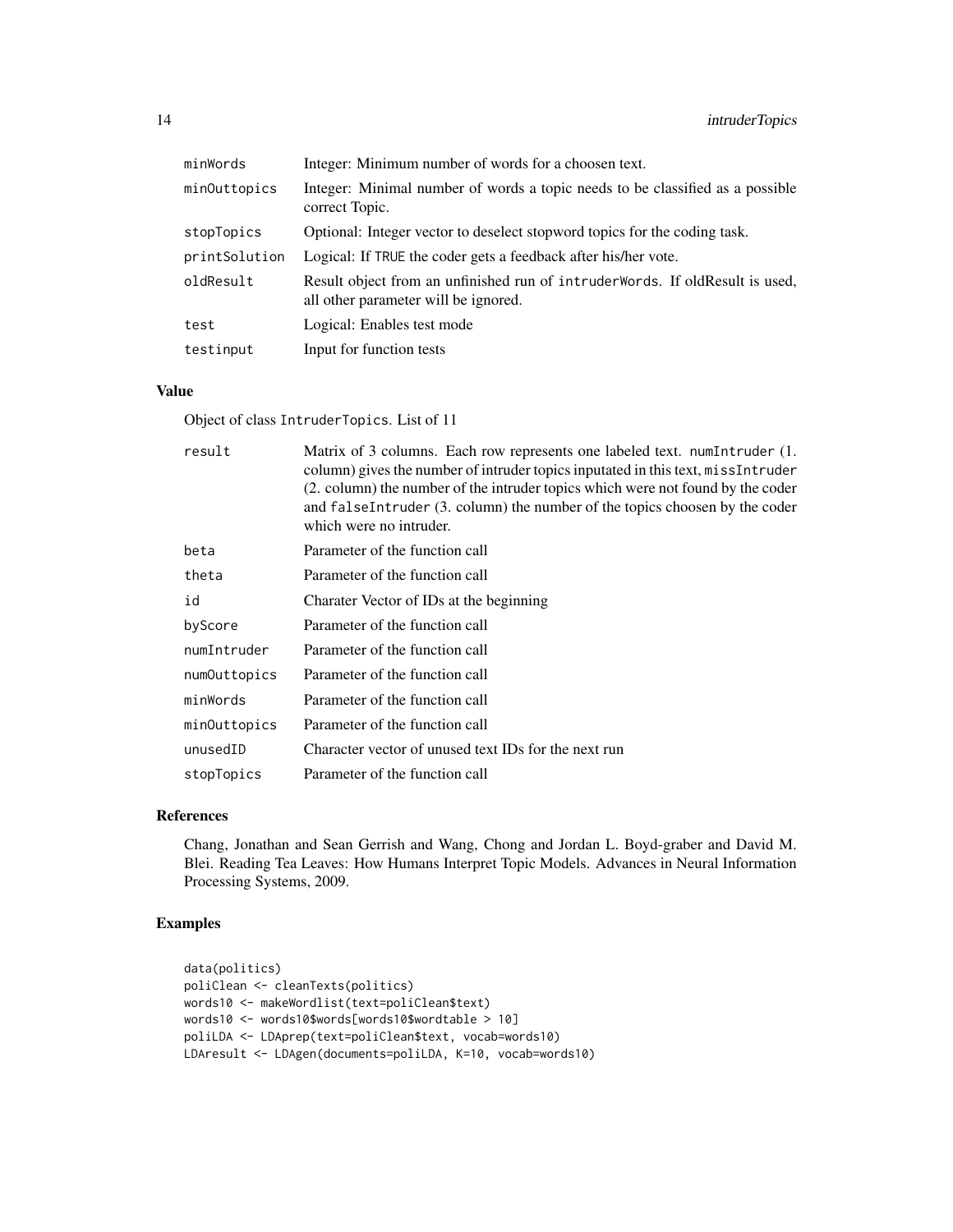# <span id="page-14-0"></span>intruderWords 15

```
intruder <- intruderTopics(text=politics$text, beta=LDAresult$topics,
                           theta=LDAresult$document_sums, id=names(poliLDA))
```
intruderWords *Function to validate the fit of the LDA model*

#### Description

This function validates a LDA result by presenting a mix of words from a topic and intruder words to a human user, who has to identity them.

#### Usage

```
intruderWords(beta = NULL, byScore = TRUE, numTopwords = 30L,
 numIntruder = 1L, numOutwords = 5L, noTopic = TRUE,
 printSolution = FALSE, oldResult = NULL, test = FALSE,
  testinput = NULL)
```
#### Arguments

| beta          | A matrix of word-probabilities or frequency table for the topics (e.g. the topics<br>matrix from the LDAgen result). Each row is a topic, each column a word. The<br>rows will be divided by the row sums, if they are not 1. |
|---------------|-------------------------------------------------------------------------------------------------------------------------------------------------------------------------------------------------------------------------------|
| byScore       | Logical: Should the score of top. topic. words from the 1da package be used?                                                                                                                                                  |
| numTopwords   | The number of topwords to be used for the intruder words                                                                                                                                                                      |
| numIntruder   | Intended number of intruder words. If numIntruder is a integer vector, the<br>number would be sampled for each topic.                                                                                                         |
| numOutwords   | Integer: Number of words per topic, including the intruder words.                                                                                                                                                             |
| noTopic       | Logical: Is x input allowed to mark nonsense topics?                                                                                                                                                                          |
| printSolution | tha                                                                                                                                                                                                                           |
| oldResult     | Result object from an unfinished run of intruderWords. If oldResult is used,<br>all other parameter will be ignored.                                                                                                          |
| test          | Logical: Enables test mode                                                                                                                                                                                                    |
| testinput     | Input for function tests                                                                                                                                                                                                      |

#### Value

Object of class IntruderWords. List of 7

result Matrix of 3 columns. Each row represents one topic. All values are 0 if the topic did not run before. numIntruder (1. column) gives the number of intruder words inputated in this topic, missIntruder (2. column) the number of the intruder words which were not found by the coder and falseIntruder (3. column) the number of the words choosen by the coder which were no intruder.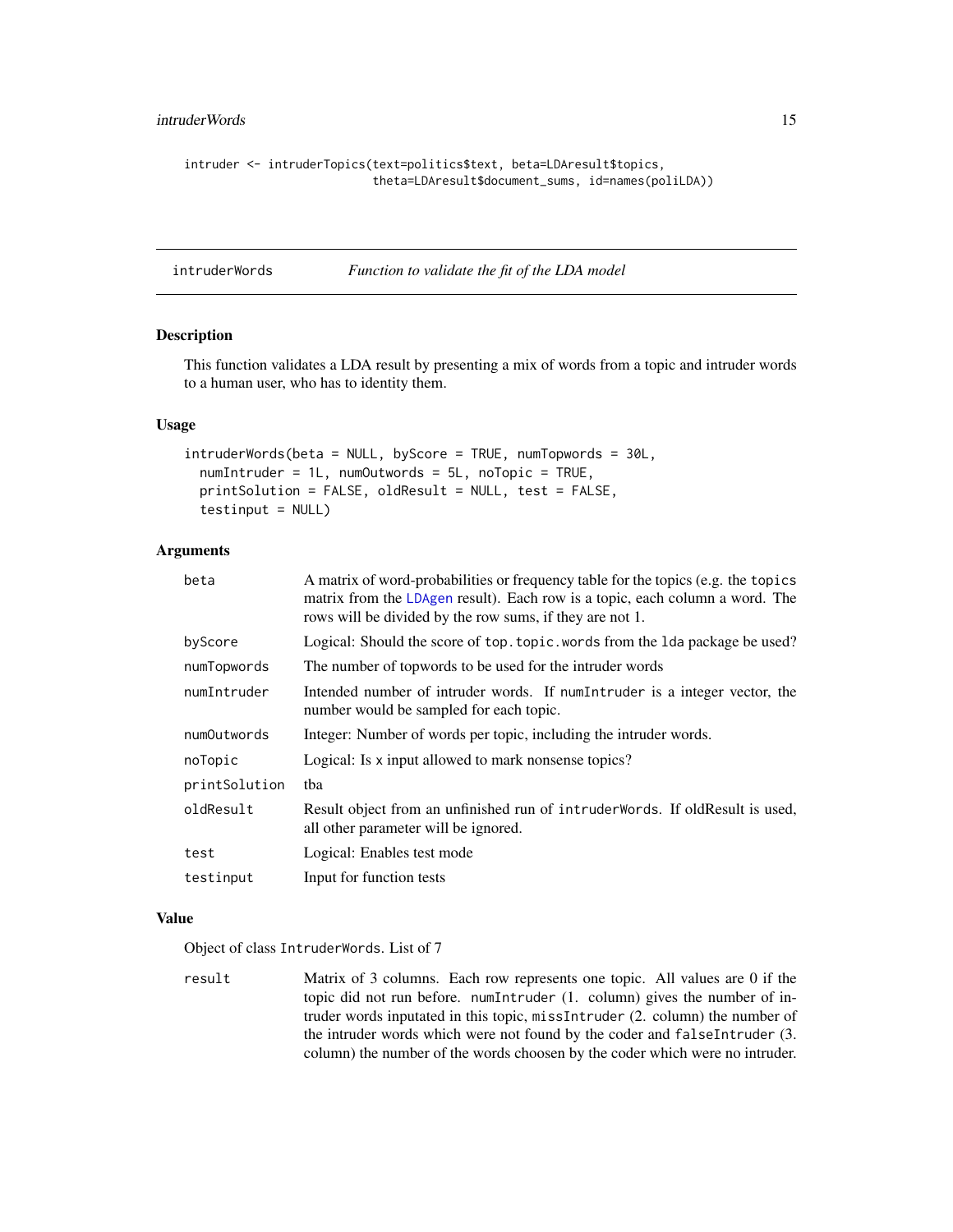<span id="page-15-0"></span>

| beta        | Parameter of the function call |
|-------------|--------------------------------|
| byScore     | Parameter of the function call |
| numTopwords | Parameter of the function call |
| numIntruder | Parameter of the function call |
| numOutwords | Parameter of the function call |
| noTopic     | Parameter of the function call |

#### References

Chang, Jonathan and Sean Gerrish and Wang, Chong and Jordan L. Boyd-graber and David M. Blei. Reading Tea Leaves: How Humans Interpret Topic Models. Advances in Neural Information Processing Systems, 2009.

#### Examples

```
data(politics)
poliClean <- cleanTexts(politics)
words10 <- makeWordlist(text=poliClean$text)
words10 <- words10$words[words10$wordtable > 10]
poliLDA <- LDAprep(text=poliClean$text, vocab=words10)
LDAresult <- LDAgen(documents=poliLDA, K=10, vocab=words10)
intruder <- intruderWords(beta=LDAresult$topics)
```
<span id="page-15-1"></span>

LDAgen *Function to fit LDA model*

#### Description

This function uses the [lda.collapsed.gibbs.sampler](#page-0-0) from the lda- package and additionally saves topword lists and a R workspace.

#### Usage

```
LDAgen(documents, K = 100L, vocab, num.iterations = 200L,
 burnin = 70L, alpha = NULL, eta = NULL, seed = NULL,
  folder = file.path(tempdir(), "lda-result"), num.words = 50L,
 LDA = TRUE, count = FALSE)
```

| documents | A list prepared by LDAprep.                               |
|-----------|-----------------------------------------------------------|
| К         | Number of topics                                          |
| vocab     | Character vector containing the words in the corpus       |
|           | num.iterations Number of iterations for the gibbs sampler |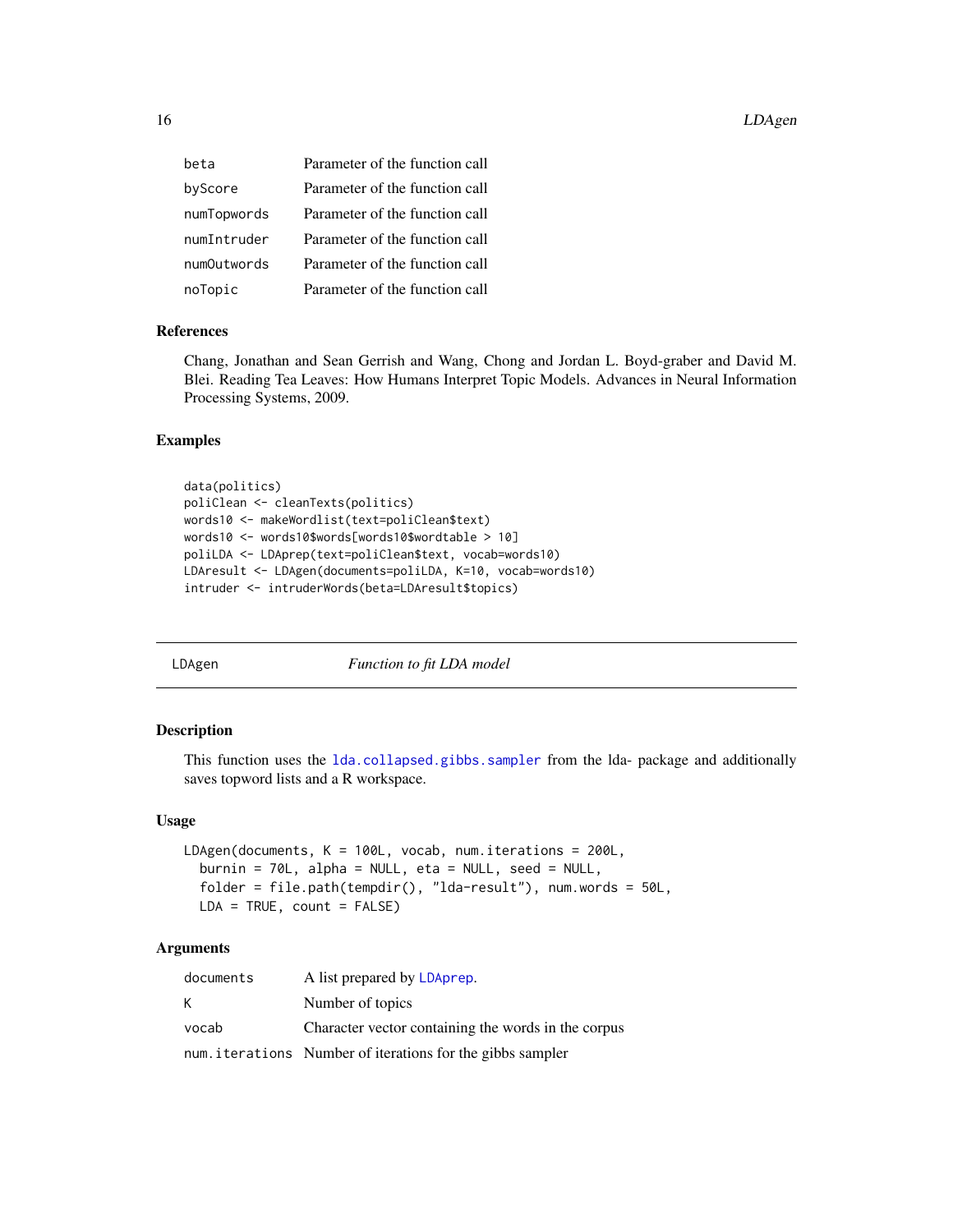#### **LDAgen** 17

| burnin     | Number of iterations for the burnin                                                                          |
|------------|--------------------------------------------------------------------------------------------------------------|
| alpha      | Hyperparameter for the topic proportions                                                                     |
| eta        | Hyperparameter for the word distributions                                                                    |
| seed       | A seed for reproducability.                                                                                  |
| folder     | File for the results. Saves in the temporary directionary by default.                                        |
| num.words  | Number of words in the top topic words list                                                                  |
| <b>LDA</b> | logical: Should a new model be fitted or an existing R workspace?                                            |
| count      | logical: Should article counts calculated per top topic words be used for output<br>as csv (default: FALSE)? |

#### Value

A .csv file containing the topword list and a R workspace containing the result data.

#### References

Blei, David M. and Ng, Andrew and Jordan, Michael. Latent Dirichlet allocation. Journal of Machine Learning Research, 2003.

Jonathan Chang (2012). lda: Collapsed Gibbs sampling methods for topic models.. R package version 1.3.2. http://CRAN.R-project.org/package=lda

#### See Also

Documentation for the lda package.

#### Examples

```
texts <- list(A="Give a Man a Fish, and You Feed Him for a Day.
Teach a Man To Fish, and You Feed Him for a Lifetime",
B="So Long, and Thanks for All the Fish",
C="A very able manipulative mathematician, Fisher enjoys a real mastery
in evaluating complicated multiple integrals.")
corpus <- textmeta(meta=data.frame(id=c("A", "B", "C", "D"),
title=c("Fishing", "Don't panic!", "Sir Ronald", "Berlin"),
date=c("1885-01-02", "1979-03-04", "1951-05-06", "1967-06-02"),
additionalVariable=1:4, stringsAsFactors=FALSE), text=texts)
```

```
corpus <- cleanTexts(corpus)
wordlist <- makeWordlist(corpus$text)
ldaPrep <- LDAprep(text=corpus$text, vocab=wordlist$words)
```
LDAgen(documents=ldaPrep, K = 3L, vocab=wordlist\$words, num.words=3)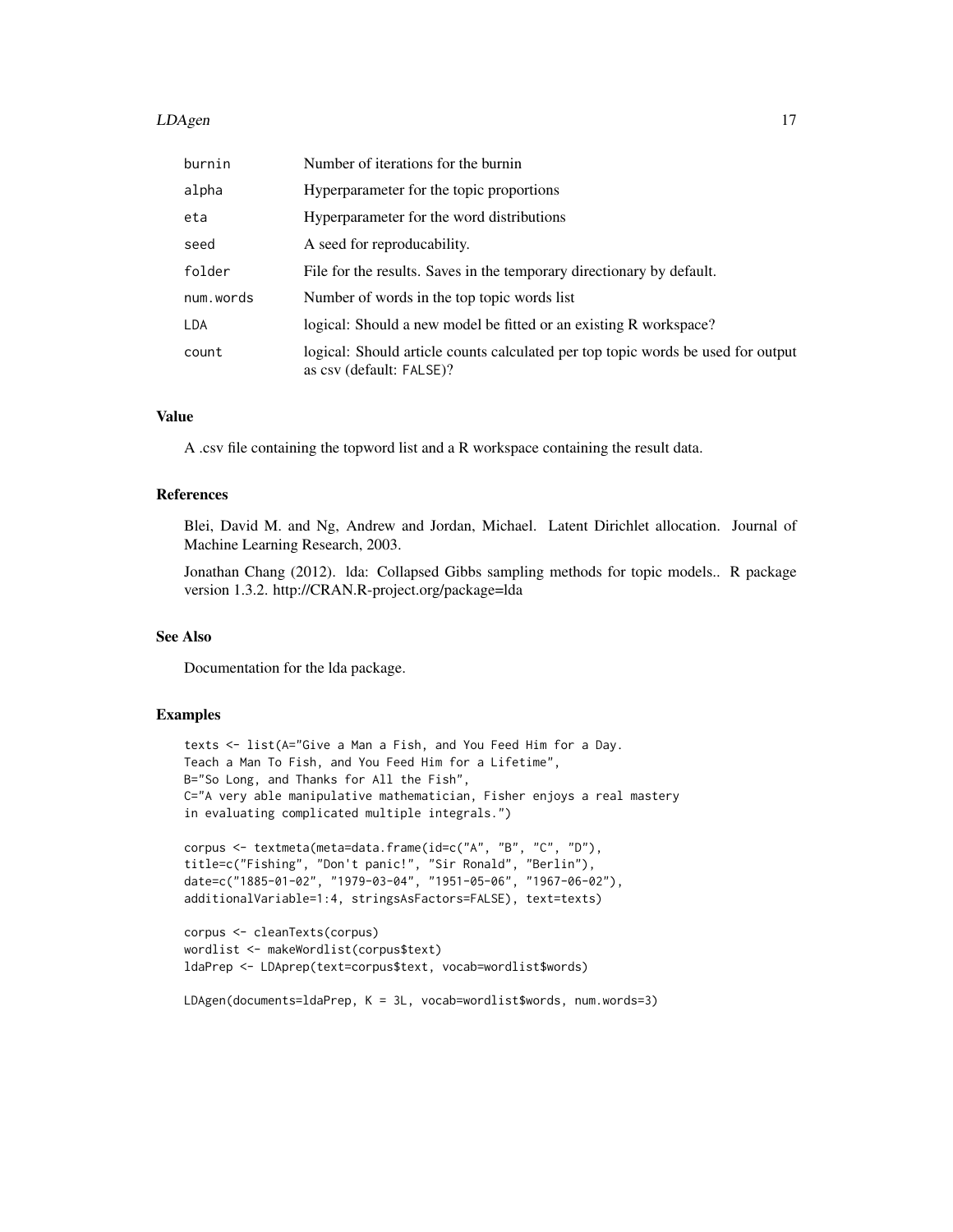<span id="page-17-1"></span><span id="page-17-0"></span>

This function transforms a text corpus such as the result of [cleanTexts](#page-4-1) into the form needed by the [lda](#page-0-0)-package.

#### Usage

LDAprep(text, vocab, reduce = TRUE)

# Arguments

| text   | A list of tokenized texts                                            |
|--------|----------------------------------------------------------------------|
| vocab  | A character vector containing all words which should be used for Ida |
| reduce | Logical: Should empty texts be deleted?                              |

#### Value

A list in which every entry contains a matrix with two rows: The first row gives the number of the entry of the word in vocab minus one, the second row is 1 and the number of the occurrence of the word will be shown by the number of columns belonging to this word.

# Examples

```
texts <- list(A="Give a Man a Fish, and You Feed Him for a Day.
Teach a Man To Fish, and You Feed Him for a Lifetime",
B="So Long, and Thanks for All the Fish",
C="A very able manipulative mathematician, Fisher enjoys a real mastery
in evaluating complicated multiple integrals.")
corpus <- textmeta(meta=data.frame(id=c("A", "B", "C", "D"),
title=c("Fishing", "Don't panic!", "Sir Ronald", "Berlin"),
date=c("1885-01-02", "1979-03-04", "1951-05-06", "1967-06-02"),
additionalVariable=1:4, stringsAsFactors=FALSE), text=texts)
corpus <- cleanTexts(corpus)
wordlist <- makeWordlist(corpus$text)
```
LDAprep(text=corpus\$text, vocab=wordlist\$words, reduce = TRUE)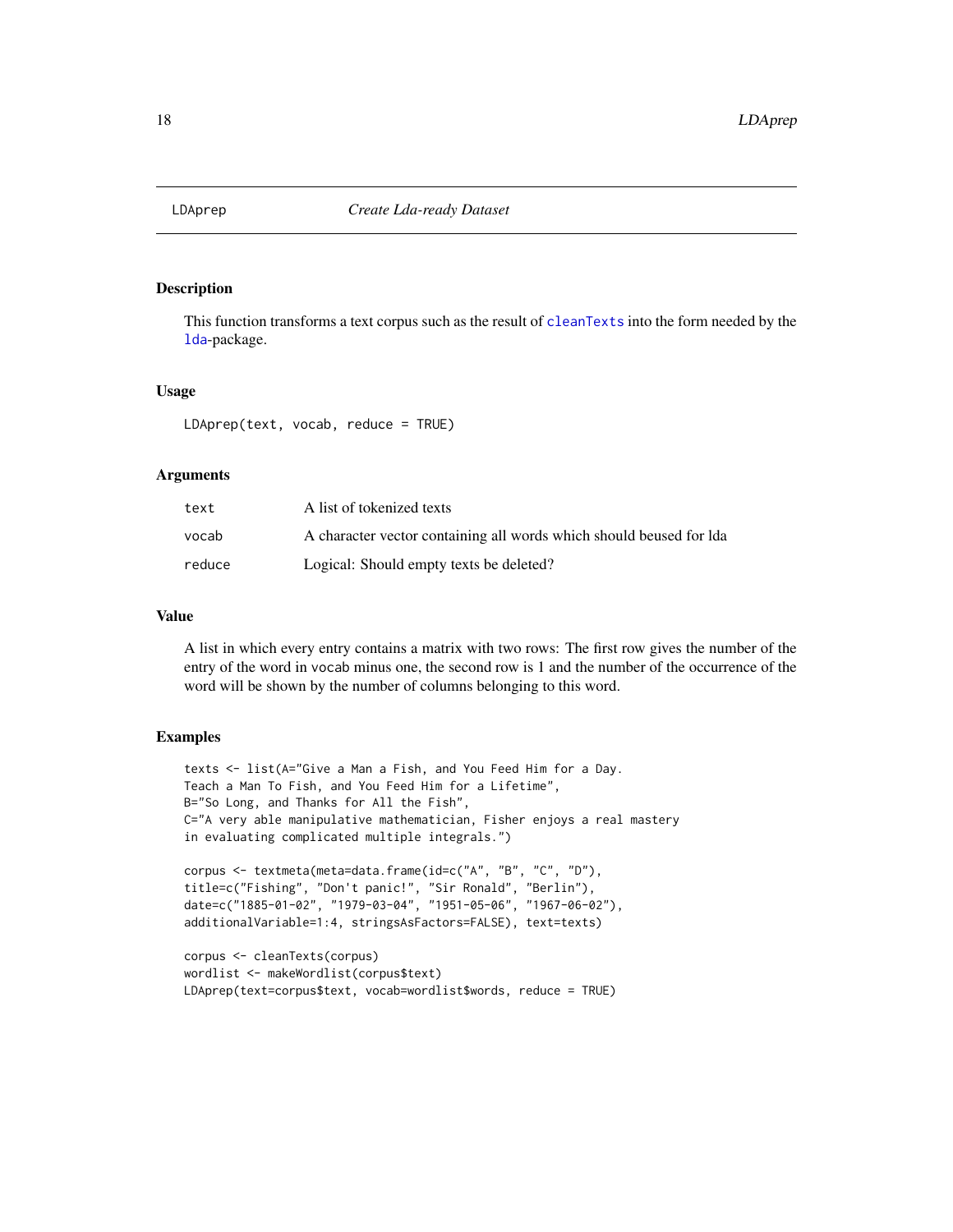<span id="page-18-0"></span>

Creates a wordlist and a frequency table.

#### Usage

```
makeWordlist(text, k = 100000L, ...)
```
# Arguments

| text     | List of texts.                                                   |
|----------|------------------------------------------------------------------|
| k        | Integer: How many texts should be processed at once (RAM usage)? |
| $\cdots$ | further arguments for the sort function.                         |

# Details

This function helps, if table(x) needs too much RAM.

# Value

| words     | An alphabetical list of the words in the corpus |
|-----------|-------------------------------------------------|
| wordtable | A frequency table of the words in the corpus    |

# Examples

texts <- list(A="Give a Man a Fish, and You Feed Him for a Day. Teach a Man To Fish, and You Feed Him for a Lifetime", B="So Long, and Thanks for All the Fish", C="A very able manipulative mathematician, Fisher enjoys a real mastery in evaluating complicated multiple integrals.")

```
texts <- cleanTexts(text=texts)
makeWordlist(text=texts, k = 2L)
```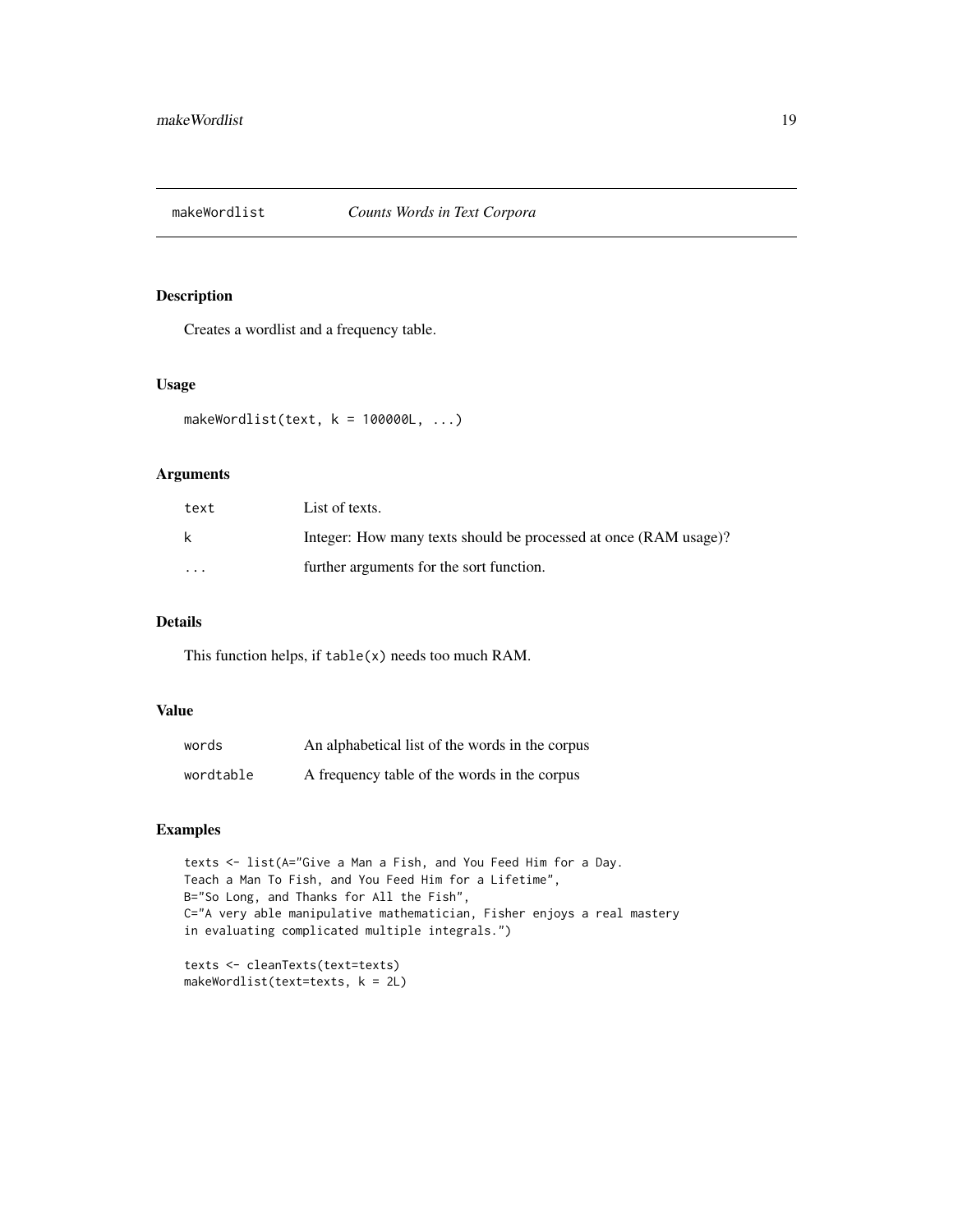<span id="page-19-0"></span>

Merges different lda-results to one matrix, including only the words which appears in all lda-results.

#### Usage

mergeLDA(x)

#### **Arguments**

x A list of lda results.

#### Details

The function is useful for merging lda-results prior to a cluster analysis with [clusterTopics](#page-5-1).

#### Value

A matrix including all topics from all lda-results. The number of rows is the number of topics, the number of columns is the number of words which appear in all results.

#### Examples

```
texts <- list(A="Give a Man a Fish, and You Feed Him for a Day.
Teach a Man To Fish, and You Feed Him for a Lifetime",
B="So Long, and Thanks for All the Fish",
C="A very able manipulative mathematician, Fisher enjoys a real mastery
in evaluating complicated multiple integrals.")
corpus <- textmeta(meta=data.frame(id=c("A", "B", "C", "D"),
title=c("Fishing", "Don't panic!", "Sir Ronald", "Berlin"),
date=c("1885-01-02", "1979-03-04", "1951-05-06", "1967-06-02"),
additionalVariable=1:4, stringsAsFactors=FALSE), text=texts)
corpus <- cleanTexts(corpus)
wordlist <- makeWordlist(corpus$text)
ldaPrep <- LDAprep(text=corpus$text, vocab=wordlist$words)
LDA1 <- LDAgen(documents=ldaPrep, K = 3L, vocab=wordlist$words, num.words=3)
```

```
LDA2 <- LDAgen(documents=ldaPrep, K = 3L, vocab=wordlist$words, num.words=3)
mergeLDA(list(LDA1=LDA1, LDA2=LDA2))
```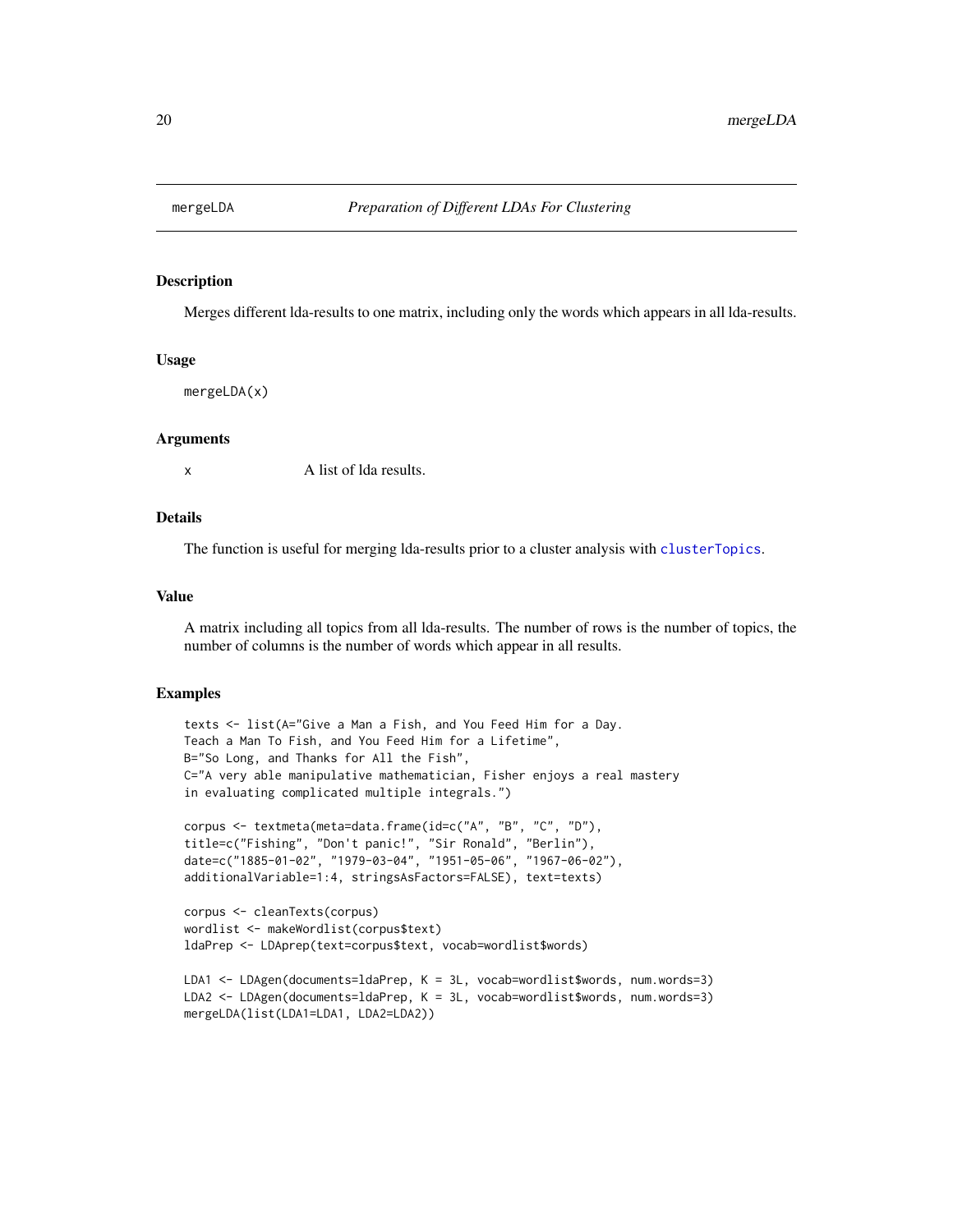<span id="page-20-0"></span>mergeTextmeta *Merge Textmeta Objects*

# Description

Merges a list of textmeta objects to a single object. It is possible to control whether all columns or the intersect should be considered.

#### Usage

mergeTextmeta( $x$ , all = TRUE)

#### Arguments

|     | A list of textmeta objects                                                       |
|-----|----------------------------------------------------------------------------------|
| all | Logical: Should the result contain union (TRUE) or intersection (FALSE) of       |
|     | columns of all objects? If TRUE, the columns which at least appear in one of the |
|     | meta components are filled with NAs in the merged meta component.                |

#### Value

[textmeta](#page-40-1) object

#### Examples

```
texts <- list(A="Give a Man a Fish, and You Feed Him for a Day.
Teach a Man To Fish, and You Feed Him for a Lifetime",
B="So Long, and Thanks for All the Fish",
C="A very able manipulative mathematician, Fisher enjoys a real mastery
in evaluating complicated multiple integrals.")
```

```
corpus <- textmeta(meta=data.frame(id=c("A", "B", "C", "D"),
title=c("Fishing", "Don't panic!", "Sir Ronald", "Berlin"),
date=c("1885-01-02", "1979-03-04", "1951-05-06", "1967-06-02"),
additionalVariable=1:4, stringsAsFactors=FALSE), text=texts)
```

```
corpus2 <- textmeta(meta=data.frame(id=c("E", "F"),
title=c("title1", "title2"),
date=c("2018-01-01", "2018-01-01"),
additionalVariable2=1:2, stringsAsFactors=FALSE), text=list(E="text1", F="text2"))
```

```
merged <- mergeTextmeta(x=list(corpus, corpus2), all = TRUE)
str(merged$meta)
```

```
merged <- mergeTextmeta(x=list(corpus, corpus2), all = FALSE)
str(merged$meta)
```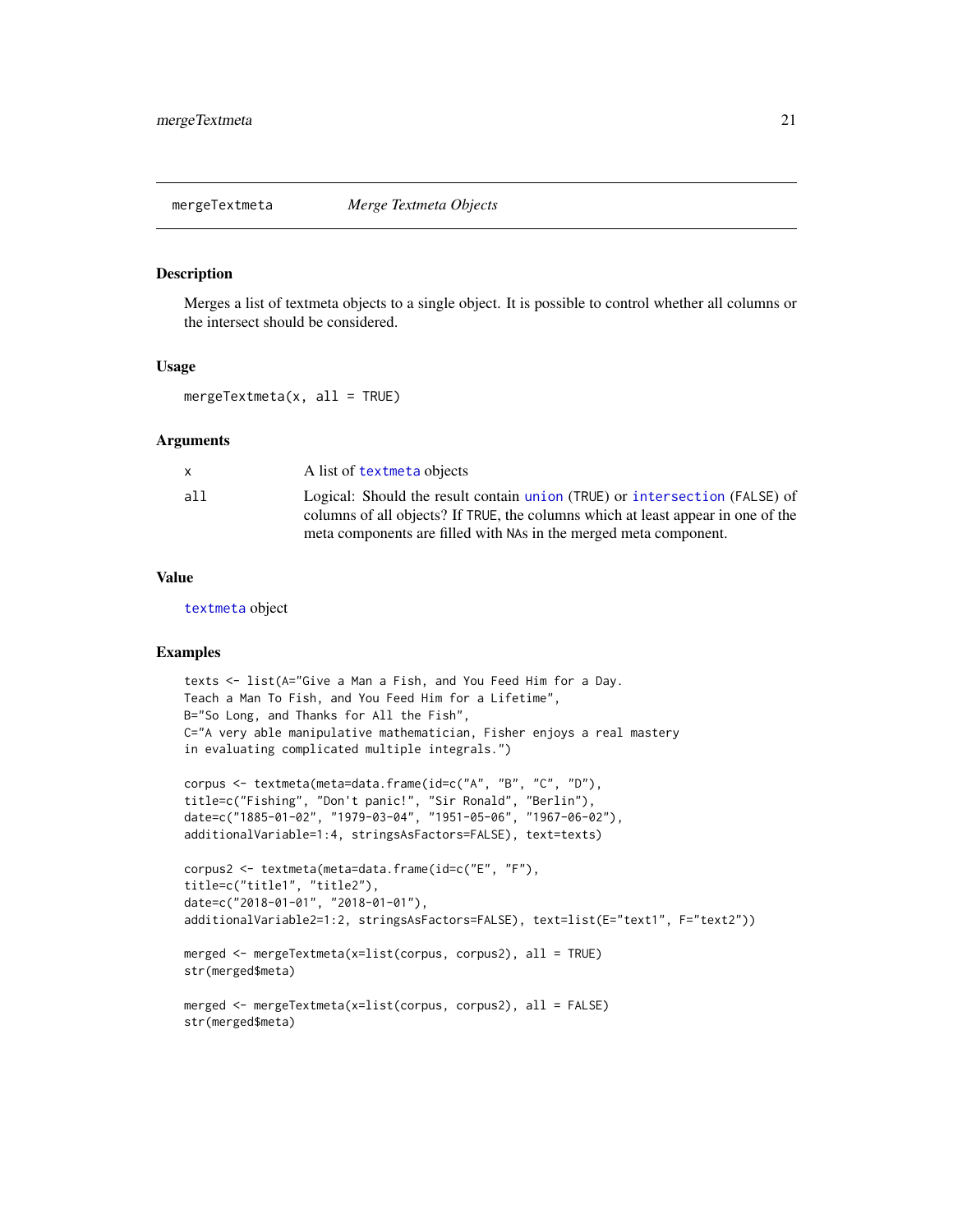<span id="page-21-0"></span>

Creates a stacked area plot of all or selected topics.

# Usage

```
plotArea(ldaresult, ldaID, select = NULL, tnames = NULL,
  threshold = NULL, meta, unit = "quarter", xunit = "year",
  color = NULL, sort = TRUE, legend = NULL, legendLimit = 0,
 peak = 0, file)
```
# Arguments

| ldaresult   | LDA result object                                                                                                                                                                                      |
|-------------|--------------------------------------------------------------------------------------------------------------------------------------------------------------------------------------------------------|
| ldaID       | Character vector including IDs of the texts                                                                                                                                                            |
| select      | Selects all topics if parameter is null. Otherwise vector of integers or topic label.<br>Only topics belonging to that numbers, and labels respectively would be plotted.                              |
| tnames      | Character vector of topic labels. It must have same length than number of topics<br>in the model.                                                                                                      |
| threshold   | Numeric: Treshold between 0 and 1. Topics would only be used if at least one<br>time unit exist with a topic proportion above the treshold                                                             |
| meta        | The meta data for the texts or a date-string.                                                                                                                                                          |
| unit        | Time unit for x-axis. Possible units are "bimonth", "quarter", "season",<br>"halfyear", "year", for more units see round_date                                                                          |
| xunit       | Time unit for tiks on the x-axis. For possible units see round_date                                                                                                                                    |
| color       | Color vector. Color vector would be replicated if the number of plotted topics is<br>bigger than length of the vector.                                                                                 |
| sort        | Logical: Should the topics be sorted by topic proportion?                                                                                                                                              |
| legend      | Position of legend. If NULL (default), no legend will be plotted                                                                                                                                       |
| legendLimit | Numeric between 0 (default) and 1. Only Topics with proportions above this<br>limit appear in the legend.                                                                                              |
| peak        | Numeric between 0 (default) and 1. Label peaks above peak. For each Topic<br>every area which are at least once above peak will e labeled. An area ends if the<br>topic proportion is under 1 percent. |
| file        | Character: File path if a pdf should be created                                                                                                                                                        |
|             |                                                                                                                                                                                                        |

# Details

This function is useful to visualize the volume of topics and to show trends over time.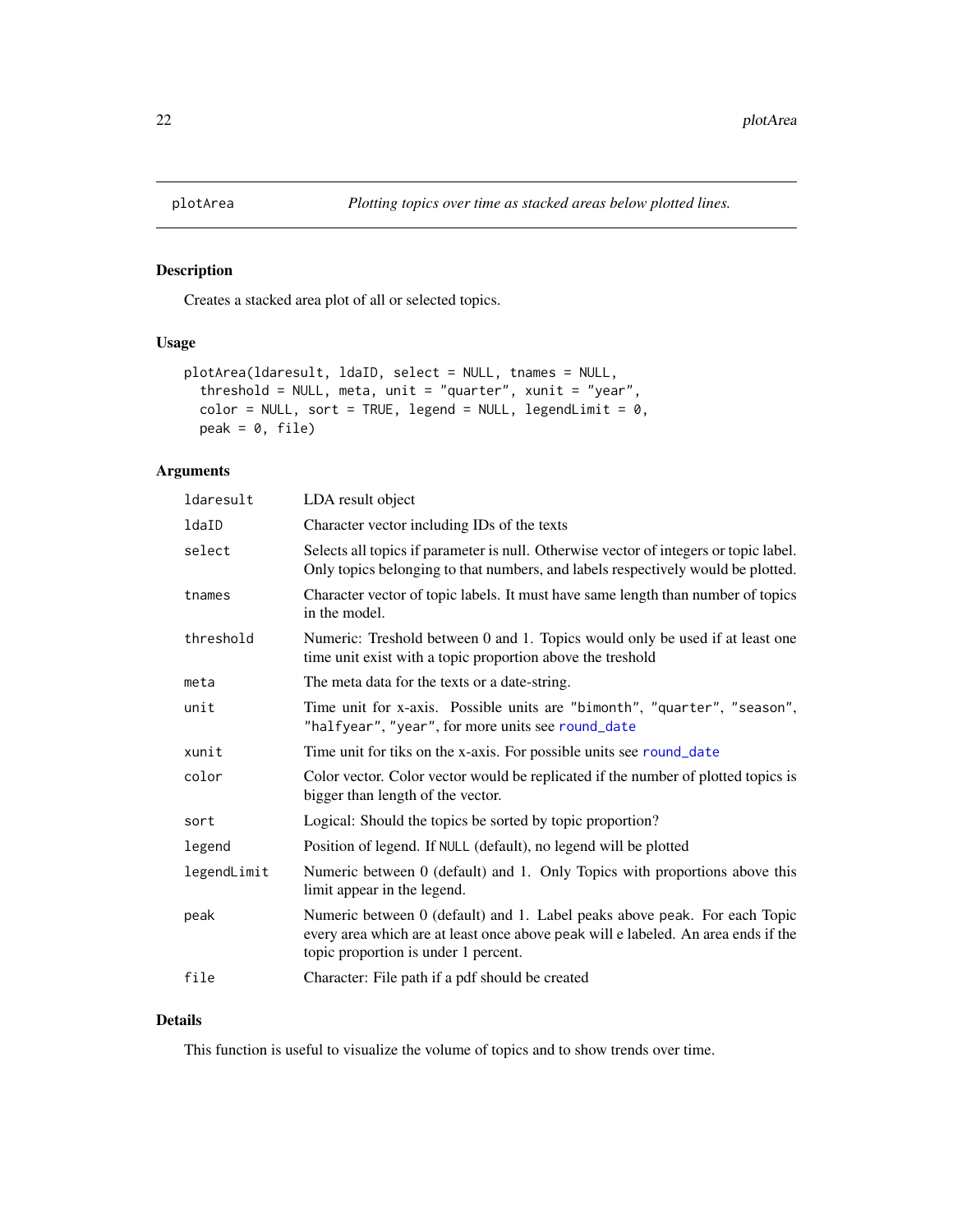#### <span id="page-22-0"></span>plotFreq 23

# Value

List of two matrices. rel contains the topic proportions over time, relcum contains the cumulated topic proportions

#### Examples

```
data(politics)
poliClean <- cleanTexts(politics)
words10 <- makeWordlist(text=poliClean$text)
words10 <- words10$words[words10$wordtable > 10]
poliLDA <- LDAprep(text=poliClean$text, vocab=words10)
LDAresult <- LDAgen(documents=poliLDA, K=10, vocab=words10)
plotArea(ldaresult=LDAresult, ldaID=names(poliLDA), meta=politics$meta)
```

```
plotArea(ldaresult=LDAresult, ldaID=names(poliLDA), meta=politics$meta, select=c(1,3,5))
```

| plotFreq | Plotting Counts of specified Wordgroups over Time (relative to Cor- |
|----------|---------------------------------------------------------------------|
|          | pus)                                                                |

# Description

Creates a plot of the counts/proportion of given wordgroups (wordlist) in the subcorpus. The counts/proportion can be calculated on document or word level - with an 'and' or 'or' link - and additionally can be normalised by a subcorporus, which could be specified by id.

#### Usage

```
plotFreq(object, id = names(object$text), type = c("docs", "words"),wordlist, link = c("and", "or"), wnames, ignore.case = FALSE,
  rel = FALSE, mark = TRUE, unit = "month", curves = c("exact",
  "smooth", "both"), smooth = 0.05, both.lwd, both.lty, main, xlab, ylab,
 ylim, col, legend = "topright", natozero = TRUE, file, ...)
```

| object   | textmeta object with strictly tokenized text component (character vectors) -<br>like a result of cleanTexts                                                                                                                                                                                                                                                                                     |
|----------|-------------------------------------------------------------------------------------------------------------------------------------------------------------------------------------------------------------------------------------------------------------------------------------------------------------------------------------------------------------------------------------------------|
| id       | character vector (default: object\$meta\$id) which IDs specify the subcorpus                                                                                                                                                                                                                                                                                                                    |
| type     | character (default: "docs") should counts/proportion of documents, where<br>every "docs" or words "words" be plotted                                                                                                                                                                                                                                                                            |
| wordlist | list of character vectors. Every list element is an 'or' link, every character<br>string in a vector is linked by the argument link. If wordlist is only a character<br>vector it will be coerced to a list of the same length as the vector (see as . list),<br>so that the argument link has no effect. Each character vector as a list element<br>represents one curve in the outcoming plot |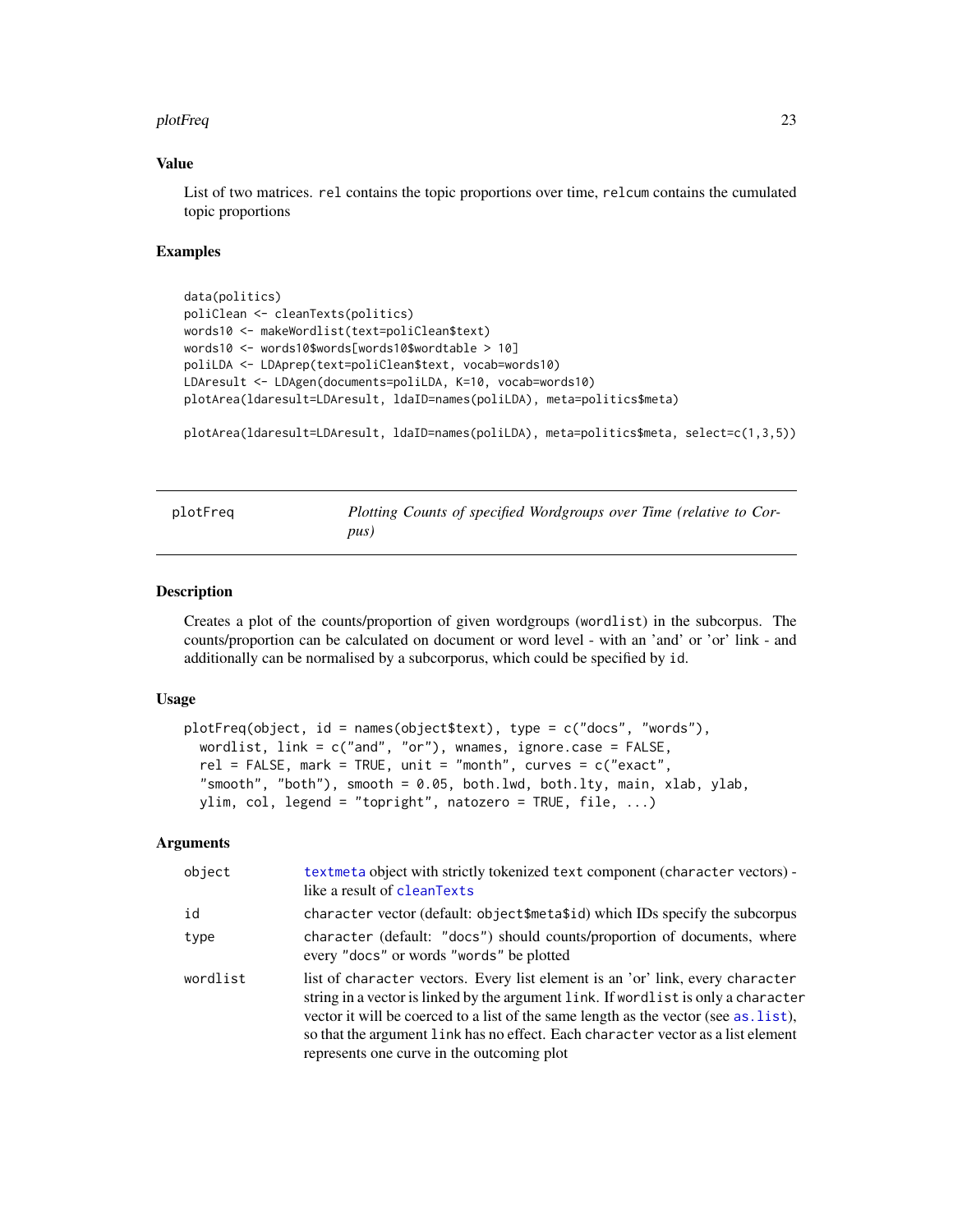<span id="page-23-0"></span>

| link        | character (default: "and") should the (inner) character vectors of each list<br>element be linked by an "and" or an "or"                                                                           |
|-------------|----------------------------------------------------------------------------------------------------------------------------------------------------------------------------------------------------|
| wnames      | character vector of same length as wordlist - labels for every group of 'and'<br>linked words                                                                                                      |
| ignore.case | logical (default: FALSE) option from grepl.                                                                                                                                                        |
| rel         | logical (default: FALSE) should counts (FALSE) or proportion (TRUE) be plotted                                                                                                                     |
| mark        | logical (default: TRUE) should years be marked by vertical lines                                                                                                                                   |
| unit        | character (default: "month") to which unit should dates be floored. Other<br>possible units are "bimonth", "quarter", "season", "halfyear", "year", for<br>more units see round date               |
| curves      | character (default: "exact") should "exact", "smooth" curve or "both" be<br>plotted                                                                                                                |
| smooth      | numeric (default: 0.05) smoothing parameter which is handed over to lowess<br>as f                                                                                                                 |
| both.lwd    | graphical parameter for smoothed values if curves = "both"                                                                                                                                         |
| both.lty    | graphical parameter for smoothed values if curves = "both"                                                                                                                                         |
| main        | character graphical parameter                                                                                                                                                                      |
| xlab        | character graphical parameter                                                                                                                                                                      |
| ylab        | character graphical parameter                                                                                                                                                                      |
| vlim        | (default if $rel = TRUE: c(0, 1)$ ) graphical parameter                                                                                                                                            |
| col         | graphical parameter, could be a vector. If curves = "both" the function will<br>for every wordgroup plot at first the exact and then the smoothed curve - this is<br>important for your col order. |
| legend      | character (default: "topright") value(s) to specify the legend coordinates. If<br>"none" no legend is plotted.                                                                                     |
| natozero    | logical (default: TRUE) should NAs be coerced to zeros. Only has effect if<br>$rel = TRUE.$                                                                                                        |
| file        | character file path if a pdf should be created                                                                                                                                                     |
| .           | additional graphical parameters                                                                                                                                                                    |

# Value

A plot. Invisible: A dataframe with columns date and wnames - and additionally columns wnames\_rel for rel = TRUE - with the counts (and proportion) of the given wordgroups.

# Examples

```
data(politics)
poliClean <- cleanTexts(politics)
plotFreq(poliClean, wordlist=c("obama", "bush"))
```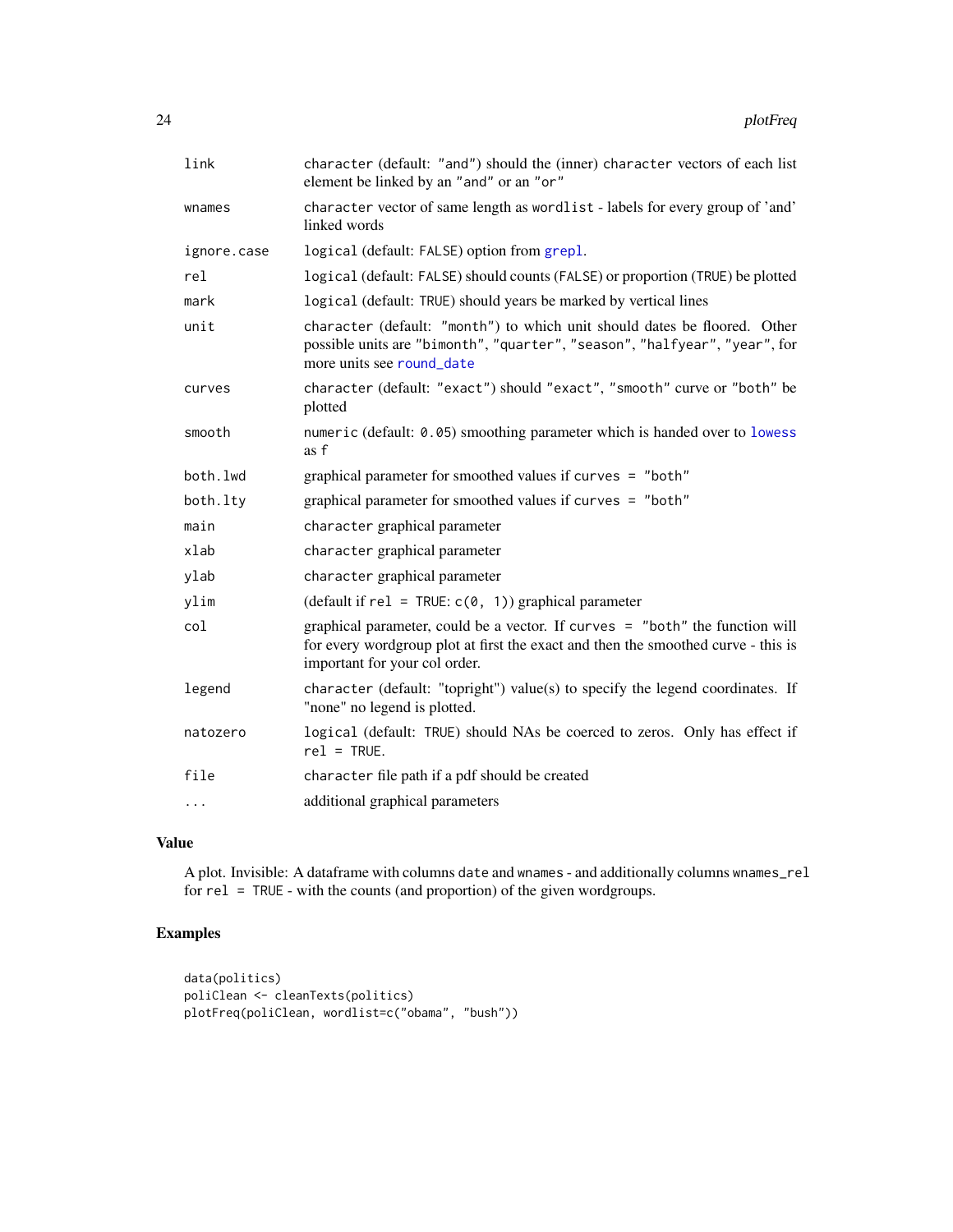<span id="page-24-0"></span>

Creates a pdf showing a heat map. For each topic, the heat map shows the deviation of its current share from its mean share. Shares can be calculated on corpus level or on subcorpus level concerning LDA vocabulary. Shares can be calculated in absolute deviation from the mean or relative to the mean of the topic to account for different topic strengths.

#### Usage

```
plotHeat(object, ldaresult, ldaID,
  select = 1:nrow(ldaresult$document_sums), tnames, norm = FALSE, file,
 unit = "year", date_breaks = 1, margins = c(5, 0), ...)
```
# Arguments

| object      | textmeta object with strictly tokenized text component (calculation of pro-<br>portion on document lengths) or textmeta object which contains only the meta<br>component (calculation of proportion on count of words out of the LDA vocab-<br>ulary in each document) |
|-------------|------------------------------------------------------------------------------------------------------------------------------------------------------------------------------------------------------------------------------------------------------------------------|
| ldaresult   | LDA result object.                                                                                                                                                                                                                                                     |
| ldaID       | Character vector containing IDs of the texts.                                                                                                                                                                                                                          |
| select      | Numeric vector containing the numbers of the topics to be plotted. Defaults to<br>all topics.                                                                                                                                                                          |
| tnames      | Character vector with labels for the topics.                                                                                                                                                                                                                           |
| norm        | Logical: Should the values be normalized by the mean topic share to account<br>for differently sized topics (default: FALSE)?                                                                                                                                          |
| file        | Character vector containing the path and name for the pdf output file.                                                                                                                                                                                                 |
| unit        | Character: To which unit should dates be floored (default: "year")? Other<br>possible units are "bimonth", "quarter", "season", "halfyear", "year", for<br>more units see round_date                                                                                   |
| date_breaks | How many labels should be shown on the x axis (default: 1)? If data_breaks<br>is 5 every fifth label is drawn.                                                                                                                                                         |
| margins     | See heatmap                                                                                                                                                                                                                                                            |
| .           | Additional graphical parameters passed to heatmap, for example distfun or<br>hclustfun. details The function is useful to search for peaks in the coverage of<br>topics.                                                                                               |

# Value

A pdf. Invisible: A dataframe.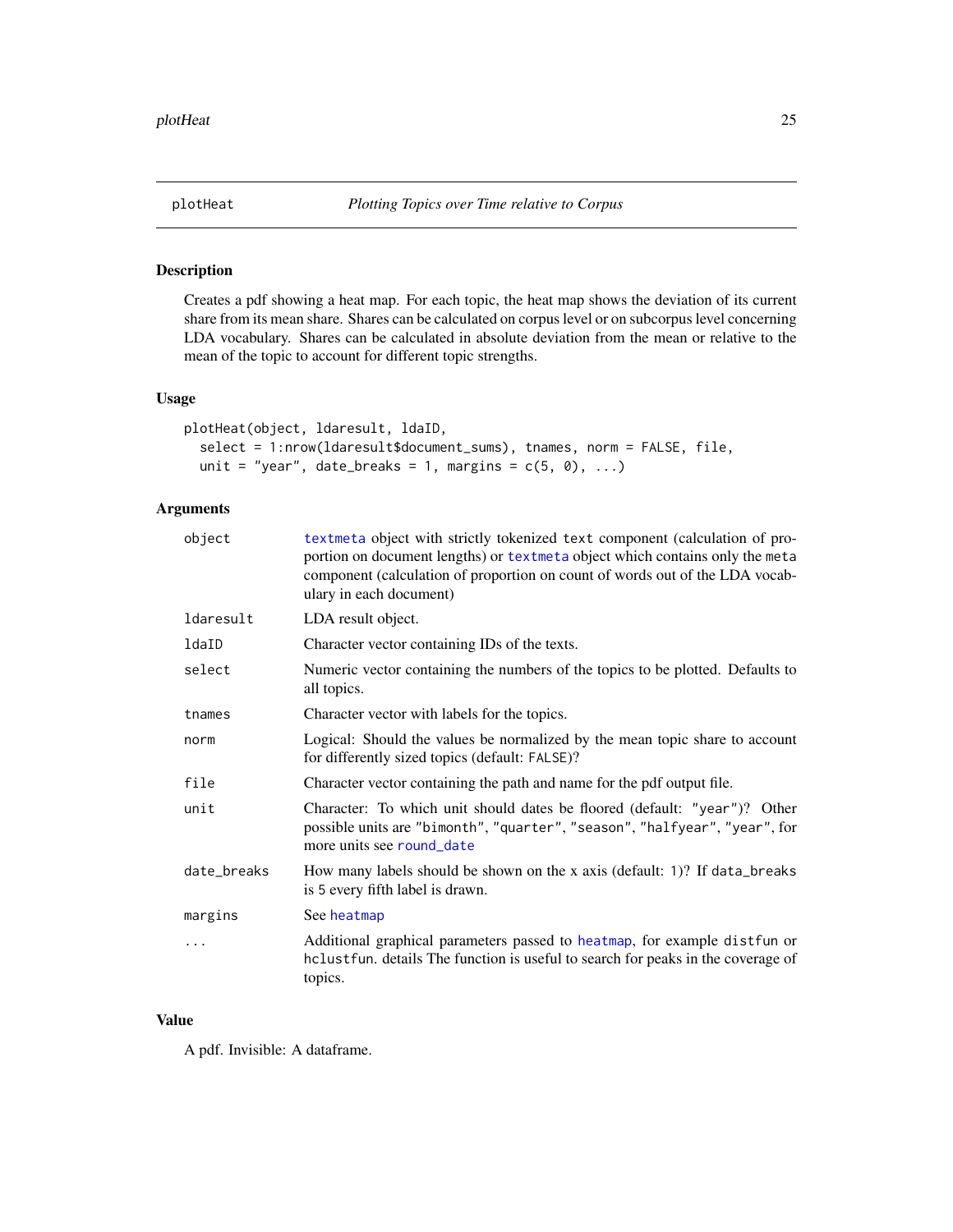# Examples

```
data(politics)
poliClean <- cleanTexts(politics)
words10 <- makeWordlist(text=poliClean$text)
words10 <- words10$words[words10$wordtable > 10]
poliLDA <- LDAprep(text=poliClean$text, vocab=words10)
LDAresult <- LDAgen(documents=poliLDA, K=10, vocab=words10)
plotHeat(object=poliClean, ldaresult=LDAresult, ldaID=names(poliLDA))
```
plotScot *Plots Counts of Documents or Words over Time (relative to Corpus)*

#### Description

Creates a plot of the counts/proportion of documents/words in the subcorpus, which could be specified by id.

# Usage

```
plotScot(object, id = object$meta$id, type = c("docs", "words"),
  rel = FALSE, mark = TRUE, unit = "month", curves = c("exact",
  "smooth", "both"), smooth = 0.05, main, xlab, ylab, ylim, both.lwd,
 both.col, both.lty, natozero = TRUE, file, ...)
```

| object | textmeta object with strictly tokenized text component vectors if type = "words"                                                                                                       |
|--------|----------------------------------------------------------------------------------------------------------------------------------------------------------------------------------------|
| id     | Character: Vector (default: object\$meta\$id) which IDs specify the subcorpus                                                                                                          |
| type   | Character: Should counts/proportion of documents "docs" (default) or words<br>"words" be plotted?                                                                                      |
| rel    | Logical: Should counts (default: FALSE) or proportion (TRUE) be plotted?                                                                                                               |
| mark   | Logical: Should years be marked by vertical lines (default: TRUE)?                                                                                                                     |
| unit   | Character: To which unit should dates be floored (default: "month"). Other<br>possible units are "bimonth", "quarter", "season", "halfyear", "year", for<br>more units see round_date. |
| curves | Character: Should "exact", "smooth" curve or "both" be plotted (default:<br>" $exact$ ")?                                                                                              |
| smooth | Numeric: Smoothing parameter which is handed over to lowess as f (default:<br>$0.05$ ).                                                                                                |
| main   | Character: Graphical parameter                                                                                                                                                         |
| xlab   | Character: Graphical parameter                                                                                                                                                         |
| ylab   | Character: Graphical parameter                                                                                                                                                         |

<span id="page-25-0"></span>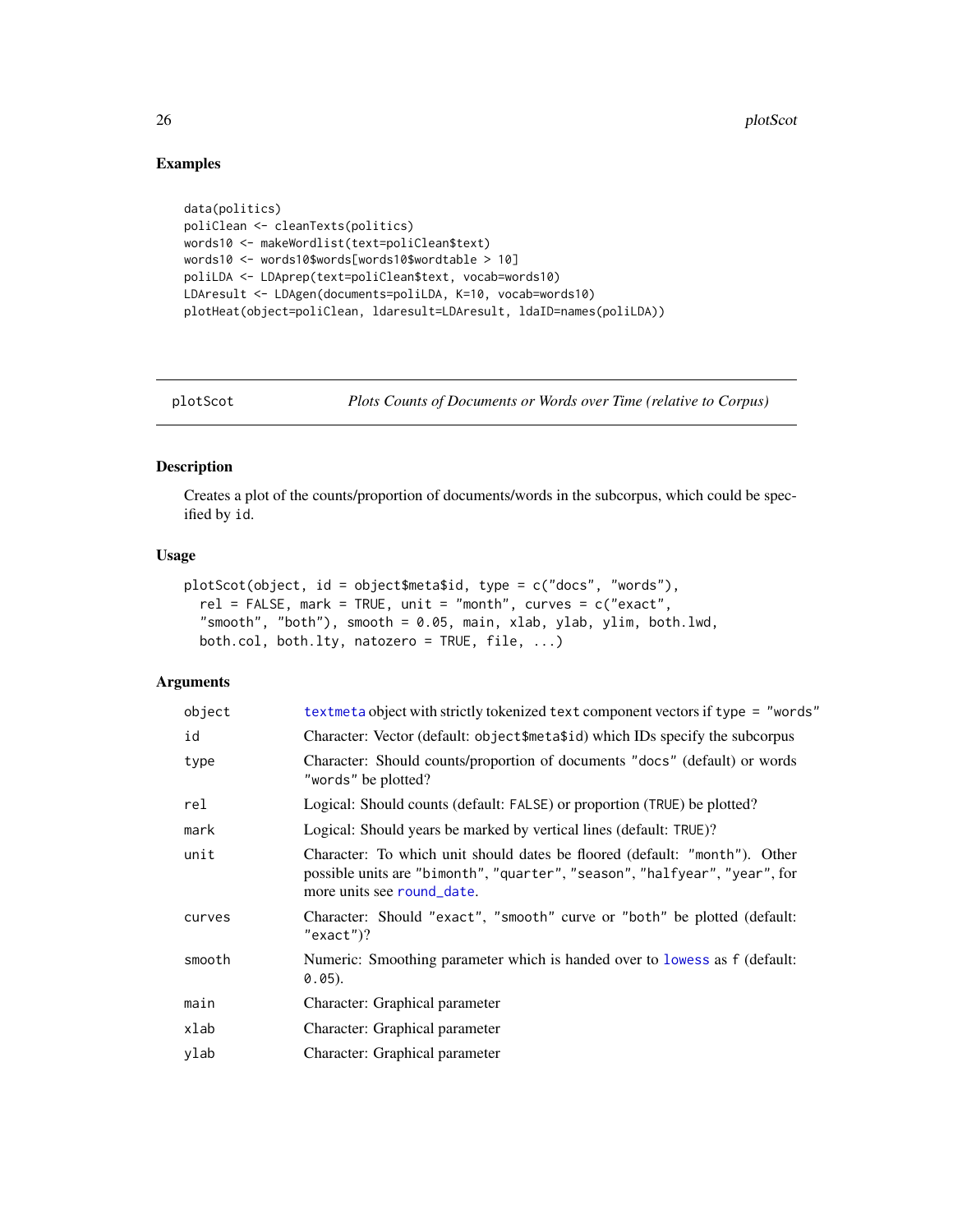#### <span id="page-26-0"></span>plotTopic 27 and 27 and 27 and 27 and 27 and 27 and 27 and 27 and 27 and 27 and 27 and 27 and 27 and 27 and 27

| ylim      | Graphical parameter (default if $rel = TRUE$ : $c(0, 1)$ )                                      |
|-----------|-------------------------------------------------------------------------------------------------|
| both.lwd  | Graphical parameter for smoothed values if curves = "both"                                      |
| both.col  | Graphical parameter for smoothed values if curves = "both"                                      |
| both.lty  | Graphical parameter for smoothed values if curves = "both"                                      |
| natozero  | Logical: Should NAs be coerced to zeros (default: TRUE)? Only has an effect if<br>$rel = TRUE.$ |
| file      | Character: File path if a pdf should be created.                                                |
| $\ddotsc$ | additional graphical parameters                                                                 |

# Details

object needs a textmeta object with strictly tokenized text component (character vectors) if you use type = "words". If you use type = "docs" you can use a tokenized or a non-tokenized text component.

# Value

A plot Invisible: A dataframe with columns date and counts, respectively proportion

# Examples

```
data(politics)
poliClean <- cleanTexts(politics)
# complete corpus
plotScot(object=poliClean)
# subcorpus
subID <- filterWord(poliClean, search=c("bush", "obama"), out="bin")
plotScot(object=poliClean, id=names(subID)[subID], curves="both", smooth=0.3)
```
plotTopic *Plotting Counts of Topics over Time (Relative to Corpus)*

### Description

Creates a plot of the counts/proportion of specified topics of a result of [LDAgen](#page-15-1). There is an option to plot all curves in one plot or to create one plot for every curve (see pages). In addition the plots can be written to a pdf by setting file.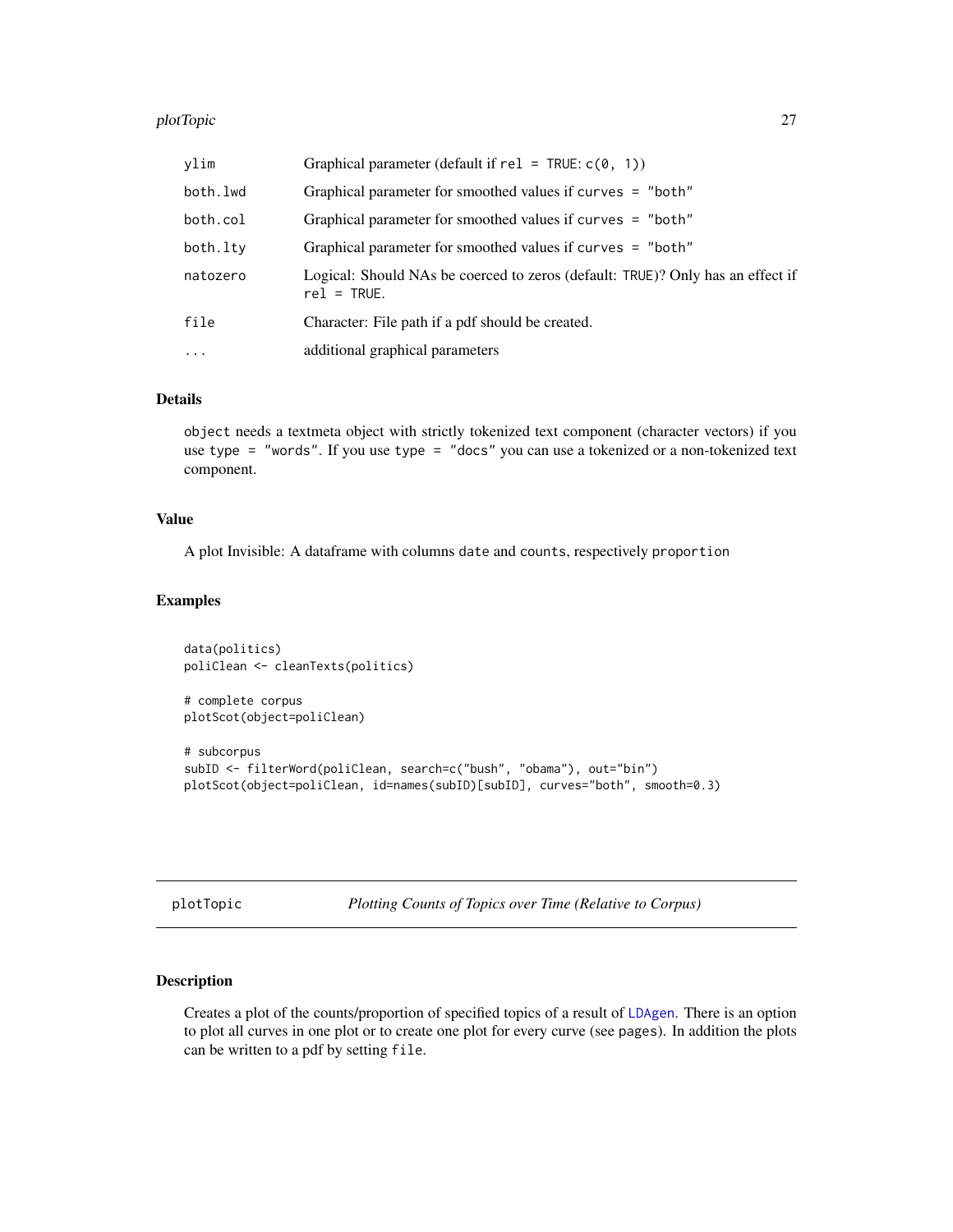# Usage

```
plotTopic(object, ldaresult, ldaID,
  select = 1:nrow(ldaresult$document_sums), tnames, rel = FALSE,
 mark = TRUE, unit = "month", curves = c("exact", "smooth", "both"),
  smooth = 0.05, main, xlab, ylim, ylab, both.lwd, both.lty, col,
  legend = ifelse(pages, "onlyLast:topright", "topright"),
 pages = FALSE, natozero = TRUE, file, ...)
```

| object    | textmeta object with strictly tokenized text component (character vectors) -<br>such as a result of cleanTexts                                                                                                                                 |
|-----------|------------------------------------------------------------------------------------------------------------------------------------------------------------------------------------------------------------------------------------------------|
| ldaresult | The result of a function call LDAgen                                                                                                                                                                                                           |
| ldaID     | Character vector of IDs of the documents in 1daresult                                                                                                                                                                                          |
| select    | Integer: Which topics of 1daresu1t should be plotted (default: all topics)?                                                                                                                                                                    |
| tnames    | Character vector of same length as select - labels for the topics (default are the<br>first returned words of top. topic. words from the 1da package for each topic)                                                                           |
| rel       | Logical: Should counts (FALSE) or proportion (TRUE) be plotted (default: FALSE)?                                                                                                                                                               |
| mark      | Logical: Should years be marked by vertical lines (default: TRUE)?                                                                                                                                                                             |
| unit      | Character: To which unit should dates be floored (default: "month")? Other<br>possible units are "bimonth", "quarter", "season", "halfyear", "year", for<br>more units see round date                                                          |
| curves    | Character: Should "exact", "smooth" curve or "both" be plotted (default:<br>$"exact")$ ?                                                                                                                                                       |
| smooth    | Numeric: Smoothing parameter which is handed over to lowess as f (default:<br>0.05)                                                                                                                                                            |
| main      | Character: Graphical parameter                                                                                                                                                                                                                 |
| xlab      | Character: Graphical parameter                                                                                                                                                                                                                 |
| ylim      | Graphical parameter                                                                                                                                                                                                                            |
| ylab      | Character: Graphical parameter                                                                                                                                                                                                                 |
| both.lwd  | Graphical parameter for smoothed values if curves = "both"                                                                                                                                                                                     |
| both.lty  | Graphical parameter for smoothed values if curves = "both"                                                                                                                                                                                     |
| col       | Graphical parameter, could be a vector. If curves = "both" the function will<br>for every topicgroup plot at first the exact and then the smoothed curve - this is<br>important for your col order.                                            |
| legend    | Character: Value(s) to specify the legend coordinates (default: "topright",<br>"onlyLast: topright" for pages = TRUE respectively). If "none" no legend is<br>plotted.                                                                         |
| pages     | Logical: Should all curves be plotted in a single plot (default: FALSE)? In ad-<br>dtion you could set legend = "onlyLast: < argument>" with < argument> as a<br>character legend argument for only plotting a legend on the last plot of set. |
| natozero  | Logical: Should NAs be coerced to zeros (default: TRUE)? Only has effect if<br>$rel = TRUE.$                                                                                                                                                   |

<span id="page-27-0"></span>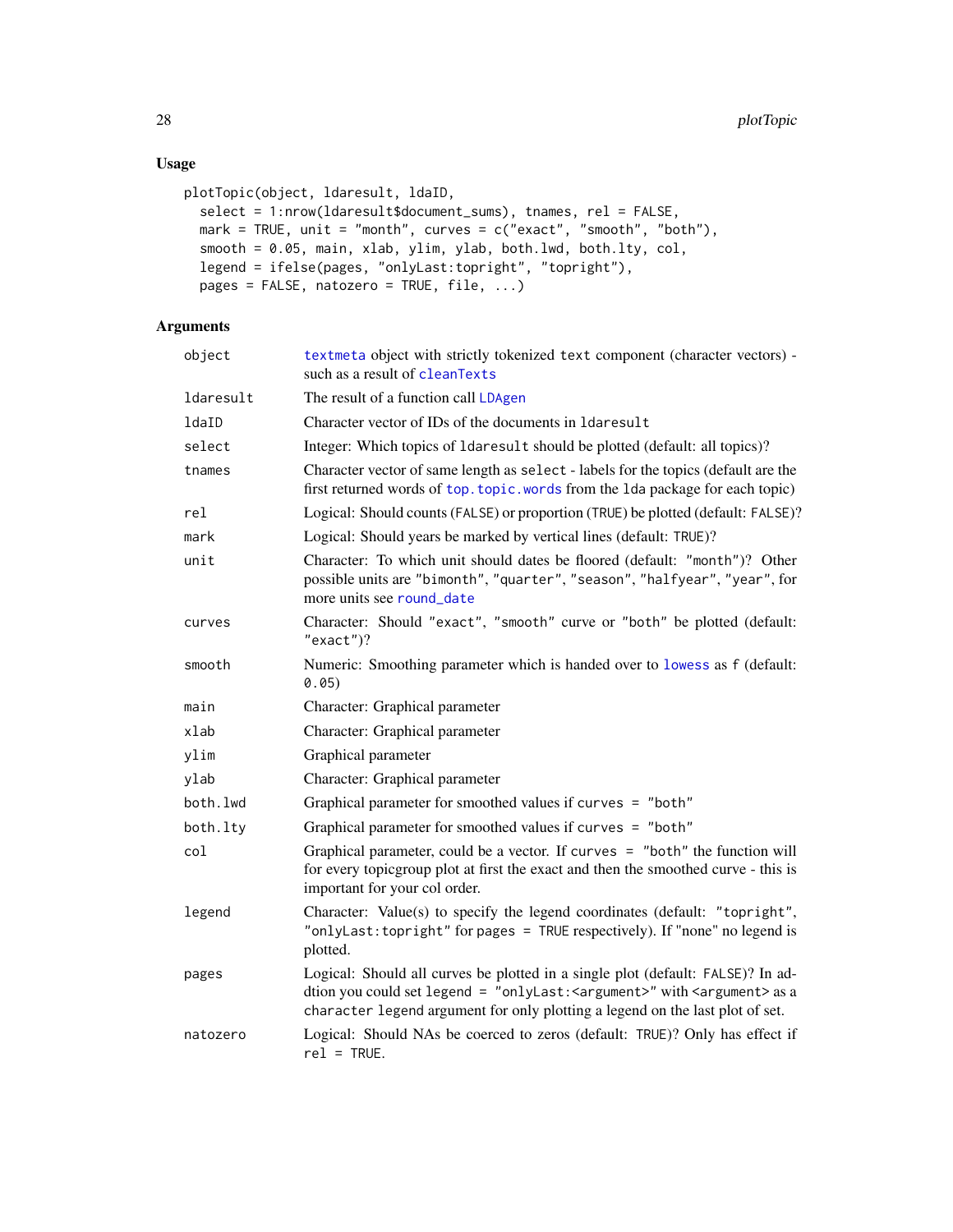# <span id="page-28-0"></span>plotTopicWord 29

| file     | Character: File path if a pdf should be created |
|----------|-------------------------------------------------|
| $\cdots$ | Additional graphical parameters                 |

# Value

A plot. Invisible: A dataframe with columns date and tnames with the counts/proportion of the selected topics.

#### Examples

```
data(politics)
poliClean <- cleanTexts(politics)
words10 <- makeWordlist(text=poliClean$text)
words10 <- words10$words[words10$wordtable > 10]
poliLDA <- LDAprep(text=poliClean$text, vocab=words10)
LDAresult <- LDAgen(documents=poliLDA, K=10, vocab=words10)
# plot all topics
plotTopic(object=poliClean, ldaresult=LDAresult, ldaID=names(poliLDA))
# plot special topics
plotTopic(object=poliClean, ldaresult=LDAresult, ldaID=names(poliLDA), select=c(1,4))
```
<span id="page-28-1"></span>

| plotTopicWord | Plotting Counts of Topics-Words-Combination over Time (Relative to |
|---------------|--------------------------------------------------------------------|
|               | Words)                                                             |

#### **Description**

Creates a plot of the counts/proportion of specified combination of topics and words. It is important to keep in mind that the baseline for proportions are the sums of words, not sums of topics. See also [plotWordpt](#page-30-1). There is an option to plot all curves in one plot or to create one plot for every curve (see pages). In addition the plots can be written to a pdf by setting file.

#### Usage

```
plotTopicWord(object, docs, ldaresult, ldaID,
 wordlist = lda::top.topic.words(ldaresult$topics, 1), link = c("and",
  "or"), select = 1:nrow(ldaresult$document_sums), tnames, wnames,
  rel = FALSE, mark = TRUE, unit = "month", curves = c("exact","smooth", "both"), smooth = 0.05, legend = ifelse(pages,
  "onlyLast:topright", "topright"), pages = FALSE, natozero = TRUE,
  file, main, xlab, ylab, ylim, both.lwd, both.lty, col, ...)
```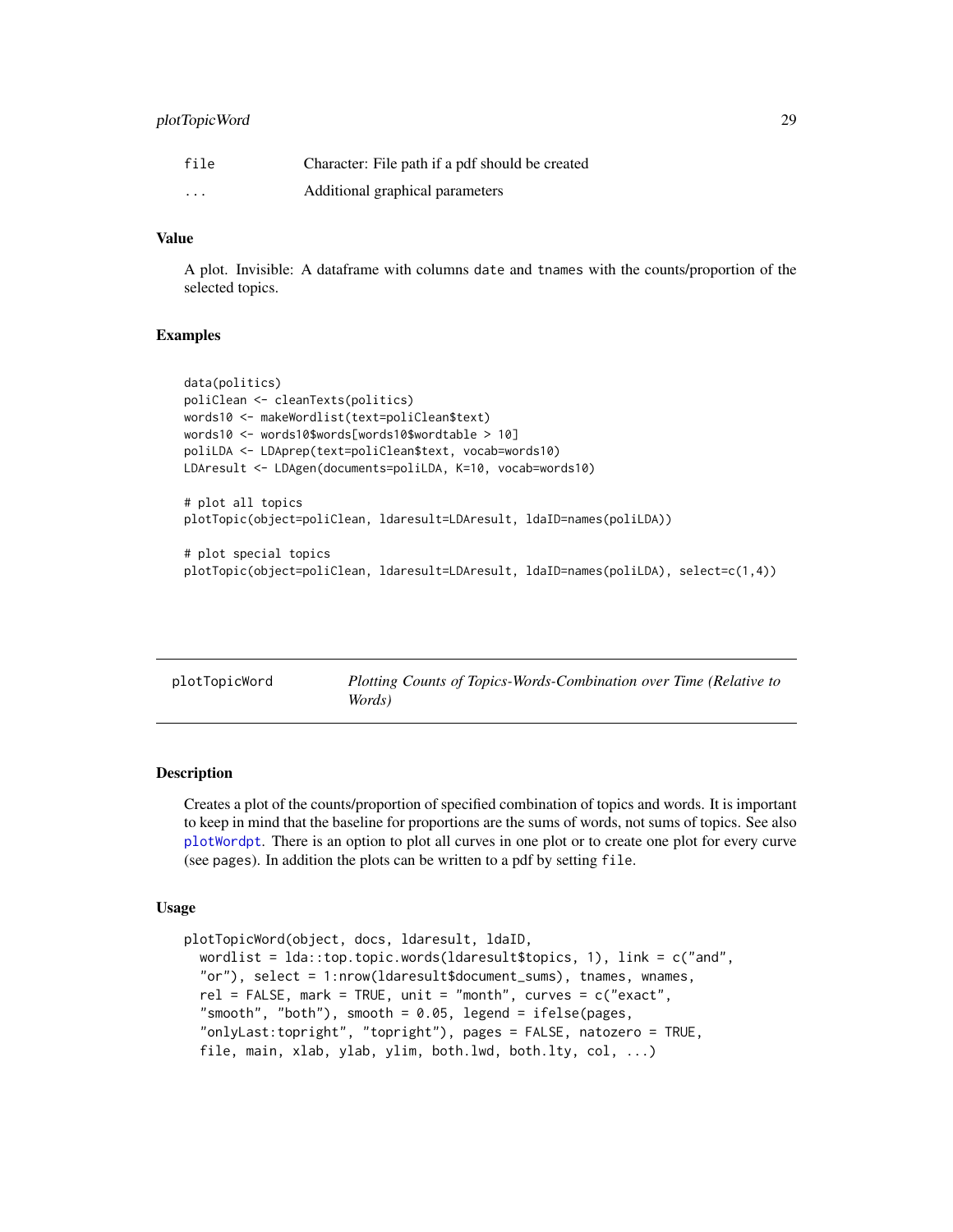<span id="page-29-0"></span>

| object    | textmeta object with strictly tokenized text component (Character vectors) -<br>such as a result of cleanTexts                                                                                                                                                                                                                                                                                  |
|-----------|-------------------------------------------------------------------------------------------------------------------------------------------------------------------------------------------------------------------------------------------------------------------------------------------------------------------------------------------------------------------------------------------------|
| docs      | Object as a result of LDAprep which was handed over to LDAgen                                                                                                                                                                                                                                                                                                                                   |
| ldaresult | The result of a function call LDAgen with docs as argument                                                                                                                                                                                                                                                                                                                                      |
| ldaID     | Character vector of IDs of the documents in 1daresult                                                                                                                                                                                                                                                                                                                                           |
| wordlist  | List of Ccharacter vectors. Every list element is an 'or' link, every character<br>string in a vector is linked by the argument link. If wordlist is only a character<br>vector it will be coerced to a list of the same length as the vector (see as. list),<br>so that the argument link has no effect. Each character vector as a list element<br>represents one curve in the emerging plot. |
| link      | Character: Should the (inner) character vectors of each list element be linked by<br>an "and" or an "or" (default: "and")?                                                                                                                                                                                                                                                                      |
| select    | List of integer vectors: Which topics - linked by an "or" every time - should be<br>take into account for plotting the word counts/proportion (default: all topics as<br>simple integer vector)?                                                                                                                                                                                                |
| tnames    | Character vector of same length as select - labels for the topics (default are the<br>first returned words of                                                                                                                                                                                                                                                                                   |
| wnames    | Character vector of same length as wordlist - labels for every group of 'and'<br>linked words top.topic.words from the 1da package for each topic)                                                                                                                                                                                                                                              |
| rel       | Logical: Should counts (FALSE) or proportion (TRUE) be plotted (default: FALSE)?                                                                                                                                                                                                                                                                                                                |
| mark      | Logical: Should years be marked by vertical lines (default: TRUE)?                                                                                                                                                                                                                                                                                                                              |
| unit      | Character: To which unit should dates be floored (default: "month")? Other<br>possible units are "bimonth", "quarter", "season", "halfyear", "year", for<br>more units see round_date                                                                                                                                                                                                           |
| curves    | Character: Should "exact", "smooth" curve or "both" be plotted (default:<br>$"exact")$ ?                                                                                                                                                                                                                                                                                                        |
| smooth    | Numeric: Smoothing parameter which is handed over to lowess as f (default:<br>0.05)                                                                                                                                                                                                                                                                                                             |
| legend    | Character: Value(s) to specify the legend coordinates (default: "topright",<br>"onlyLast: topright" for pages = TRUE respectively). If "none" no legend is<br>plotted.                                                                                                                                                                                                                          |
| pages     | Logical: Should all curves be plotted in a single plot (default: FALSE)? In addi-<br>tion you could set legend = "onlyLast: < argument>" with < argument> as a<br>character legend argument for only plotting a legend on the last plot of set.                                                                                                                                                 |
| natozero  | Logical: Should NAs be coerced to zeros (default: TRUE)?                                                                                                                                                                                                                                                                                                                                        |
| file      | Character: File path if a pdf should be created                                                                                                                                                                                                                                                                                                                                                 |
| main      | Character: Graphical parameter                                                                                                                                                                                                                                                                                                                                                                  |
| xlab      | Character: Graphical parameter                                                                                                                                                                                                                                                                                                                                                                  |
| ylab      | Character: Graphical parameter                                                                                                                                                                                                                                                                                                                                                                  |
| ylim      | Graphical parameter                                                                                                                                                                                                                                                                                                                                                                             |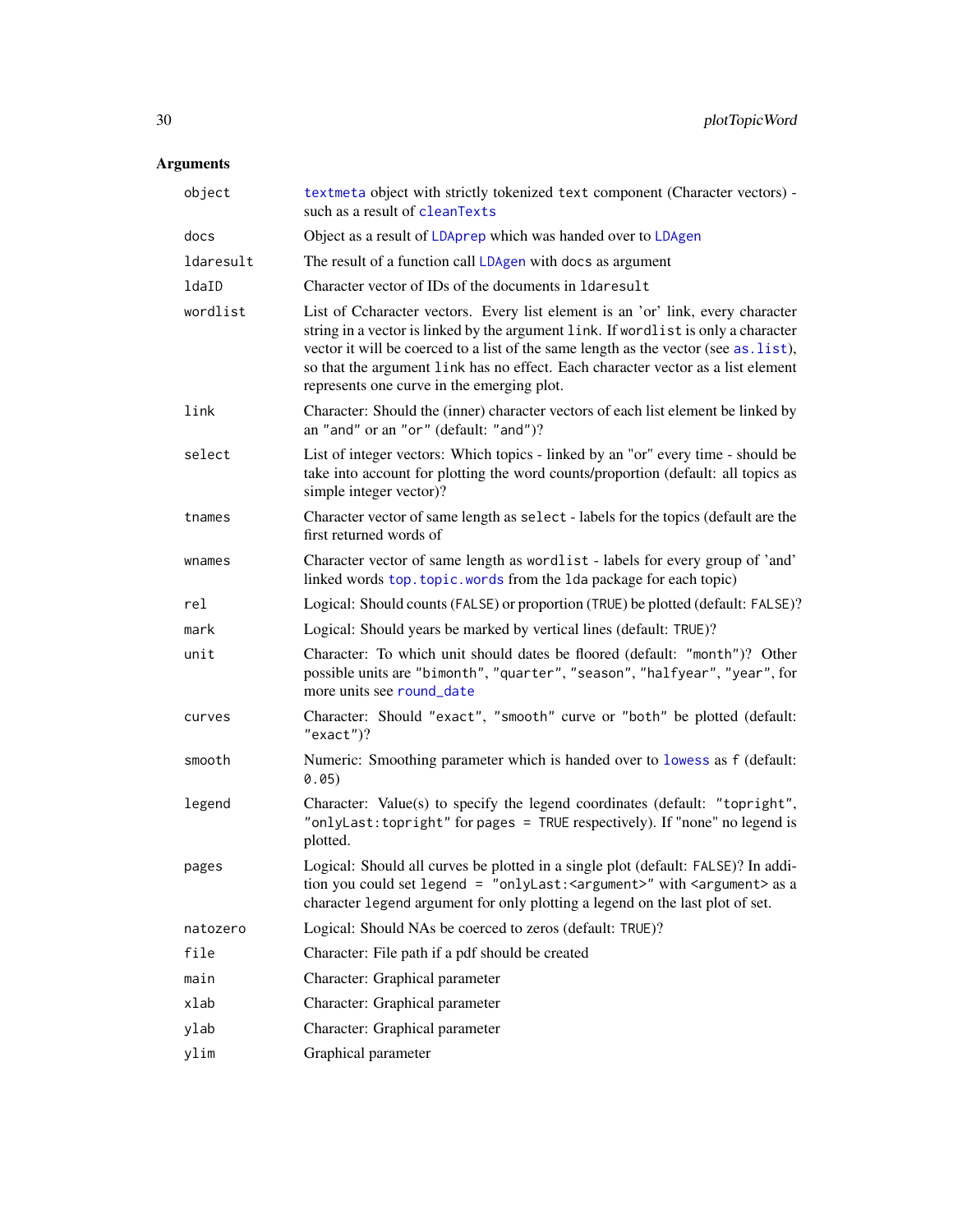# <span id="page-30-0"></span>plotWordpt 31

| both.lwd | Graphical parameter for smoothed values if curves $=$ "both"                                                                                                                                       |
|----------|----------------------------------------------------------------------------------------------------------------------------------------------------------------------------------------------------|
| both.lty | Graphical parameter for smoothed values if curves $=$ "both"                                                                                                                                       |
| col      | Graphical parameter, could be a vector. If curves = "both" the function will<br>for every wordgroup plot at first the exact and then the smoothed curve - this is<br>important for your col order. |
| $\cdots$ | Additional graphical parameters                                                                                                                                                                    |

#### Value

A plot. Invisible: A dataframe with columns date and tnames: wnames with the counts/proportion of the selected combination of topics and words.

#### Examples

```
data(politics)
poliClean <- cleanTexts(politics)
words10 <- makeWordlist(text=poliClean$text)
words10 <- words10$words[words10$wordtable > 10]
poliLDA <- LDAprep(text=poliClean$text, vocab=words10)
LDAresult <- LDAgen(documents=poliLDA, K=10, vocab=words10)
# plot topwords from each topic
plotTopicWord(object=poliClean, docs=poliLDA, ldaresult=LDAresult, ldaID=names(poliLDA))
plotTopicWord(object=poliClean, docs=poliLDA, ldaresult=LDAresult, ldaID=names(poliLDA), rel=TRUE)
# plot one word in different topics
plotTopicWord(object=poliClean, docs=poliLDA, ldaresult=LDAresult, ldaID=names(poliLDA),
              select=c(1,3,8), wordlist=c("bush"))
# Differences between plotTopicWord and plotWordpt
par(mfrow=c(2,2))
plotTopicWord(object=poliClean, docs=poliLDA, ldaresult=LDAresult, ldaID=names(poliLDA),
              select=c(1,3,8), wordlist=c("bush"), rel=FALSE)
plotWordpt(object=poliClean, docs=poliLDA, ldaresult=LDAresult, ldaID=names(poliLDA),
           select=c(1,3,8), wordlist=c("bush"), rel=FALSE)
plotTopicWord(object=poliClean, docs=poliLDA, ldaresult=LDAresult, ldaID=names(poliLDA),
              select=c(1,3,8), wordlist=c("bush"), rel=TRUE)
plotWordpt(object=poliClean, docs=poliLDA, ldaresult=LDAresult, ldaID=names(poliLDA),
           select=c(1,3,8), wordlist=c("bush"), rel=TRUE)
```
<span id="page-30-1"></span>plotWordpt *Plots Counts of Topics-Words-Combination over Time (Relative to Topics)*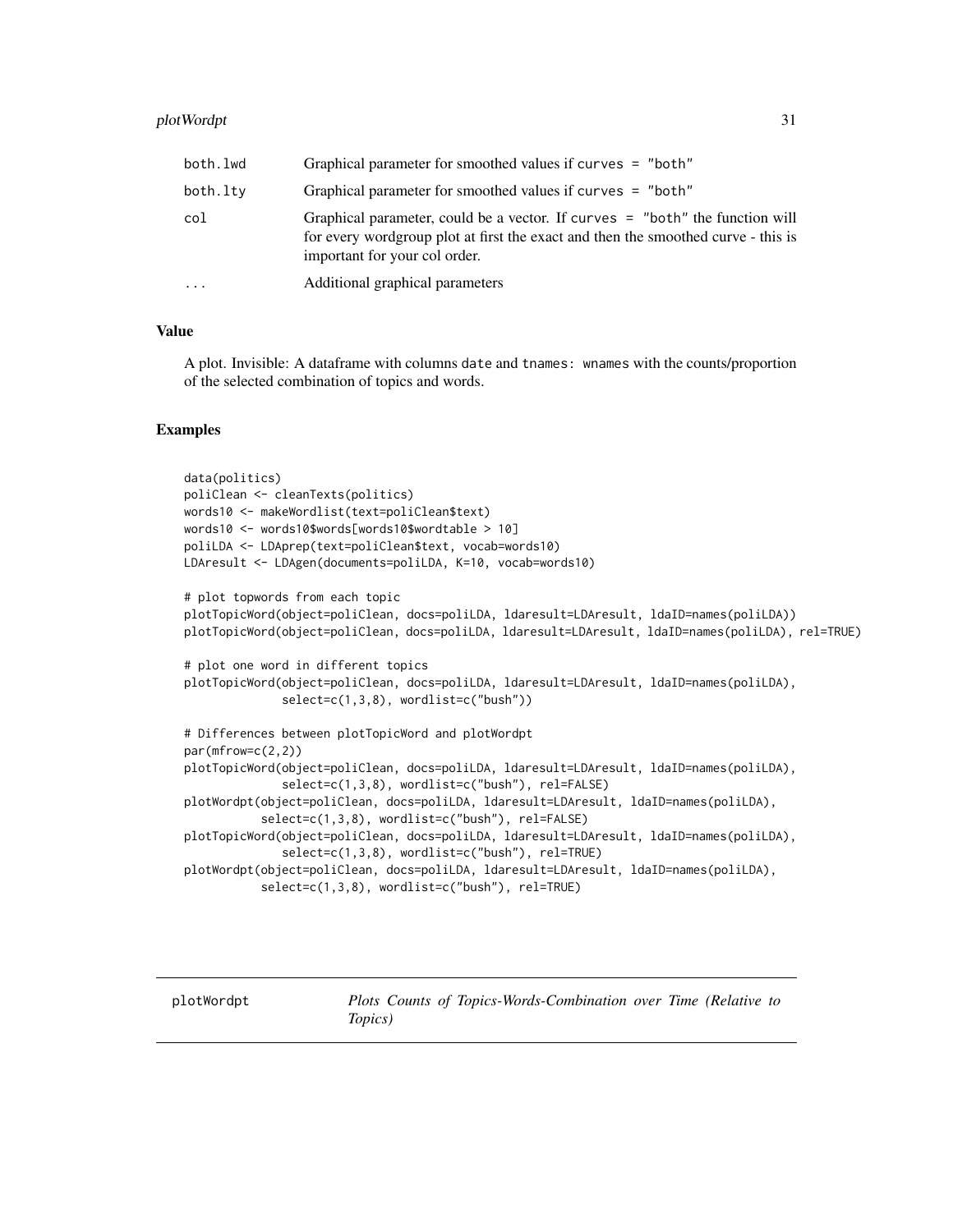<span id="page-31-0"></span>Creates a plot of the counts/proportion of specified combination of topics and words. The plot shows how often a word appears in a topic. It is important to keep in mind that the baseline for proportions are the sums of topics, not sums of words. See also [plotTopicWord](#page-28-1). There is an option to plot all curves in one plot or to create one plot for every curve (see pages). In addition the plots can be written to a pdf by setting file.

# Usage

```
plotWordpt(object, docs, ldaresult, ldaID,
  select = 1:nrow(ldaresult$document_sums), link = c("and", "or"),
 wordlist = lda::top.topic.words(ldaresult$topics, 1), tnames, wnames,
  rel = FALSE, mark = TRUE, unit = "month", curves = c("exact",
  "smooth", "both"), smooth = 0.05, legend = ifelse(pages,
  "onlyLast:topright", "topright"), pages = FALSE, natozero = TRUE,
  file, main, xlab, ylab, ylim, both.lwd, both.lty, col, ...)
```

| object    | textmeta object with strictly tokenized text component (character vectors) -<br>e.g. a result of cleanTexts                                                                                                                                                                                                                                                                           |
|-----------|---------------------------------------------------------------------------------------------------------------------------------------------------------------------------------------------------------------------------------------------------------------------------------------------------------------------------------------------------------------------------------------|
| docs      | Object as a result of LDAprep which was handed over to LDAgen                                                                                                                                                                                                                                                                                                                         |
| ldaresult | The result of a function call LDAgen with docs as argument                                                                                                                                                                                                                                                                                                                            |
| ldaID     | Character vector of IDs of the documents in 1 daresult                                                                                                                                                                                                                                                                                                                                |
| select    | List of integer vectors. Every list element is an 'or' link, every integer string in<br>a vector is linked by the argument link. If select is only a integer vector it<br>will be coerced to a list of the same length as the vector (see as . list), so that<br>the argument link has no effect. Each integer vector as a list element represents<br>one curve in the outcoming plot |
| link      | Character: Should the (inner) integer vectors of each list element be linked by<br>an "and" or an "or" (default: "and")?                                                                                                                                                                                                                                                              |
| wordlist  | List of character vectors: Which words - always linked by an "or" - should<br>be taken into account for plotting the topic counts/proportion (default: the first<br>top.topic.words per topic as simple character vector)?                                                                                                                                                            |
| tnames    | Character vector of same length as select - labels for the topics (default are the<br>first returned words of                                                                                                                                                                                                                                                                         |
| wnames    | Character vector of same length as wordlist - labels for every group of 'and'<br>linked words top. topic. words from the 1da package for each topic)                                                                                                                                                                                                                                  |
| rel       | Logical: Should counts (FALSE) or proportion (TRUE) be plotted (default: FALSE)?                                                                                                                                                                                                                                                                                                      |
| mark      | Logical: Should years be marked by vertical lines (default: TRUE)?                                                                                                                                                                                                                                                                                                                    |
| unit      | Character: To which unit should dates be floored (default: "month")? Other<br>possible units are "bimonth", "quarter", "season", "halfyear", "year", for<br>more units see round date                                                                                                                                                                                                 |
| curves    | Character: Should "exact", "smooth" curve or "both" be plotted (default:<br>$"exact")$ ?                                                                                                                                                                                                                                                                                              |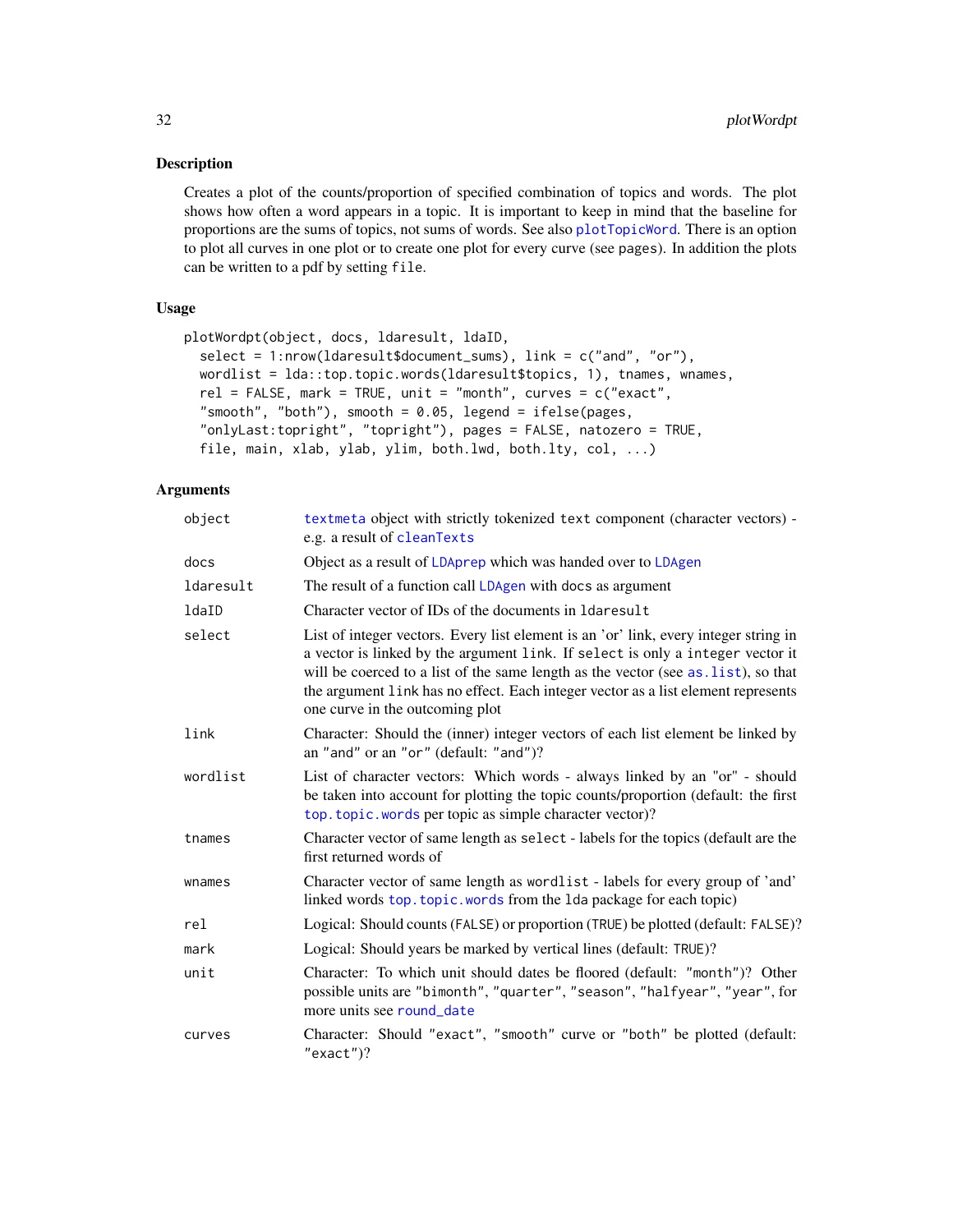# <span id="page-32-0"></span>plotWordpt 33

| smooth   | Numeric: Smoothing parameter which is handed over to lowess as f (default:<br>0.05)                                                                                                                                                            |
|----------|------------------------------------------------------------------------------------------------------------------------------------------------------------------------------------------------------------------------------------------------|
| legend   | Character: Value(s) to specify the legend coordinates (default: "topright",<br>"onlyLast: topright" for pages = TRUE respectively). If "none" no legend is<br>plotted.                                                                         |
| pages    | Logical: Should all curves be plotted in a single plot (default: FALSE)? In ad-<br>dtion you could set legend = "onlyLast: < argument>" with < argument> as a<br>character legend argument for only plotting a legend on the last plot of set. |
| natozero | Logical: Should NAs be coerced to zeros (default: TRUE)?                                                                                                                                                                                       |
| file     | Character: File path if a pdf should be created                                                                                                                                                                                                |
| main     | Character: Graphical parameter                                                                                                                                                                                                                 |
| xlab     | Ccharacter: Graphical parameter                                                                                                                                                                                                                |
| ylab     | Character: Graphical parameter                                                                                                                                                                                                                 |
| ylim     | Graphical parameter                                                                                                                                                                                                                            |
| both.lwd | Graphical parameter for smoothed values if curves = "both"                                                                                                                                                                                     |
| both.lty | Graphical parameter for smoothed values if curves = "both"                                                                                                                                                                                     |
| col      | Graphical parameter, could be a vector. If curves = "both" the function will<br>plot for every wordgroup the exact at first and then the smoothed curve - this is<br>important for your col order.                                             |
| $\cdots$ | Additional graphical parameters                                                                                                                                                                                                                |

# Value

A plot. Invisible: A dataframe with columns date and tnames: wnames with the counts/proportion of the selected combination of topics and words.

# Examples

```
data(politics)
poliClean <- cleanTexts(politics)
words10 <- makeWordlist(text=poliClean$text)
words10 <- words10$words[words10$wordtable > 10]
poliLDA <- LDAprep(text=poliClean$text, vocab=words10)
LDAresult <- LDAgen(documents=poliLDA, K=10, vocab=words10)
plotWordpt(object=poliClean, docs=poliLDA, ldaresult=LDAresult, ldaID=names(poliLDA))
plotWordpt(object=poliClean, docs=poliLDA, ldaresult=LDAresult, ldaID=names(poliLDA), rel=TRUE)
# Differences between plotTopicWord and plotWordpt
par(mfrow=c(2,2))
plotTopicWord(object=poliClean, docs=poliLDA, ldaresult=LDAresult, ldaID=names(poliLDA),
              select=c(1,3,8), wordlist=c("bush"), rel=FALSE)
plotWordpt(object=poliClean, docs=poliLDA, ldaresult=LDAresult, ldaID=names(poliLDA),
          select=c(1,3,8), wordlist=c("bush"), rel=FALSE)
plotTopicWord(object=poliClean, docs=poliLDA, ldaresult=LDAresult, ldaID=names(poliLDA),
              select=c(1,3,8), wordlist=c("bush"), rel=TRUE)
plotWordpt(object=poliClean, docs=poliLDA, ldaresult=LDAresult, ldaID=names(poliLDA),
```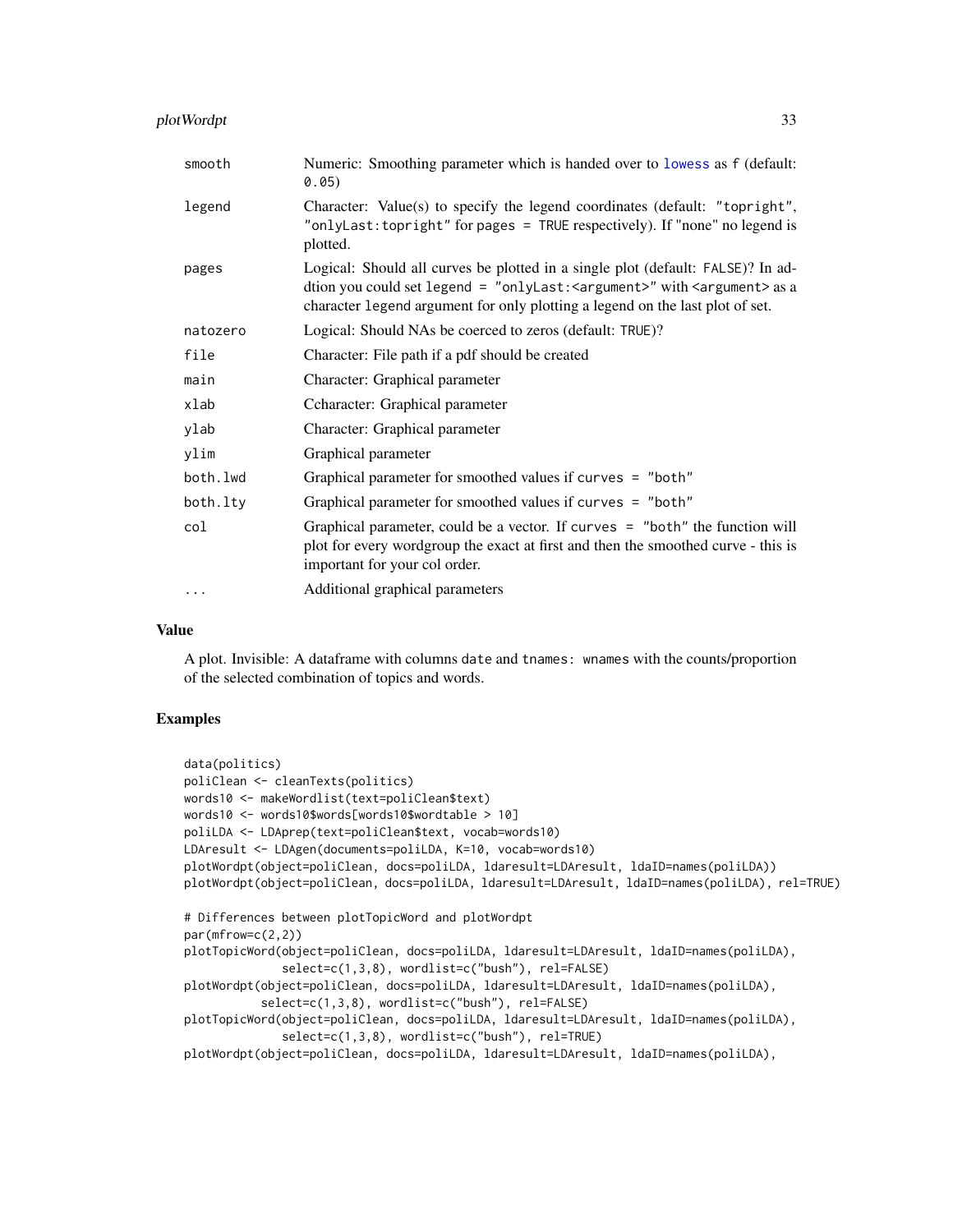<span id="page-33-0"></span>select=c(1,3,8), wordlist=c("bush"), rel=TRUE)

plotWordSub *Plotting Counts/Proportion of Words/Docs in LDA-generated Topic-Subcorpora over Time*

# Description

Creates a plot of the counts/proportion of words/docs in corpora which are generated by a ldaresult. Therefore an article is allocated to a topic - and then to the topics corpus - if there are enough (see limit and alloc) allocations of words in the article to the corresponding topic. Additionally the corpora are reduced by [filterWord](#page-11-1) and a search-argument. The plot shows counts of subcorpora or if rel = TRUE proportion of subcorpora to its corresponding whole corpus.

#### Usage

```
plotWordSub(object, ldaresult, ldaID, limit = 10, alloc = c("multi",
  "unique", "best"), select = 1:nrow(ldaresult$document_sums), tnames,
  search, ignore.case = TRUE, type = c("docs", "words"), rel = TRUE,
 mark = TRUE, unit = "month", curves = c("exact", "smooth", "both"),
  smooth = 0.05, main, xlab, ylab, ylim, both.lwd, both.lty, col,
  legend = "topright", natozero = TRUE, flip, ...
```

| object      | textmeta object with strictly tokenized text component (character vectors) -<br>such as a result of cleanTexts                                                                                                                         |
|-------------|----------------------------------------------------------------------------------------------------------------------------------------------------------------------------------------------------------------------------------------|
| ldaresult   | The result of a function call LDAgen                                                                                                                                                                                                   |
| ldaID       | Character vector of IDs of the documents in 1 daresult                                                                                                                                                                                 |
| limit       | Integer/numeric: How often a word must be allocated to a topic to count these<br>article as belonging to this topic - if $0 \leq l$ imit $\leq 1$ proportion is used (default: 10)?                                                    |
| alloc       | Character: Should every article be allocated to multiple topics ("multi"), or<br>maximum one topic ("unique"), or the most represantative - exactly one - topic<br>("best") (default: "multi")? If alloc = "best" limit has no effect. |
| select      | Integer vector: Which topics of Idaresult should be plotted (default: all top-<br>$ics)$ ?                                                                                                                                             |
| tnames      | Character vector of same length as select - labels for the topics (default are the<br>first returned words of top. topic. words from the 1da package for each topic)                                                                   |
| search      | See filterWord                                                                                                                                                                                                                         |
| ignore.case | See filterWord                                                                                                                                                                                                                         |
| type        | Character: Should counts/proportion of documents, where every "docs" or words<br>"words" be plotted (default: "docs")?                                                                                                                 |
| rel         | Logical. Should counts (FALSE) or proportion (TRUE) be plotted (default: TRUE)?                                                                                                                                                        |
|             |                                                                                                                                                                                                                                        |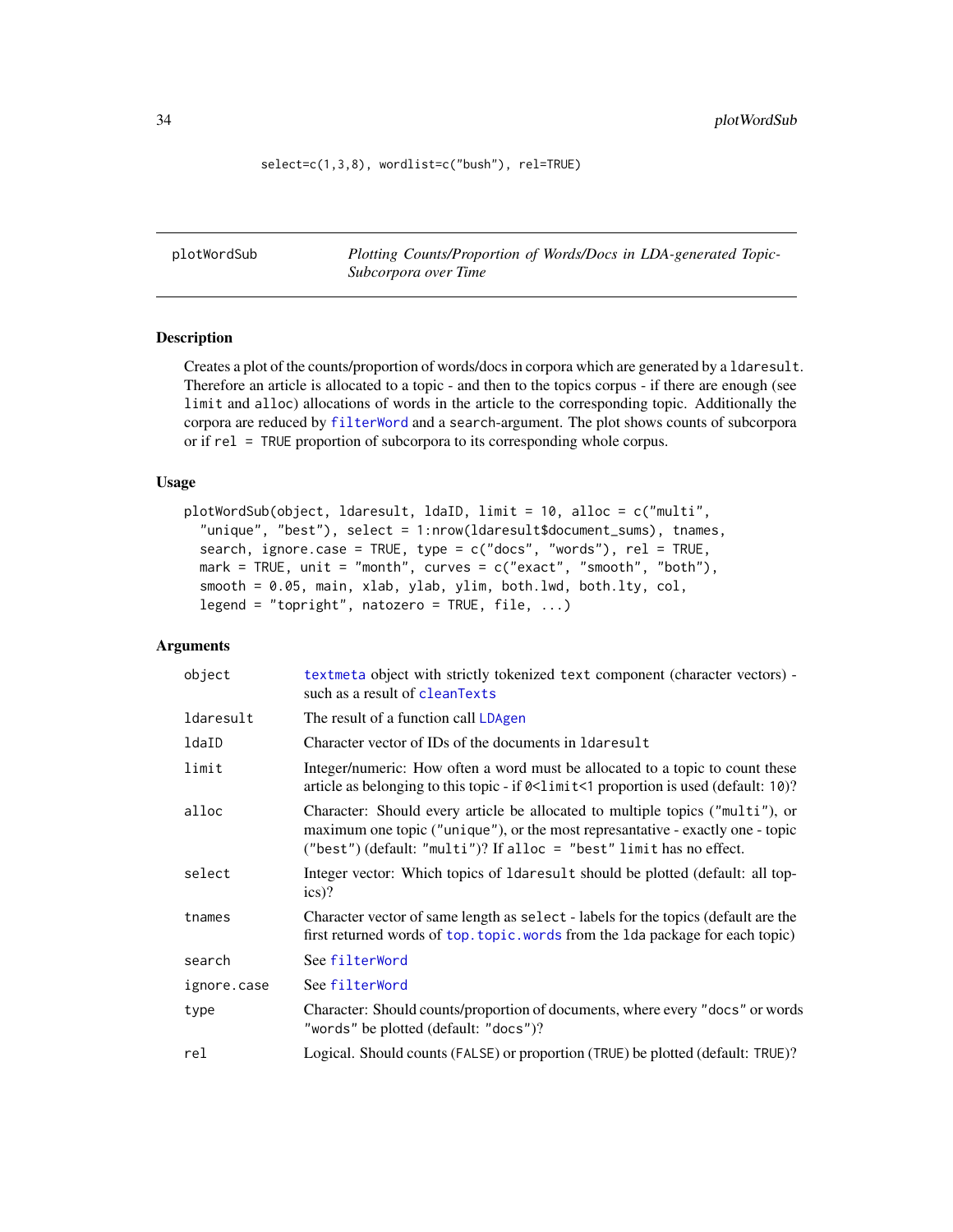<span id="page-34-0"></span>

| mark     | Logical: Should years be marked by vertical lines (default: TRUE)?                                                                                                                                   |
|----------|------------------------------------------------------------------------------------------------------------------------------------------------------------------------------------------------------|
| unit     | Character: To which unit should dates be floored (default: "month")? Other<br>possible units are "bimonth", "quarter", "season", "halfyear", "year", for more<br>units see round date                |
| curves   | Character: Should "exact", "smooth" curve or "both" be plotted (default:<br>" $exact$ ")?                                                                                                            |
| smooth   | Numeric: Smoothing parameter which is handed over to lowess as f (default:<br>0.05)                                                                                                                  |
| main     | Character: Graphical parameter                                                                                                                                                                       |
| xlab     | Character: Graphical parameter                                                                                                                                                                       |
| ylab     | Character: Graphical parameter                                                                                                                                                                       |
| ylim     | Graphical parameter (default if $rel = TRUE: c(0, 1)$ )                                                                                                                                              |
| both.lwd | Graphical parameter for smoothed values if curves = "both"                                                                                                                                           |
| both.lty | Graphical parameter for smoothed values if curves = "both"                                                                                                                                           |
| col      | Graphical parameter, could be a vector. If curves $=$ "both" the function will<br>for every wordgroup plot at first the exact and then the smoothed curve - this is<br>important for your col order. |
| legend   | Character: Value(s) to specify the legend coordinates (default: "topright"). If<br>"none" no legend is plotted.                                                                                      |
| natozero | Logical. Should NAs be coerced to zeros (default: TRUE)? Only has effect if<br>$rel = TRUE.$                                                                                                         |
| file     | Character: File path if a pdf should be created                                                                                                                                                      |
| $\cdots$ | Additional graphical parameters                                                                                                                                                                      |

# Value

A plot. Invisible: A dataframe with columns date and tnames with the counts/proportion of the selected topics.

# Examples

```
data(politics)
poliClean <- cleanTexts(politics)
poliPraesidents <- filterWord(object=poliClean, search=c("bush", "obama"))
words10 <- makeWordlist(text=poliPraesidents$text)
words10 <- words10$words[words10$wordtable > 10]
poliLDA <- LDAprep(text=poliPraesidents$text, vocab=words10)
LDAresult <- LDAgen(documents=poliLDA, K=5, vocab=words10)
plotWordSub(object=poliClean, ldaresult=LDAresult, ldaID=names(poliLDA), search="obama")
```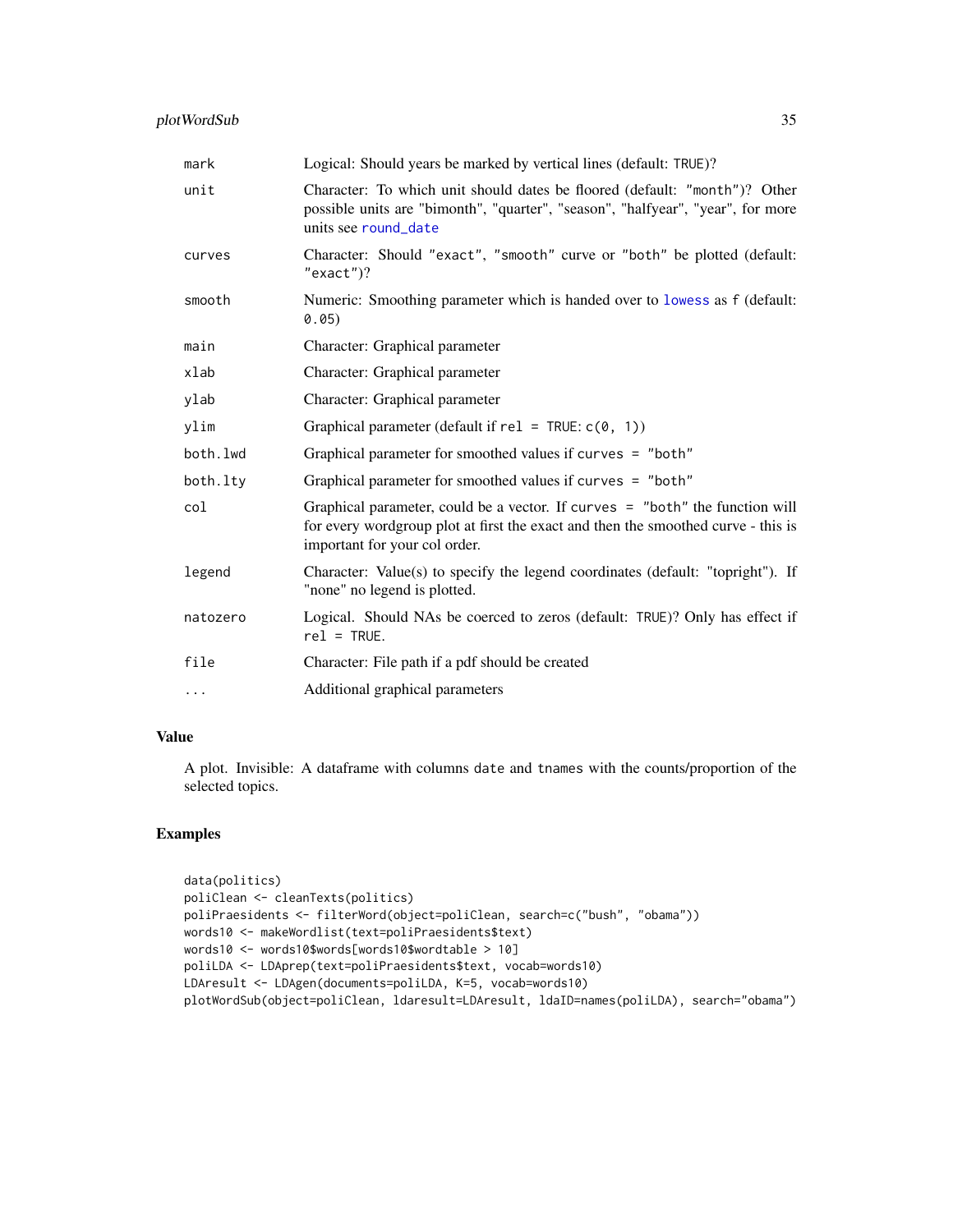<span id="page-35-1"></span><span id="page-35-0"></span>

Reads CSV-files and seperates the text and meta data. The result is a [textmeta](#page-40-1) object.

# Usage

```
readTextmeta(path, file, cols, dateFormat = "%Y-%m-%d",
  idCol = "id", dateCol = "date", titleCol = "title",
 textCol = "text", encoding = "UTF-8", xmlAction = TRUE,
 duplicateAction = TRUE)
```
# Arguments

| path            | character string with path where the data files are                                             |
|-----------------|-------------------------------------------------------------------------------------------------|
| file            | character string with names of the CVS files                                                    |
| cols            | character vector with columns which should be kept                                              |
| dateFormat      | character string with the date format in the files for as. Date                                 |
| idCol           | character string with column name of the IDs                                                    |
| dateCol         | character string with column name of the Dates                                                  |
| titleCol        | character string with column name of the Titles                                                 |
| textCol         | character string with column name of the Texts                                                  |
| encoding        | character string with encoding specification of the files                                       |
| xmlAction       | logical whether all columns of the csv should be handled with removeXML                         |
| duplicateAction |                                                                                                 |
|                 | logical whether deleteAndRenameDuplicates should be applied to the cre-<br>ated textmeta object |

# Value

[textmeta](#page-40-1) object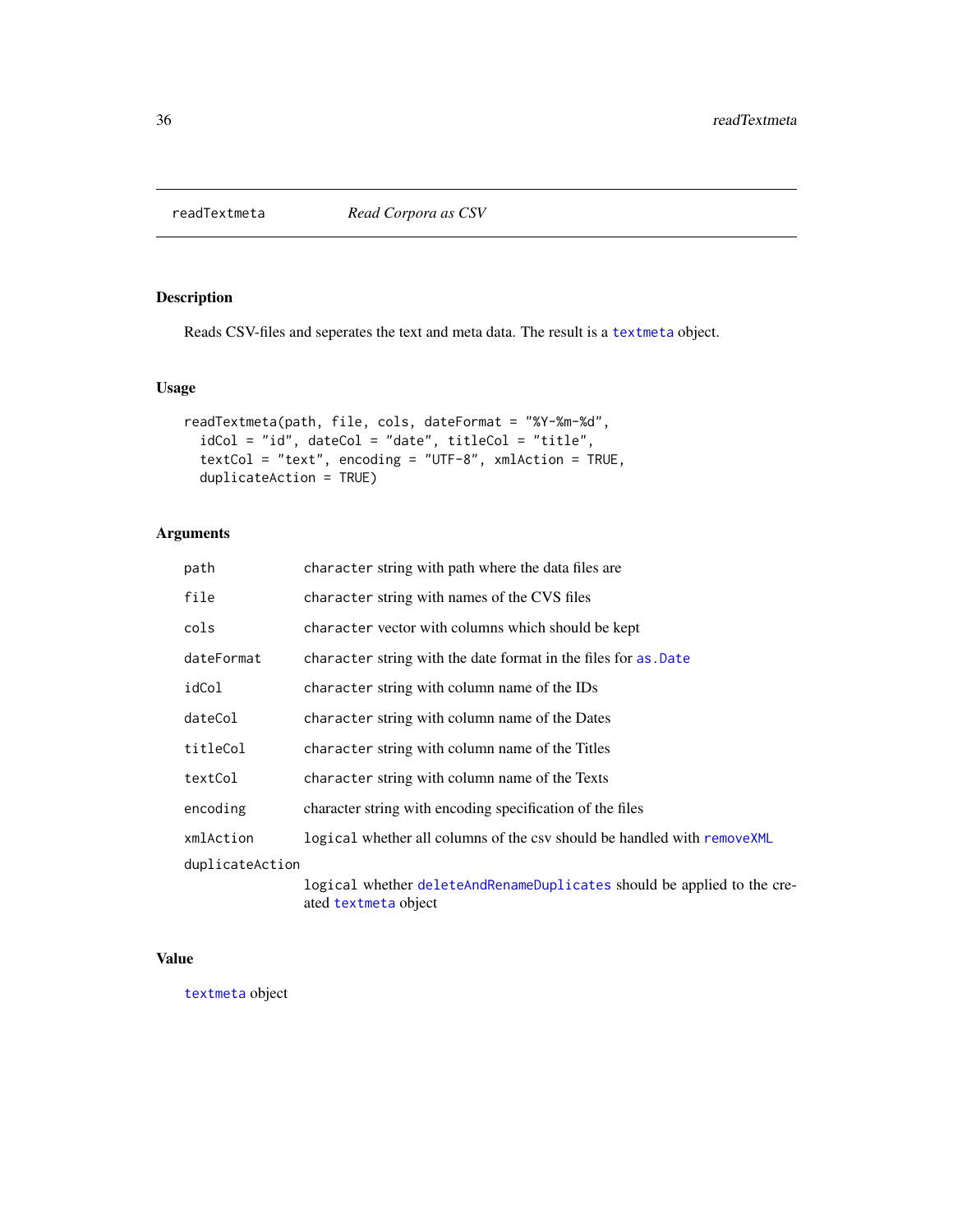<span id="page-36-0"></span>

Reads HTML-files from WhatsApp and separates the text and meta data.

#### Usage

```
readWhatsApp(path = getwd(), file = list.files(path = path, pattern =
  "*.html$", full.names = FALSE, recursive = TRUE))
```
# Arguments

| path | Character: string with path where the data files are. |
|------|-------------------------------------------------------|
| file | Character: string with names of the HTML files.       |

# Value

[textmeta](#page-40-1) object.

# Author(s)

Jonas Rieger (<jonas.rieger@tu-dortmund.de>)

readWiki *Read Pages from Wikipedia*

# Description

Downloads pages from Wikipedia and extracts some meta information with functions from the package [WikipediR](#page-0-0). Creates a [textmeta](#page-40-1) object including the requested pages.

#### Usage

```
readWiki(category, subcategories = TRUE, language = "en",
 project = "wikipedia")
```

| category      | character articles of which category should be downloaded, see pages in category.<br>argument categories |
|---------------|----------------------------------------------------------------------------------------------------------|
| subcategories | logical (default: TRUE) should subcategories be downloaded as well                                       |
| language      | character (default: "en"), see pages_in_category                                                         |
| project       | character (default: "wikipedia"), see pages_in_category                                                  |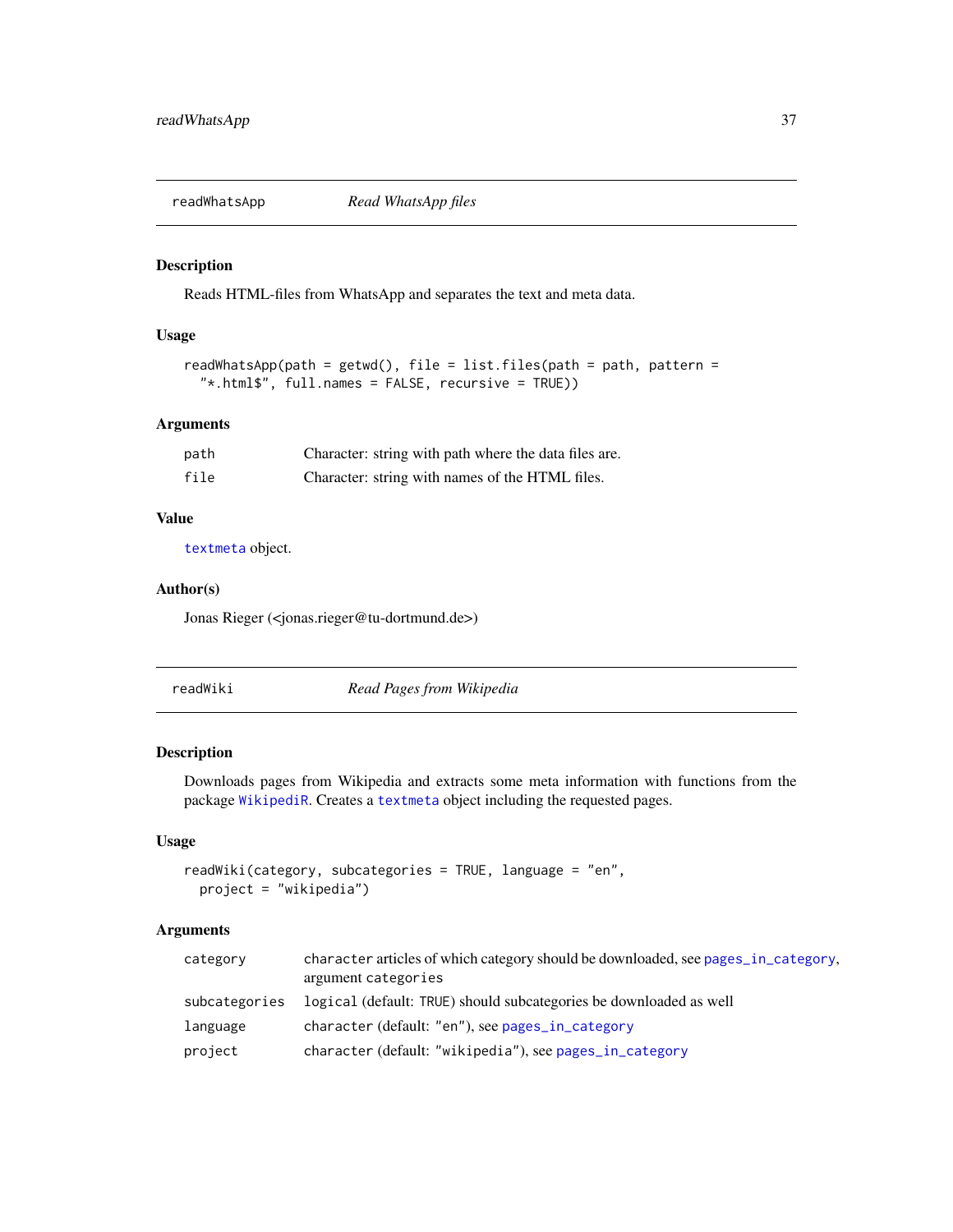#### Value

[textmeta](#page-40-1) object

#### Examples

```
corpus <- readWiki(category="Person_(Studentenbewegung)",
subcategories = FALSE, language = "de", project = "wikipedia")
```
readWikinews *Read files from Wikinews*

# Description

Reads the XML-files from the Wikinews export page [https://en.wikinews.org/wiki/Special:](https://en.wikinews.org/wiki/Special:Export) [Export](https://en.wikinews.org/wiki/Special:Export).

#### Usage

```
readWikinews(path = getwd(), file = list.files(path = path, pattern =
 "*.xml$", full.names = FALSE, recursive = TRUE))
```
#### Arguments

| path | Path where the data files are.                 |
|------|------------------------------------------------|
| file | Character string with names of the HTML files. |

#### Value

textmeta-object

<span id="page-37-1"></span>removeXML *Removes XML/HTML Tags and Umlauts*

# Description

Removes XML tags (removeXML), remove or resolve HTML tags (removeHTML) and changes german umlauts in a standardized form (removeUmlauts).

# Usage

```
removeXML(x)
removeUmlauts(x)
removeHTML(x, dec = TRUE, hex = TRUE, entity = TRUE,
  symbolList = c(1:4, 9, 13, 15, 16), delete = TRUE, symbols = FALSE)
```
<span id="page-37-0"></span>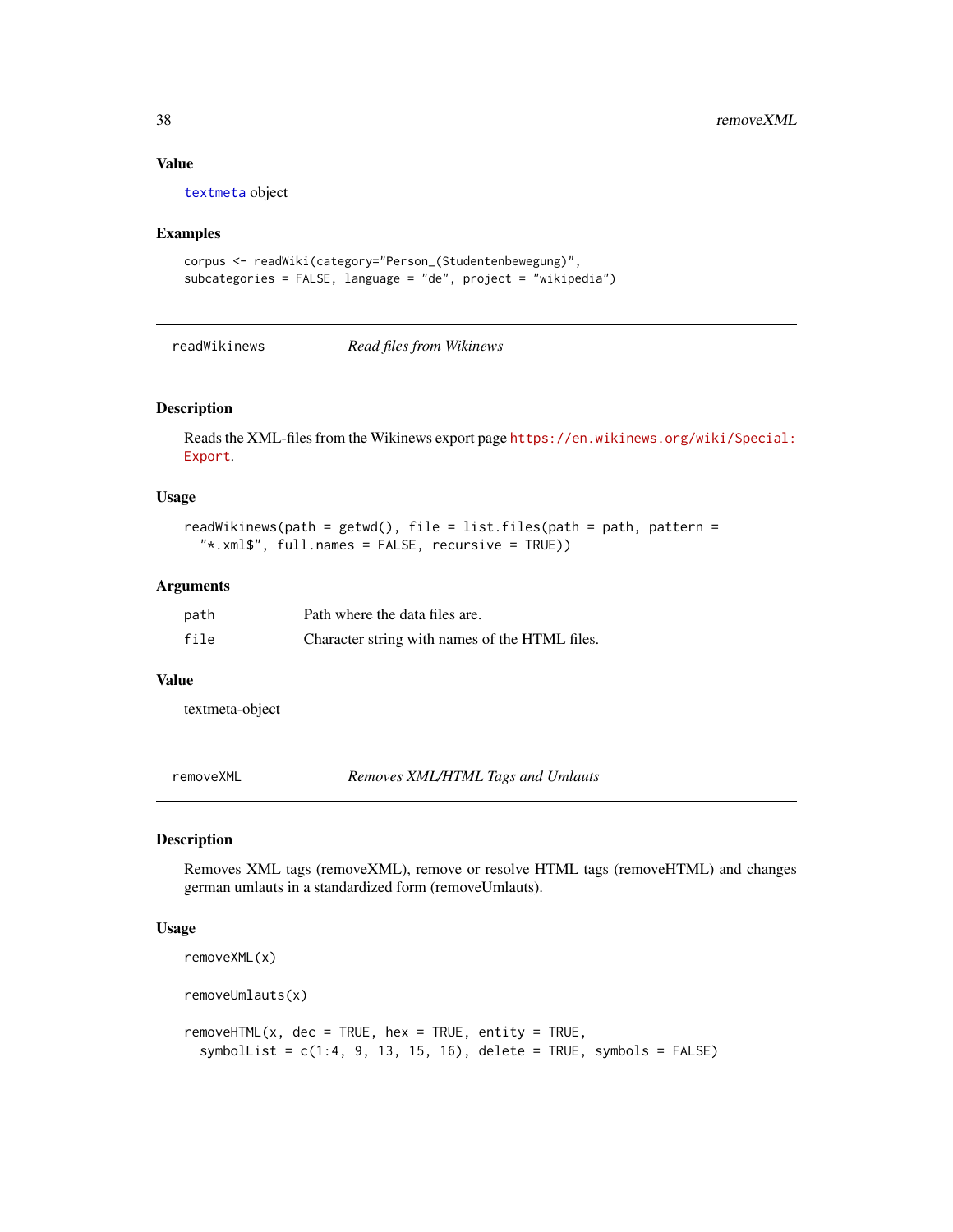#### <span id="page-38-0"></span>showMeta 39

#### Arguments

| X          | Character: Vector or list of character vectors.                                                                                                                        |
|------------|------------------------------------------------------------------------------------------------------------------------------------------------------------------------|
| dec        | Logical: If TRUE HTML-entities in decimal-style would be resolved.                                                                                                     |
| hex        | Logical: If TRUE HTML-entities in hexadecimal-style would be resolved.                                                                                                 |
| entity     | Logical: If TRUE HTML-entities in text-style would be resolved.                                                                                                        |
| symbolList | numeric vector to chhose from the 16 ISO-8859 Lists (ISO-8859 12 did not<br>exists and is empty).                                                                      |
| delete     | Logical: If TRUE all not resolved HTML-entities would bei deleted?                                                                                                     |
| symbols    | Logical: If TRUE most symbols from ISO-8859 would be not resolved (DEC:<br>32:64, 91:96, 123:126, 160:191, 215, 247, 818, 8194:8222, 8254, 8291, 8364,<br>8417, 8470). |

# Details

The decision which u.type is used should consider the language of the corpus, because in some languages the replacement of umlauts can change the meaning of a word. To change which columns are used by removeXML use argument xmlAction in [readTextmeta](#page-35-1).

# Value

Adjusted character string or list, depending on input.

# Examples

```
xml <- "<text>Some <b>important</b> text</text>"
removeXML(xml)
x <- "&#x00f8; &#248; &oslash;"
removeHTML(x=x, symbolList = 1, dec=TRUE, hex=FALSE, entity=FALSE, delete = FALSE)
removeHTML(x=x, symbolList = c(1,3))
y <- c("Bl\UFChende Apfelb\UE4ume")
removeUmlauts(y)
```
showMeta *Export Readable Meta-Data of Articles.*

# Description

Exports requested meta-data of articles for given id's.

#### Usage

```
showMeta(meta, id = meta$id, cols = colnames(meta), file,
 fileEncoding = "UTF-8")
```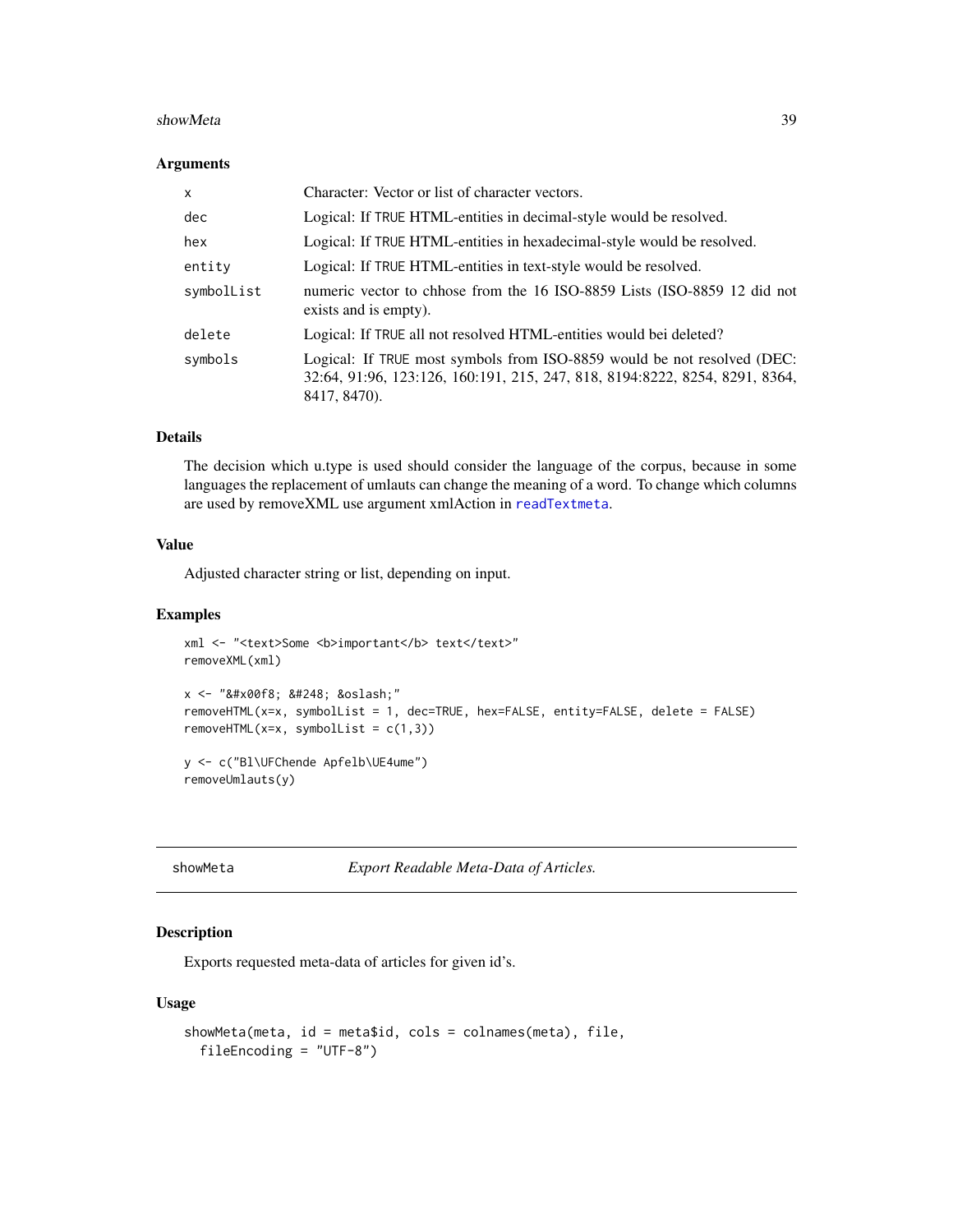# <span id="page-39-0"></span>Arguments

| meta         | A data frame of meta-data as a result of a read-function.                    |
|--------------|------------------------------------------------------------------------------|
| id           | Character vector or matrix including article ids.                            |
| cols         | Character vector including the requested columns of meta.                    |
| file         | Character Filename for the export.                                           |
| fileEncoding | character string: declares file encoding. For more information see write.csv |

# Value

A list of the requested meta data. If file is set, writes a csv including the meta-data of the requested meta data.

# Examples

```
meta <- data.frame(id=c("A", "B", "C", "D"),
title=c("Fishing", "Don't panic!", "Sir Ronald", "Berlin"),
date=c("1885-01-02", "1979-03-04", "1951-05-06", "1967-06-02"),
additionalVariable=1:4, stringsAsFactors=FALSE)
```

```
extractedMeta <- showMeta(meta=meta, cols = c("title", "date"))
```
showTexts *Exports Readable Text Lists*

#### Description

Exports the article id, text, title and date.

# Usage

```
showTexts(object, id = names(object$text), file,
 fileEncoding = "UTF-8")
```
# Arguments

| object       | textmeta object                                                                                 |
|--------------|-------------------------------------------------------------------------------------------------|
| id           | Character vector or matrix including article ids                                                |
| file         | Character Filename for the export. If not specified the functions output ist only<br>invisible. |
| fileEncoding | character string: declares file encoding. For more information see write.csv                    |

# Value

A list of the requested articles. If file is set, writes a csv including the meta-data of the requested articles.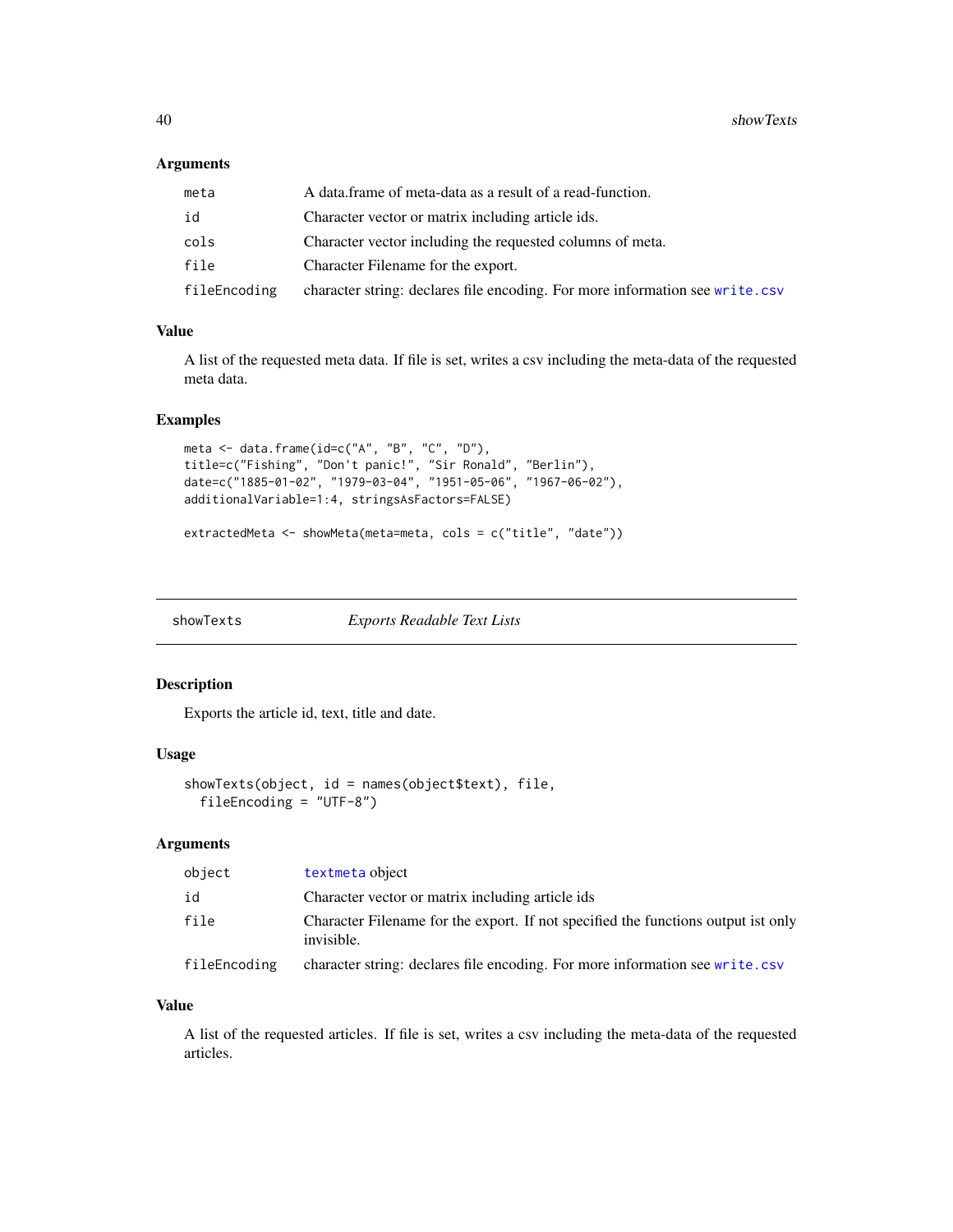#### <span id="page-40-0"></span>textmeta 41

#### Examples

```
texts <- list(A="Give a Man a Fish, and You Feed Him for a Day.
Teach a Man To Fish, and You Feed Him for a Lifetime",
B="So Long, and Thanks for All the Fish",
C="A very able manipulative mathematician, Fisher enjoys a real mastery
in evaluating complicated multiple integrals.")
corpus <- textmeta(meta=data.frame(id=c("A", "B", "C", "D"),
title=c("Fishing", "Don't panic!", "Sir Ronald", "Berlin"),
date=c("1885-01-02", "1979-03-04", "1951-05-06", "1967-06-02"),
additionalVariable=1:4, stringsAsFactors=FALSE), text=texts)
exportedTexts <- showTexts(object=corpus, id = c("A","C"))
```
<span id="page-40-1"></span>textmeta *"textmeta"-Objects*

#### Description

Creates, Tests, Summarises and Plots Textmeta-Objects

#### Usage

```
textrextmeta(meta = NULL, text = NULL, metamult = NULL,
  dateFormat = "XY-Xm-Xd")is.textmeta(x)
## S3 method for class 'textmeta'
print(x, \ldots)## S3 method for class 'textmeta'
summary(object, listnames = names(object),
 metavariables = character(), ...)## S3 method for class 'textmeta'
plot(x, \ldots)
```

| meta       | Data.frame (or matrix) of the meta-data                           |
|------------|-------------------------------------------------------------------|
| text       | List (or character vector) of the text-data                       |
| metamult   | List of the metamult-data                                         |
| dateFormat | Charachter string with the date format in meta for as .Date       |
| x          | an R Object.                                                      |
| $\cdots$   | further arguments in plot. Not implemented for print and summary. |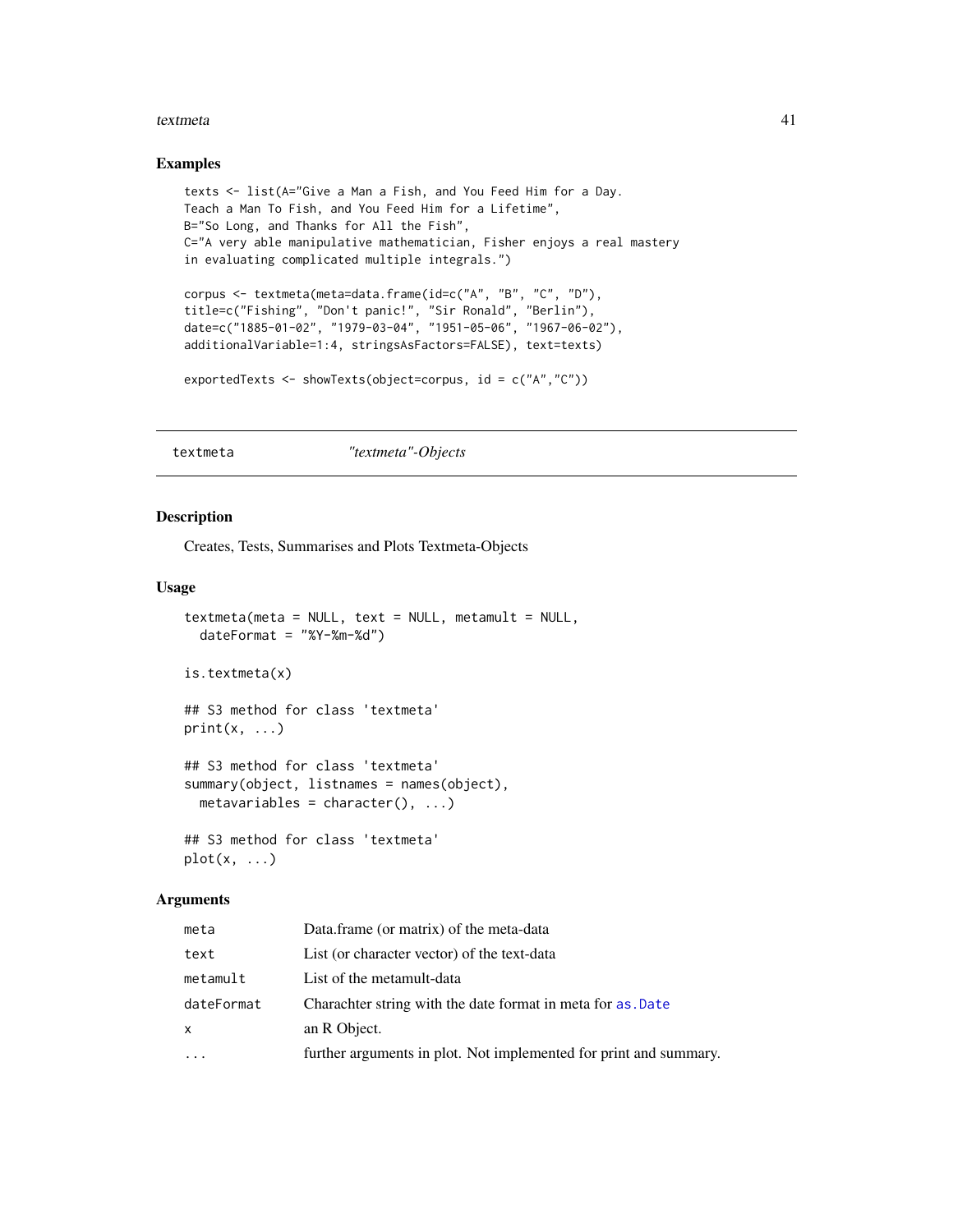<span id="page-41-0"></span>

| object        | textmeta object                                                                                                                                               |
|---------------|---------------------------------------------------------------------------------------------------------------------------------------------------------------|
| listnames     | Character vector with names of textmeta lists (meta, text, metamult). Summaries<br>are generated for those lists only. Default gives summaries for all lists. |
| metavariables | Character vector with variable-names from the meta dataset. Summaries are<br>generated for those variables only.                                              |

#### Value

A textmeta object.

#### Examples

```
texts <- list(A="Give a Man a Fish, and You Feed Him for a Day.
Teach a Man To Fish, and You Feed Him for a Lifetime",
B="So Long, and Thanks for All the Fish",
C="A very able manipulative mathematician, Fisher enjoys a real mastery
in evaluating complicated multiple integrals.")
corpus <- textmeta(meta=data.frame(id=c("A", "B", "C", "D"),
```

```
title=c("Fishing", "Don't panic!", "Sir Ronald", "Berlin"),
date=c("1885-01-02", "1979-03-04", "1951-05-06", "1967-06-02"),
additionalVariable=1:4, stringsAsFactors=FALSE), text=texts)
```

```
print(corpus)
summary(corpus)
str(corpus)
```

| tidy.textmeta | Transform textmeta to an object with tidy text data |  |
|---------------|-----------------------------------------------------|--|
|               |                                                     |  |

# Description

Transfers data from a text component of a [textmeta](#page-40-1) object to a tidy data.frame.

#### Usage

```
tidy.textmeta(object)
```

```
is.textmeta_tidy(x)
```

```
## S3 method for class 'textmeta_tidy'
print(x, \ldots)
```

| object            | A textmeta object                                  |
|-------------------|----------------------------------------------------|
| X                 | an R Object.                                       |
| $\cdot\cdot\cdot$ | further arguments passed to or from other methods. |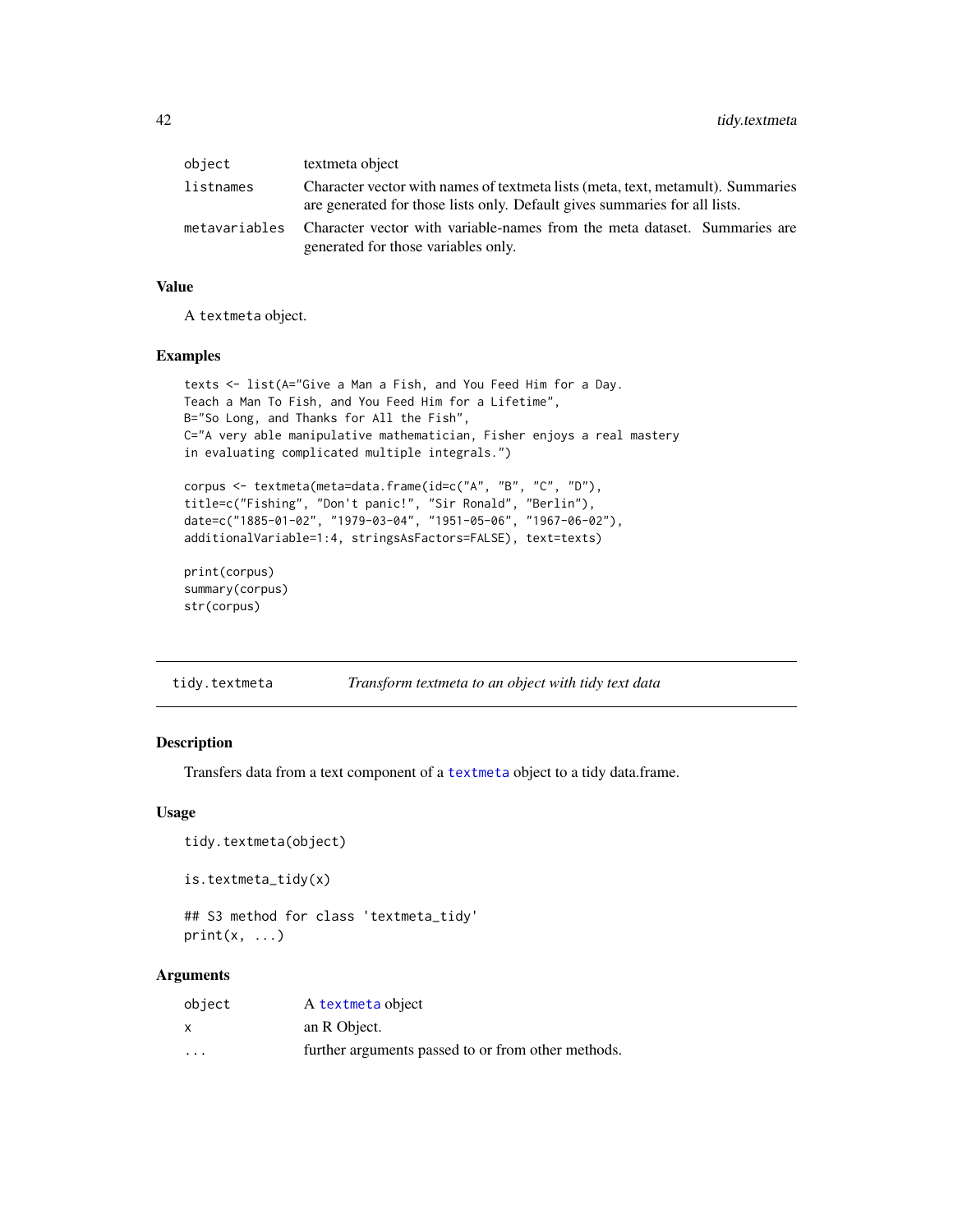# <span id="page-42-0"></span>topicsInText 43

# Value

An object with tidy text data

# Examples

```
texts <- list(A="Give a Man a Fish, and You Feed Him for a Day.
Teach a Man To Fish, and You Feed Him for a Lifetime",
B="So Long, and Thanks for All the Fish",
C="A very able manipulative mathematician, Fisher enjoys a real mastery
in evaluating complicated multiple integrals.")
obj <- textmeta(meta=data.frame(id=c("A", "B", "C", "D"),
 title=c("Fishing", "Don't panic!", "Sir Ronald", "Berlin"),
 date=c("1885-01-02", "1979-03-04", "1951-05-06", "1967-06-02"),
 additionalVariable=1:4, stringsAsFactors=FALSE), text=texts)
tidy.textmeta(obj)
obj <- cleanTexts(obj)
tidy.textmeta(obj)
```
topicsInText *Coloring the words of a text corresponding to topic allocation*

#### Description

The function creates a HTML document with the words of texts colored depending on the topic allocation of each word.

# Usage

```
topicsInText(text, ldaID, id, ldaresult, label = NULL, vocab,
 wordOrder = c("both", "alphabetical", "topics", ""), colors = NULL,
 fixColors = FALSE, meta = NULL, originaltext = NULL,
  unclearTopicAssignment = TRUE, htmlreturn = FALSE)
```

| text      | The result of LDAprep                                       |
|-----------|-------------------------------------------------------------|
| ldaID     | List of IDs for text                                        |
| id        | ID of the article of interest                               |
| ldaresult | A result object from the standard LDA                       |
| label     | Optional label for each topic                               |
| vocab     | Character: Vector of vocab corresponding to the text object |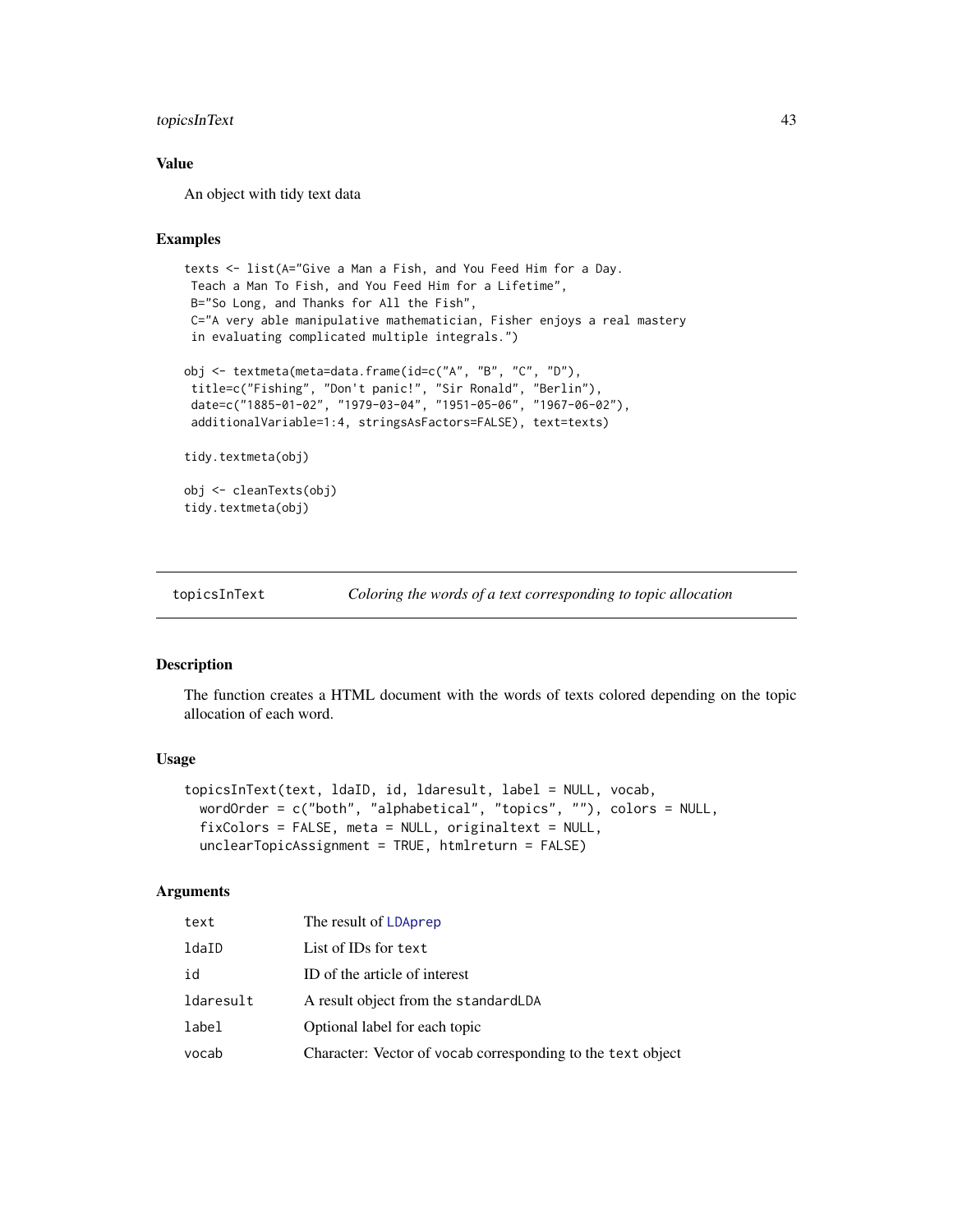<span id="page-43-0"></span>

| wordOrder              | Type of output: "alphabetical" prints the words of the article in alphabeti-<br>cal order, "topics" sorts by topic (biggest topic first) and "both" prints both<br>versions. All other inputs will result to no output (this makes only sense in<br>combination with original text. |  |
|------------------------|-------------------------------------------------------------------------------------------------------------------------------------------------------------------------------------------------------------------------------------------------------------------------------------|--|
| colors                 | Character vector of colors. If the vector is shorter than the number of topics it<br>will be completed by "black" entrys.                                                                                                                                                           |  |
| fixColors              | Logical: If FALSE the first color will be used for the biggest topic and so on. If<br>fixColors=TRUE the the color-entry corresponding to the position of the topic<br>is choosen.                                                                                                  |  |
| meta                   | Optional input for meta data. It will be printed in the header of the output.                                                                                                                                                                                                       |  |
| originaltext           | Optional a list of texts (the text list of the textmeta object) including the de-<br>sired text. Listnames must be IDs. Necessary for output in original text                                                                                                                       |  |
| unclearTopicAssignment |                                                                                                                                                                                                                                                                                     |  |
|                        | Logical: If TRUE all words which are assigned to more than one topic will not<br>be colored. Otherwise the words will be colored in order of topic apperance in<br>the Idaresult.                                                                                                   |  |
| htmlreturn             | Logical: HTML output for tests                                                                                                                                                                                                                                                      |  |
|                        |                                                                                                                                                                                                                                                                                     |  |

# Value

A HTML document

# Examples

```
data(politics)
poliClean <- cleanTexts(politics)
words10 <- makeWordlist(text=poliClean$text)
words10 <- words10$words[words10$wordtable > 10]
poliLDA <- LDAprep(text=poliClean$text, vocab=words10)
LDAresult <- LDAgen(documents=poliLDA, K=10, vocab=words10)
topicsInText(text=politics$text, ldaID=names(poliLDA), id="ID2756",
             ldaresult=LDAresult, vocab=words10)
```
topTexts *Get The IDs Of The Most Representive Texts*

# Description

The function extracts the text IDs belonging to the texts with the highest relative or absolute number of words per topic.

# Usage

```
topTexts(ldaresult, ldaID, limit = 20L, rel = TRUE,
 select = 1:nrow(ldaresult$document_sums), tnames, minlength = 30L)
```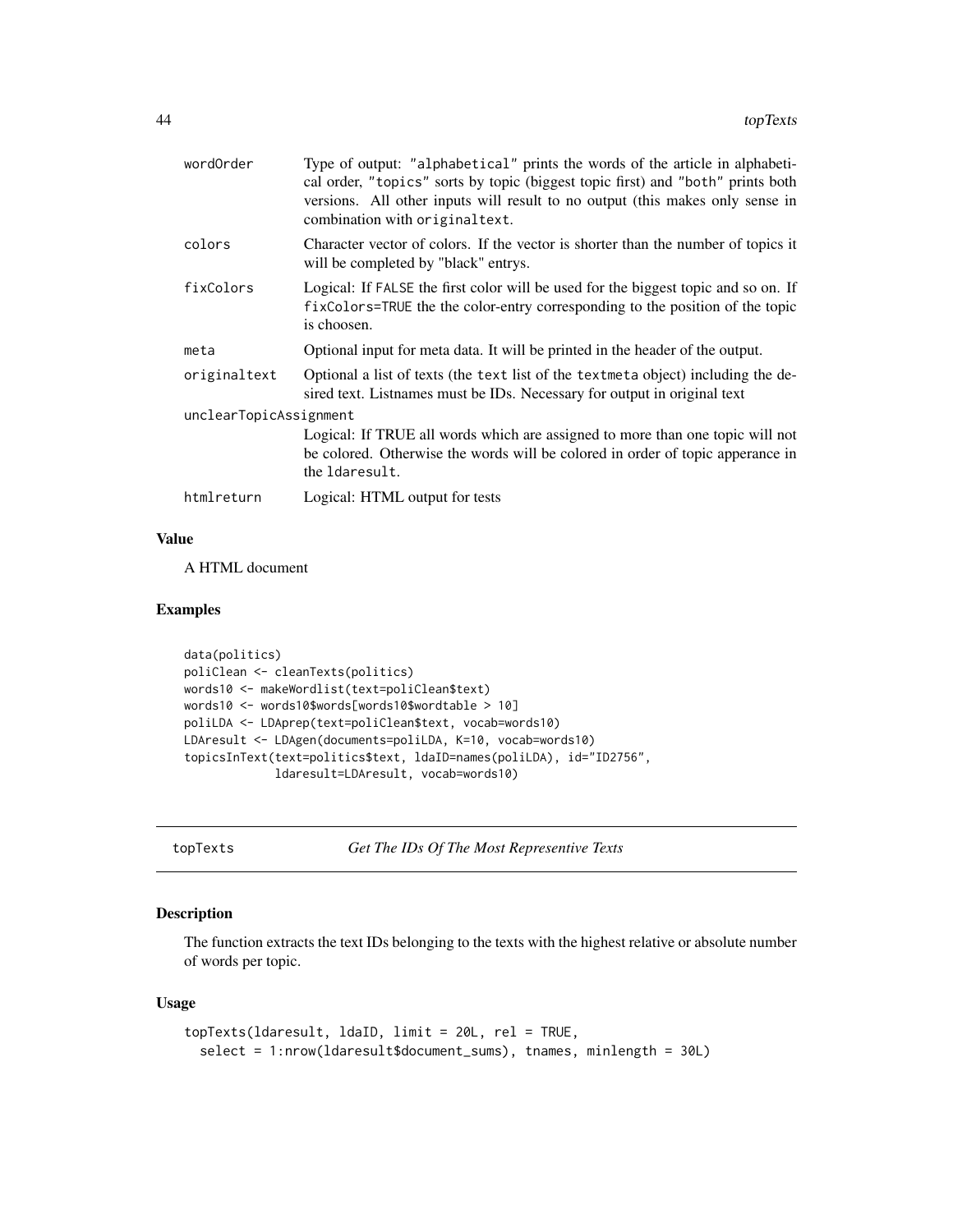#### <span id="page-44-0"></span>wikinews 45

#### **Arguments**

| ldaresult | LDA result                                                    |
|-----------|---------------------------------------------------------------|
| ldaID     | Vector of text IDs                                            |
| limit     | Integer: Number of text IDs per topic.                        |
| rel       | Logical: Should be the relative frequency be used?            |
| select    | Which topics should be returned?                              |
| tnames    | Names of the selected topics                                  |
| minlength | Minimal total number of words a text must have to be included |

# Value

Matrix of text IDs.

#### Examples

```
texts <- list(A="Give a Man a Fish, and You Feed Him for a Day.
Teach a Man To Fish, and You Feed Him for a Lifetime",
B="So Long, and Thanks for All the Fish",
C="A very able manipulative mathematician, Fisher enjoys a real mastery
in evaluating complicated multiple integrals.")
corpus <- textmeta(meta=data.frame(id=c("A", "B", "C", "D"),
title=c("Fishing", "Don't panic!", "Sir Ronald", "Berlin"),
date=c("1885-01-02", "1979-03-04", "1951-05-06", "1967-06-02"),
additionalVariable=1:4, stringsAsFactors=FALSE), text=texts)
corpus <- cleanTexts(corpus)
wordlist <- makeWordlist(corpus$text)
ldaPrep <- LDAprep(text=corpus$text, vocab=wordlist$words)
LDA <- LDAgen(documents=ldaPrep, K = 3L, vocab=wordlist$words, num.words=3)
topTexts(ldaresult=LDA, ldaID=c("A","B","C"), limit = 1L, minlength=2)
```
wikinews *The wikinews dataset*

#### Description

Two datasets generated from wikinews. The wikinews data is published under CC2.5 ([https:](https://creativecommons.org/licenses/by/2.5/) [//creativecommons.org/licenses/by/2.5/](https://creativecommons.org/licenses/by/2.5/)).

#### Usage

data(politics)

data(economy)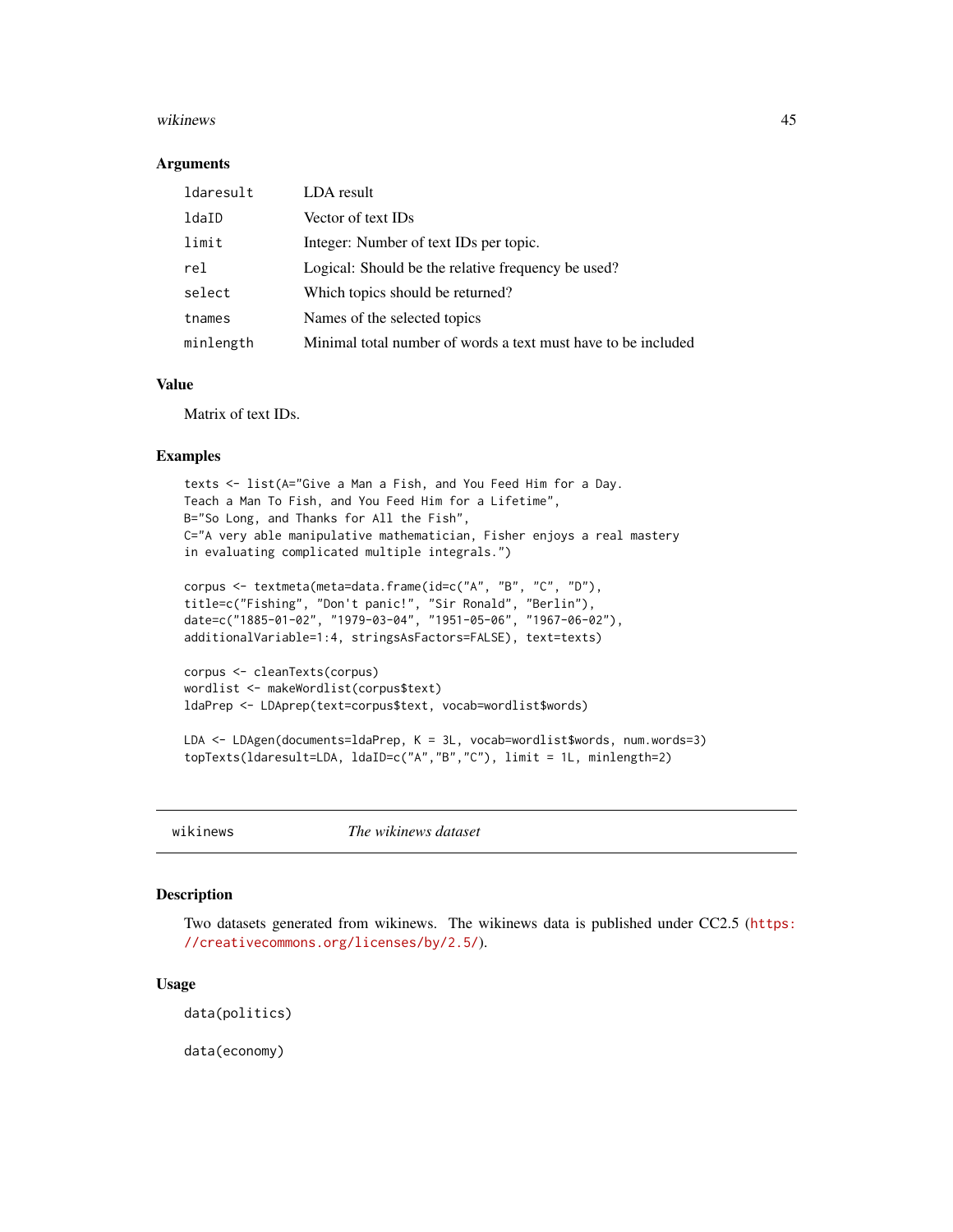# Format

textmeta object

# Details

The economy dataset contains 2327 articles between 2004-11-17 and 2018-03-04 that where assigned to the category Economy\_and\_business. The politics dataset contains 5000 articles between 2004-11-13 and 2009-11-19 that where assigned to the category Politics\_and\_conflicts.

# References

<https://en.wikinews.org/wiki/Special:Export>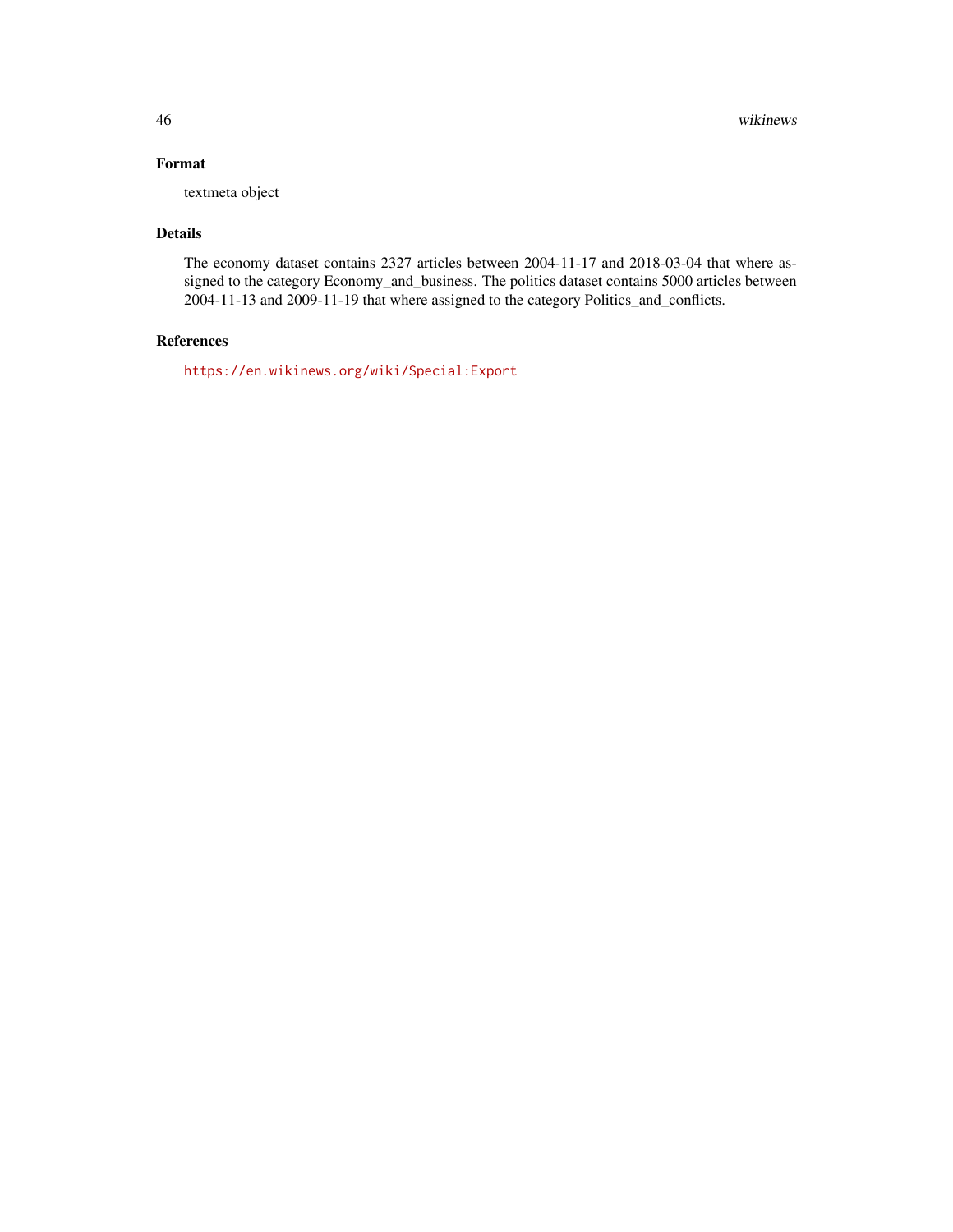# <span id="page-46-0"></span>**Index**

∗Topic datasets wikinews, [45](#page-44-0) ∗Topic manip as.corpus.textmeta, [3](#page-2-0) as.textmeta.corpus, [4](#page-3-0) cleanTexts, [5](#page-4-0) duplist, [8](#page-7-0) filterDate, [11](#page-10-0) LDAprep, [18](#page-17-0) makeWordlist, [19](#page-18-0) mergeLDA, [20](#page-19-0) mergeTextmeta, [21](#page-20-0) readTextmeta, [36](#page-35-0) readWhatsApp, [37](#page-36-0) readWiki, [37](#page-36-0) removeXML, [38](#page-37-0) showMeta, [39](#page-38-0) showTexts, [40](#page-39-0) textmeta, [41](#page-40-0) tidy.textmeta, [42](#page-41-0) topTexts, [44](#page-43-0) as.corpus.textmeta, [3](#page-2-0) as.Date, *[4](#page-3-0)*, *[36](#page-35-0)*, *[41](#page-40-0)* as.list, *[23](#page-22-0)*, *[30](#page-29-0)*, *[32](#page-31-0)* as.textmeta.corpus, [4](#page-3-0) cleanTexts, [5,](#page-4-0) *[18](#page-17-0)*, *[23](#page-22-0)*, *[28](#page-27-0)*, *[30](#page-29-0)*, *[32](#page-31-0)*, *[34](#page-33-0)* clusterTopics, [6,](#page-5-0) *[20](#page-19-0)* corpus, *[3,](#page-2-0) [4](#page-3-0)* deleteAndRenameDuplicates, *[4](#page-3-0)*, [7,](#page-6-0) *[36](#page-35-0)* docnames, *[3](#page-2-0)* docvars, *[3](#page-2-0)* duplist, [8](#page-7-0) economy *(*wikinews*)*, [45](#page-44-0) filterCount, [10](#page-9-0) filterDate, [11](#page-10-0) filterWord, [12,](#page-11-0) *[34](#page-33-0)*

# grepl, *[24](#page-23-0)*

hclust, *[6](#page-5-0)* heatmap, *[25](#page-24-0)*

intersection, *[21](#page-20-0)* intruderTopics, [13](#page-12-0) intruderWords, [15](#page-14-0) is.duplist *(*duplist*)*, [8](#page-7-0) is.textmeta *(*textmeta*)*, [41](#page-40-0) is.textmeta\_tidy *(*tidy.textmeta*)*, [42](#page-41-0) lda, *[18](#page-17-0)* lda.collapsed.gibbs.sampler, *[16](#page-15-0)* LDAgen, *[6](#page-5-0)*, *[13](#page-12-0)*, *[15](#page-14-0)*, [16,](#page-15-0) *[27,](#page-26-0) [28](#page-27-0)*, *[30](#page-29-0)*, *[32](#page-31-0)*, *[34](#page-33-0)* LDAprep, *[16](#page-15-0)*, [18,](#page-17-0) *[30](#page-29-0)*, *[32](#page-31-0)*, *[43](#page-42-0)* lowess, *[24](#page-23-0)*, *[26](#page-25-0)*, *[28](#page-27-0)*, *[30](#page-29-0)*, *[33](#page-32-0)*, *[35](#page-34-0)* makeWordlist, [19](#page-18-0) mergeLDA, [20](#page-19-0) mergeTextmeta, [21](#page-20-0) metadoc, *[3](#page-2-0)* pages\_in\_category, *[37](#page-36-0)* pdf, *[6](#page-5-0)* plot, *[6](#page-5-0)* plot.textmeta *(*textmeta*)*, [41](#page-40-0) plotArea, [22](#page-21-0) plotFreq, [23](#page-22-0) plotHeat, [25](#page-24-0) plotScot, [26](#page-25-0)

plotTopic, [27](#page-26-0) plotTopicWord, [29,](#page-28-0) *[32](#page-31-0)* plotWordpt, *[29](#page-28-0)*, [31](#page-30-0) plotWordSub, [34](#page-33-0) politics *(*wikinews*)*, [45](#page-44-0) print.duplist *(*duplist*)*, [8](#page-7-0) print.textmeta *(*textmeta*)*, [41](#page-40-0) print.textmeta\_tidy *(*tidy.textmeta*)*, [42](#page-41-0)

quanteda, *[3,](#page-2-0) [4](#page-3-0)*